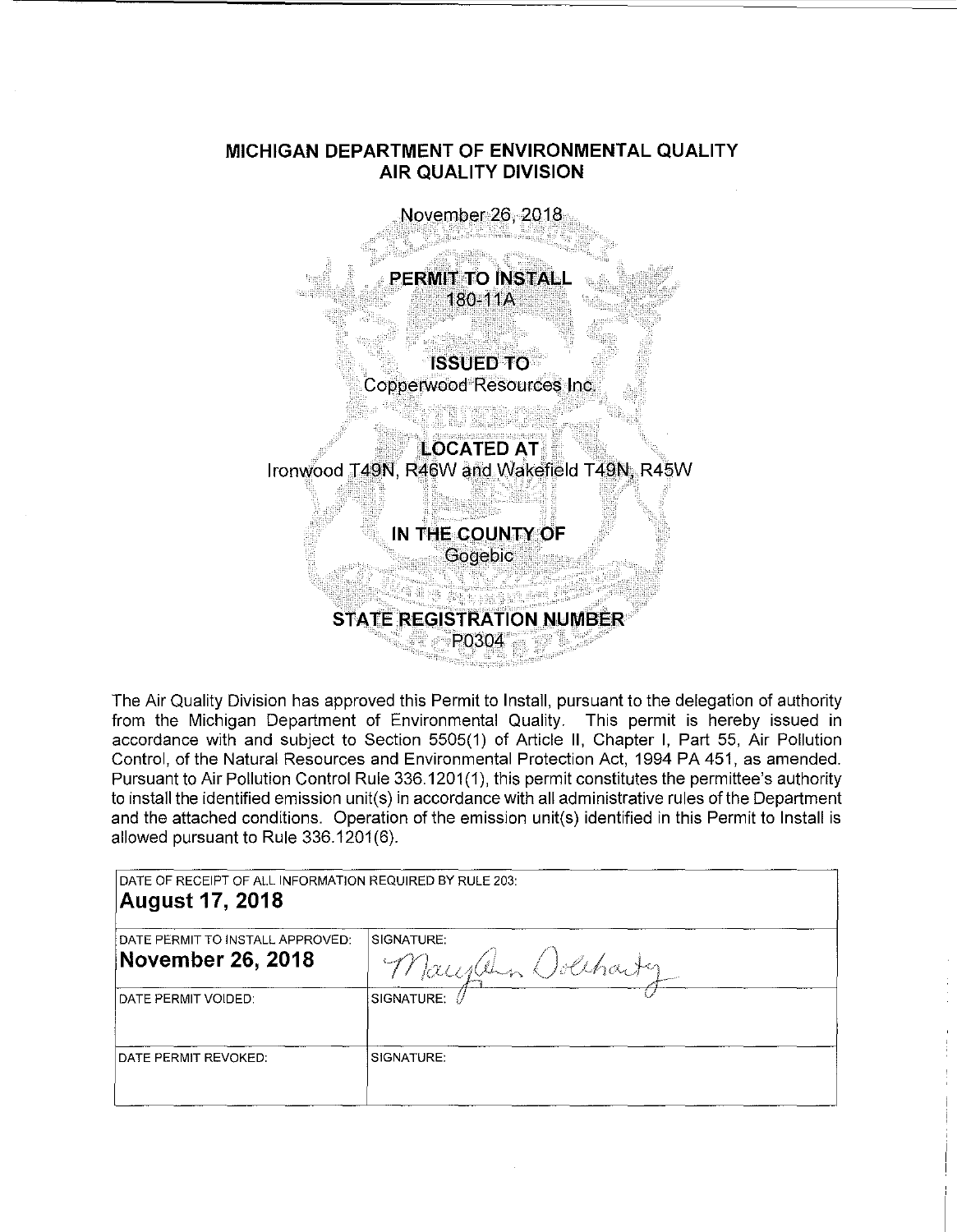# **PERMIT TO INSTALL**

# **Table of Contents**

| Section | Page |
|---------|------|
|         |      |
|         |      |
|         |      |
|         |      |
|         |      |
|         |      |
|         |      |
|         |      |
|         |      |
|         |      |
|         |      |
|         |      |
|         |      |
|         |      |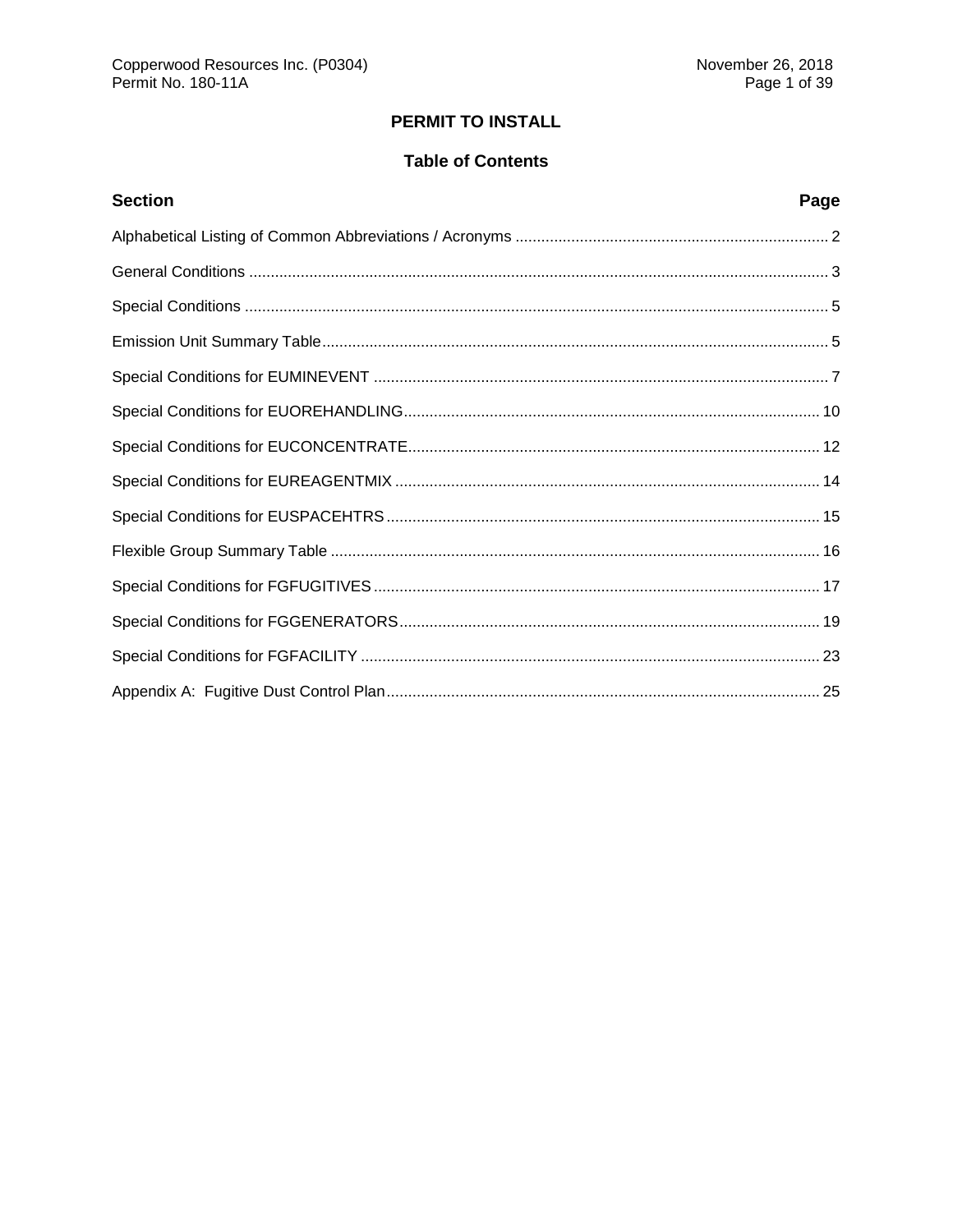# **Common Abbreviations / Acronyms**

|                           | <b>Common Acronyms</b>                                            | <b>Pollutant / Measurement Abbreviations</b> |                                                                     |  |  |
|---------------------------|-------------------------------------------------------------------|----------------------------------------------|---------------------------------------------------------------------|--|--|
| AQD                       | <b>Air Quality Division</b>                                       | acfm                                         | Actual cubic feet per minute                                        |  |  |
| <b>BACT</b>               | Best Available Control Technology                                 | <b>BTU</b>                                   | <b>British Thermal Unit</b>                                         |  |  |
| CAA                       | Clean Air Act                                                     | $^{\circ}C$                                  | Degrees Celsius                                                     |  |  |
| CAM                       | <b>Compliance Assurance Monitoring</b>                            | CO                                           | Carbon Monoxide                                                     |  |  |
| <b>CEM</b>                | <b>Continuous Emission Monitoring</b>                             | CO <sub>2</sub> e                            | Carbon Dioxide Equivalent                                           |  |  |
| <b>CFR</b>                | Code of Federal Regulations                                       | dscf                                         | Dry standard cubic foot                                             |  |  |
| <b>COM</b>                | <b>Continuous Opacity Monitoring</b>                              | dscm                                         | Dry standard cubic meter                                            |  |  |
| Department/<br>department | Michigan Department of Environmental<br>Quality                   | $\circ$ F<br>gr                              | Degrees Fahrenheit<br>Grains                                        |  |  |
| EU                        | <b>Emission Unit</b>                                              | <b>HAP</b>                                   | Hazardous Air Pollutant                                             |  |  |
| FG                        | Flexible Group                                                    | Hg                                           | Mercury                                                             |  |  |
| <b>GACS</b>               | <b>Gallons of Applied Coating Solids</b>                          | hr                                           | Hour                                                                |  |  |
| GC                        | <b>General Condition</b>                                          | HP                                           | Horsepower                                                          |  |  |
| <b>GHGs</b>               | <b>Greenhouse Gases</b>                                           | $H_2S$                                       | Hydrogen Sulfide                                                    |  |  |
| <b>HVLP</b>               | High Volume Low Pressure*                                         | kW                                           | Kilowatt                                                            |  |  |
| ID                        | Identification                                                    | Ib                                           | Pound                                                               |  |  |
| <b>IRSL</b>               | Initial Risk Screening Level                                      | m                                            | Meter                                                               |  |  |
| <b>ITSL</b>               | Initial Threshold Screening Level                                 | mg                                           | Milligram                                                           |  |  |
| LAER                      | Lowest Achievable Emission Rate                                   | mm                                           | Millimeter                                                          |  |  |
| <b>MACT</b>               | Maximum Achievable Control Technology                             | MМ                                           | Million                                                             |  |  |
| <b>MAERS</b>              | Michigan Air Emissions Reporting System                           | <b>MW</b>                                    | Megawatts                                                           |  |  |
| <b>MAP</b>                | <b>Malfunction Abatement Plan</b>                                 | <b>NMOC</b>                                  | Non-methane Organic Compounds                                       |  |  |
| MDEQ                      | Michigan Department of Environmental                              | NO <sub>x</sub>                              | Oxides of Nitrogen                                                  |  |  |
|                           | Quality                                                           | ng                                           | Nanogram                                                            |  |  |
| <b>MSDS</b><br><b>NA</b>  | <b>Material Safety Data Sheet</b>                                 | PM                                           | <b>Particulate Matter</b>                                           |  |  |
| <b>NAAQS</b>              | Not Applicable<br>National Ambient Air Quality Standards          | <b>PM10</b>                                  | Particulate Matter equal to or less than 10<br>microns in diameter  |  |  |
| <b>NESHAP</b>             | National Emission Standard for<br><b>Hazardous Air Pollutants</b> | PM2.5                                        | Particulate Matter equal to or less than 2.5<br>microns in diameter |  |  |
| <b>NSPS</b>               | New Source Performance Standards                                  | pph                                          | Pounds per hour                                                     |  |  |
| <b>NSR</b>                | <b>New Source Review</b>                                          | ppm                                          | Parts per million                                                   |  |  |
| PS                        | Performance Specification                                         | ppmv                                         | Parts per million by volume                                         |  |  |
| <b>PSD</b>                | Prevention of Significant Deterioration                           | ppmw                                         | Parts per million by weight                                         |  |  |
| <b>PTE</b>                | <b>Permanent Total Enclosure</b>                                  | psia                                         | Pounds per square inch absolute                                     |  |  |
| PTI                       | Permit to Install                                                 | psig                                         | Pounds per square inch gauge                                        |  |  |
| <b>RACT</b>               | Reasonable Available Control Technology                           | scf                                          | Standard cubic feet                                                 |  |  |
| <b>ROP</b>                | Renewable Operating Permit                                        | sec                                          | Seconds                                                             |  |  |
| <b>SC</b>                 | <b>Special Condition</b>                                          | SO <sub>2</sub>                              | <b>Sulfur Dioxide</b>                                               |  |  |
| <b>SCR</b>                | Selective Catalytic Reduction                                     | <b>TAC</b>                                   | <b>Toxic Air Contaminant</b>                                        |  |  |
| <b>SNCR</b>               | Selective Non-Catalytic Reduction                                 | Temp                                         | Temperature                                                         |  |  |
| <b>SRN</b>                | <b>State Registration Number</b>                                  | <b>THC</b>                                   | <b>Total Hydrocarbons</b>                                           |  |  |
| TEQ                       | <b>Toxicity Equivalence Quotient</b>                              | tpy                                          | Tons per year                                                       |  |  |
| USEPA/EPA                 | <b>United States Environmental Protection</b>                     | μg                                           | Microgram                                                           |  |  |
|                           | Agency                                                            | μm                                           | Micrometer or Micron                                                |  |  |
| VE                        | <b>Visible Emissions</b>                                          | <b>VOC</b>                                   | Volatile Organic Compounds                                          |  |  |
|                           |                                                                   | yr                                           | Year                                                                |  |  |

\*For HVLP applicators, the pressure measured at the gun air cap shall not exceed 10 psig.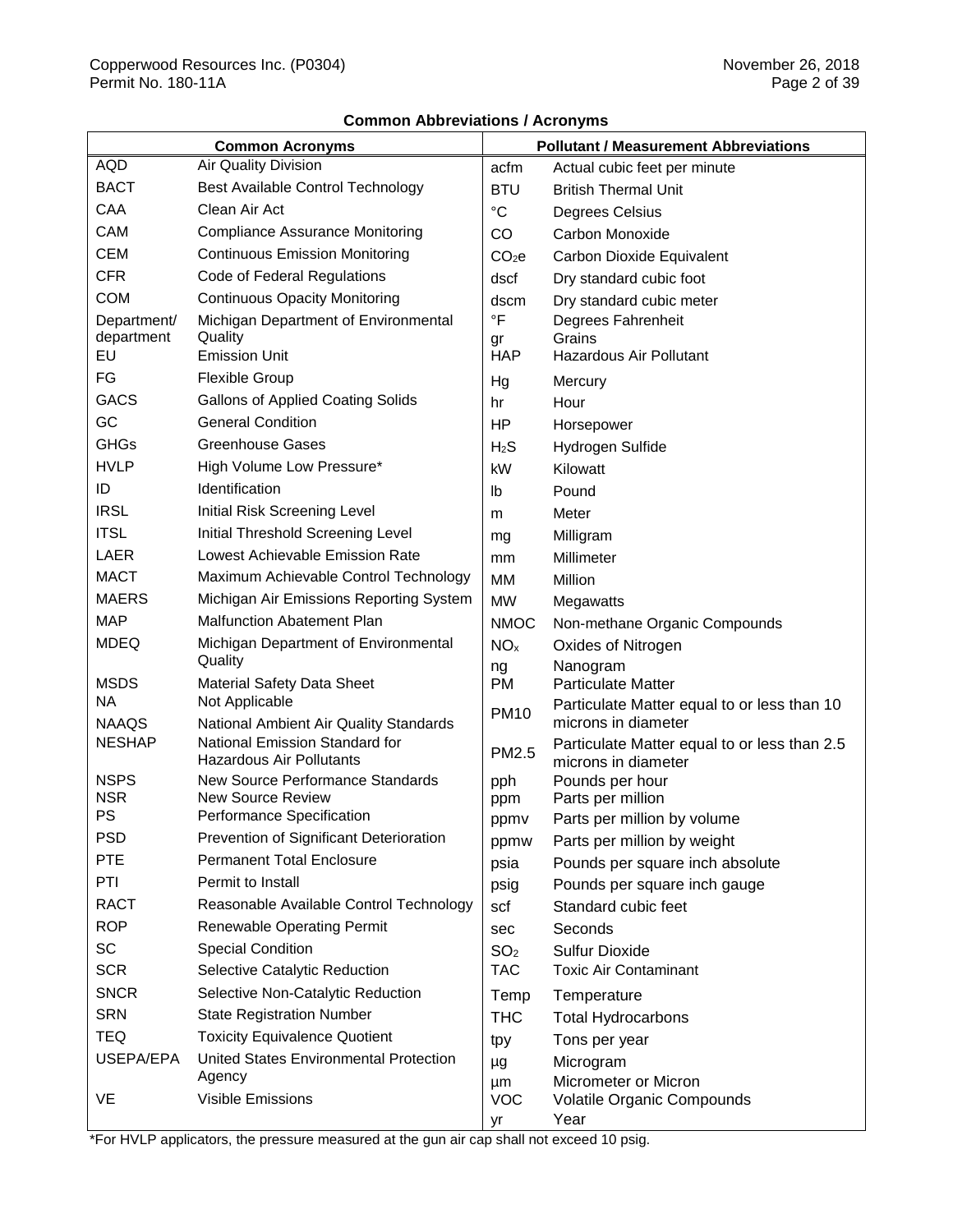# **GENERAL CONDITIONS**

- 1. The process or process equipment covered by this permit shall not be reconstructed, relocated, or modified, unless a Permit to Install authorizing such action is issued by the Department, except to the extent such action is exempt from the Permit to Install requirements by any applicable rule. **(R 336.1201(1))**
- 2. If the installation, construction, reconstruction, relocation, or modification of the equipment for which this permit has been approved has not commenced within 18 months, or has been interrupted for 18 months, this permit shall become void unless otherwise authorized by the Department. Furthermore, the permittee or the designated authorized agent shall notify the Department via the Supervisor, Permit Section, Air Quality Division, Michigan Department of Environmental Quality, P.O. Box 30260, Lansing, Michigan 48909- 7760, if it is decided not to pursue the installation, construction, reconstruction, relocation, or modification of the equipment allowed by this Permit to Install. **(R 336.1201(4))**
- 3. If this Permit to Install is issued for a process or process equipment located at a stationary source that is not subject to the Renewable Operating Permit program requirements pursuant to R 336.1210, operation of the process or process equipment is allowed by this permit if the equipment performs in accordance with the terms and conditions of this Permit to Install. **(R 336.1201(6)(b))**
- 4. The Department may, after notice and opportunity for a hearing, revoke this Permit to Install if evidence indicates the process or process equipment is not performing in accordance with the terms and conditions of this permit or is violating the Department's rules or the Clean Air Act. **(R 336.1201(8), Section 5510 of Act 451, PA 1994)**
- 5. The terms and conditions of this Permit to Install shall apply to any person or legal entity that now or hereafter owns or operates the process or process equipment at the location authorized by this Permit to Install. If the new owner or operator submits a written request to the Department pursuant to R 336.1219 and the Department approves the request, this permit will be amended to reflect the change of ownership or operational control. The request must include all of the information required by subrules (1)(a), (b), and (c) of R 336.1219 and shall be sent to the District Supervisor, Air Quality Division, Michigan Department of Environmental Quality. **(R 336.1219)**
- 6. Operation of this equipment shall not result in the emission of an air contaminant which causes injurious effects to human health or safety, animal life, plant life of significant economic value, or property, or which causes unreasonable interference with the comfortable enjoyment of life and property. **(R 336.1901)**
- 7. The permittee shall provide notice of an abnormal condition, start-up, shutdown, or malfunction that results in emissions of a hazardous or toxic air pollutant which continue for more than one hour in excess of any applicable standard or limitation, or emissions of any air contaminant continuing for more than two hours in excess of an applicable standard or limitation, as required in Rule 912, to the Department. The notice shall be provided not later than two business days after start-up, shutdown, or discovery of the abnormal condition or malfunction. Written reports, if required, must be filed with the Department within 10 days after the startup or shutdown occurred, within 10 days after the abnormal conditions or malfunction has been corrected, or within 30 days of discovery of the abnormal condition or malfunction, whichever is first. The written reports shall include all of the information required in Rule 912(5). **(R 336.1912)**
- 8. Approval of this permit does not exempt the permittee from complying with any future applicable requirements which may be promulgated under Part 55 of 1994 PA 451, as amended or the Federal Clean Air Act.
- 9. Approval of this permit does not obviate the necessity of obtaining such permits or approvals from other units of government as required by law.
- 10. Operation of this equipment may be subject to other requirements of Part 55 of 1994 PA 451, as amended and the rules promulgated thereunder.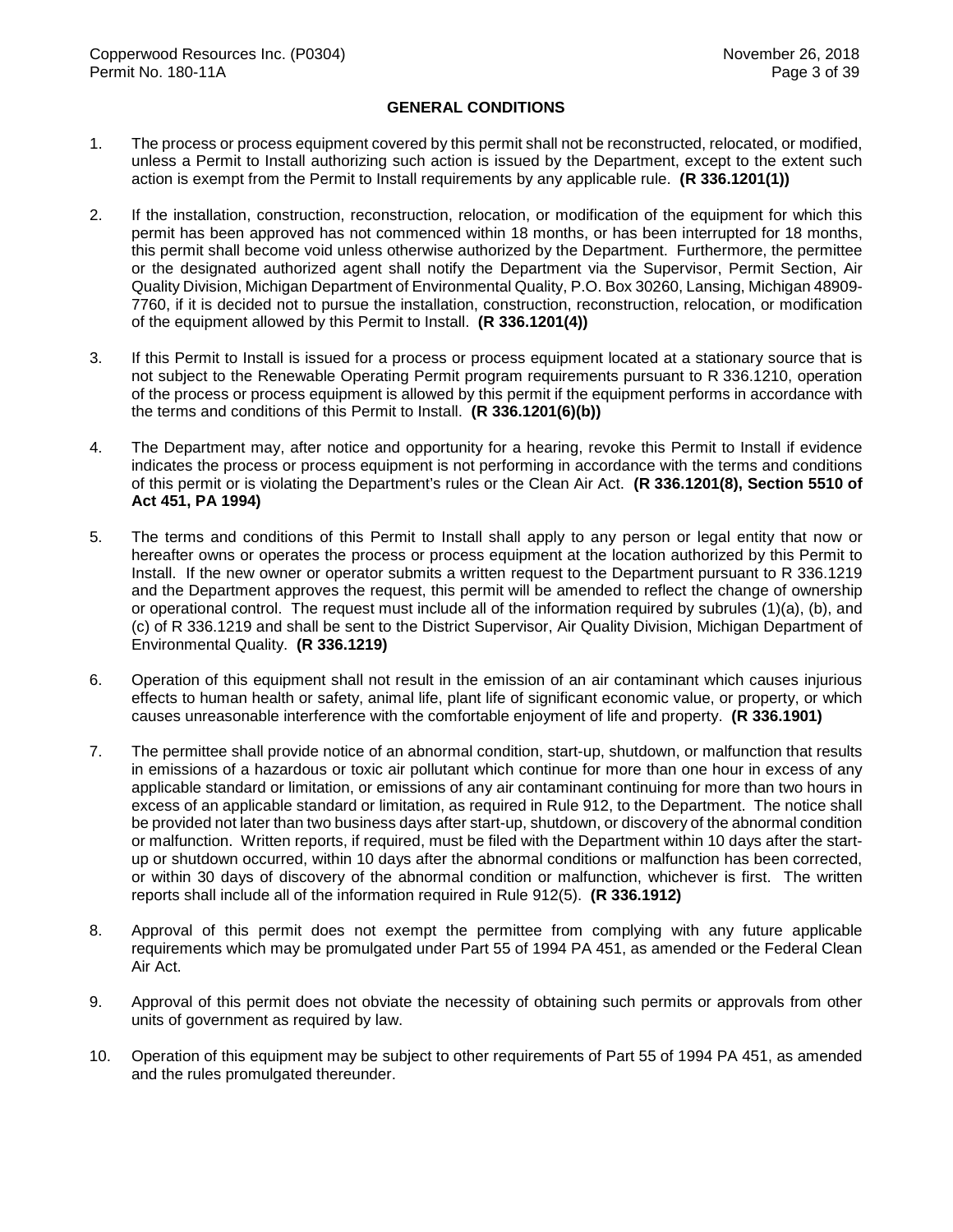- 11. Except as provided in subrules (2) and (3) or unless the special conditions of the Permit to Install include an alternate opacity limit established pursuant to subrule (4) of R 336.1301, the permittee shall not cause or permit to be discharged into the outer air from a process or process equipment a visible emission of density greater than the most stringent of the following. The grading of visible emissions shall be determined in accordance with R 336.1303. **(R 336.1301)** 
	- a) A six-minute average of 20 percent opacity, except for one six-minute average per hour of not more than 27 percent opacity.
	- b) A visible emission limit specified by an applicable federal new source performance standard.
	- c) A visible emission limit specified as a condition of this Permit to Install.
- 12. Collected air contaminants shall be removed as necessary to maintain the equipment at the required operating efficiency. The collection and disposal of air contaminants shall be performed in a manner so as to minimize the introduction of contaminants to the outer air. Transport of collected air contaminants in Priority I and II areas requires the use of material handling methods specified in R 336.1370(2). **(R 336.1370)**
- 13. The Department may require the permittee to conduct acceptable performance tests, at the permittee's expense, in accordance with R 336.2001 and R 336.2003, under any of the conditions listed in R 336.2001. **(R 336.2001)**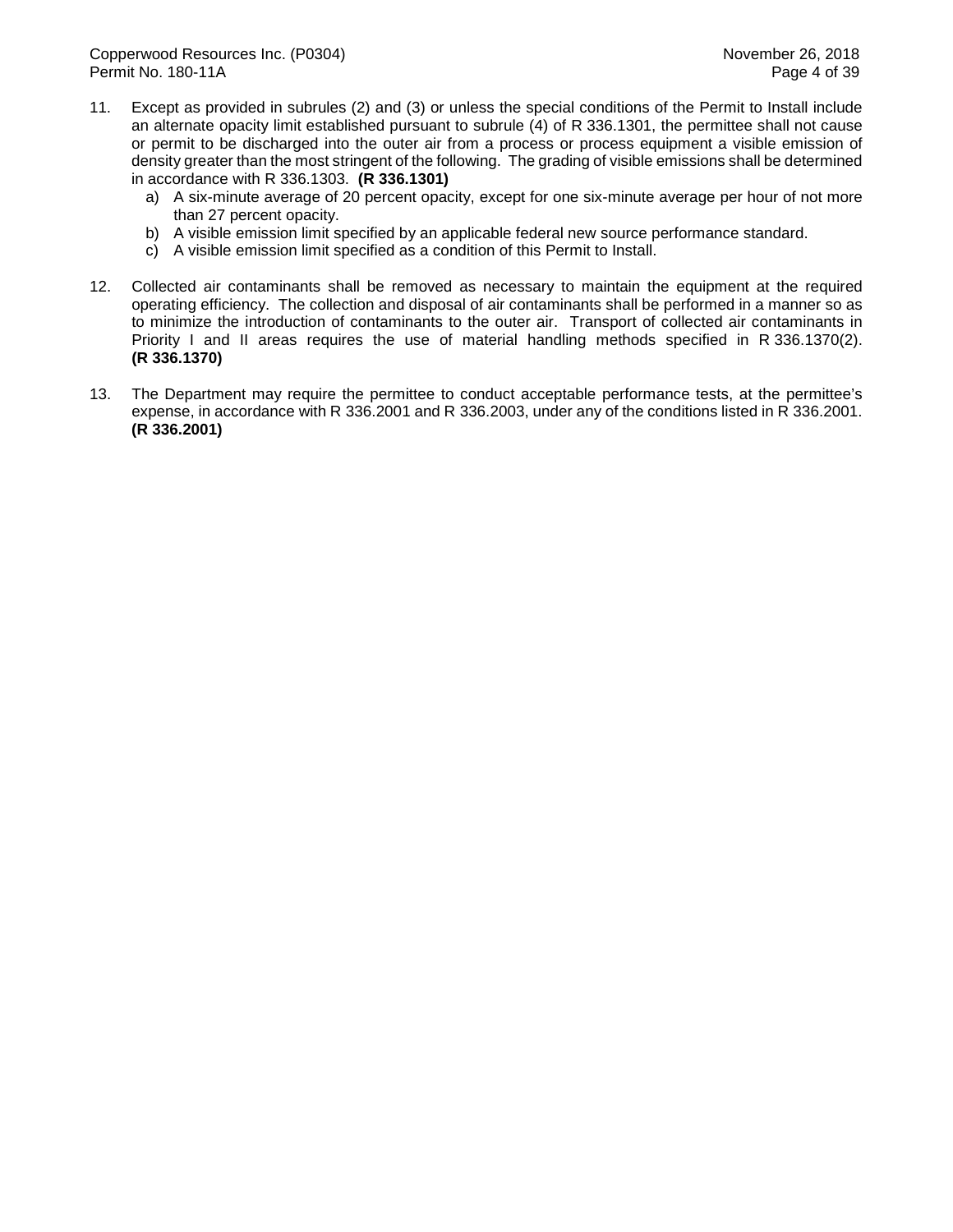# **SPECIAL CONDITIONS**

# **EMISSION UNIT SUMMARY TABLE**

The descriptions provided below are for informational purposes and do not constitute enforceable conditions.

| <b>Emission Unit ID</b> | <b>Emission Unit Description</b><br>(Process Equipment & Control Devices)                                                                                                                                                                                                                                                                                                                                                                                                                                                                                                                                      | <b>Installation Date /</b><br><b>Modification Date</b> | <b>Flexible Group ID</b> |
|-------------------------|----------------------------------------------------------------------------------------------------------------------------------------------------------------------------------------------------------------------------------------------------------------------------------------------------------------------------------------------------------------------------------------------------------------------------------------------------------------------------------------------------------------------------------------------------------------------------------------------------------------|--------------------------------------------------------|--------------------------|
| <b>EUMINEVENT</b>       | Three mine vents (Portal Mine Exhaust Vent,<br>West Mine Exhaust Vent, and East Mine<br>Exhaust Vent) to exhaust emissions produced<br>by underground activities including propane fired<br>mine heaters, drilling, blasting, and ore handling.<br>Particulate matter generated by blasting and ore<br>handling operations in the mine will be controlled<br>with dust suppression systems, such as water<br>sprays.                                                                                                                                                                                           |                                                        | <b>NA</b>                |
| <b>EUOREHANDLING</b>    | Fugitive emissions from ore conveying activities,<br>including ore transfer from the portal to transfer<br>tower; surplus ore transfer to the ore stockpile;<br>ore transfer within the ore bins/reclaim area<br>including transfer of ore to the bins, transfer to<br>ore feeders at the base of the ore bins, and<br>transfer to the SAG mill conveyor for transfer to<br>the process plant; and transfer points at the<br>SAG mill prior to the material becoming a slurry.<br>Emissions are controlled by enclosed transfer<br>points on all equipment and water spray on the<br>SAG mill transfer points. |                                                        | <b>NA</b>                |
| <b>EUCONCENTRATE</b>    | Concentrate handling operations inside the<br>concentrate building including a storage pile,<br>transfer of concentrate to a loadout hopper using<br>a FEL, and conveying concentrate to haul<br>trucks.                                                                                                                                                                                                                                                                                                                                                                                                       |                                                        | <b>NA</b>                |
| <b>EUREAGENTMIX</b>     | Indoor reagent mixing area for mixing wet and<br>dry reagents in reagent mixing tanks.                                                                                                                                                                                                                                                                                                                                                                                                                                                                                                                         |                                                        | <b>NA</b>                |
| <b>EUHAULROADS</b>      | Fugitive emissions from vehicle traffic on the<br>facility roadways, including front end loaders and<br>concentrate haul trucks.                                                                                                                                                                                                                                                                                                                                                                                                                                                                               |                                                        | <b>FGFUGITIVES</b>       |
| <b>EUSTOCKPILE</b>      | Fugitive emissions from the outdoor ore<br>stockpile.                                                                                                                                                                                                                                                                                                                                                                                                                                                                                                                                                          |                                                        | <b>FGFUGITIVES</b>       |
| EUTDF                   | Fugitive emissions from the tailings disposal<br>facility.                                                                                                                                                                                                                                                                                                                                                                                                                                                                                                                                                     |                                                        | <b>FGFUGITIVES</b>       |
| EUGENERATOR1            | 1,500 horsepower diesel fired emergency<br>generator (SV-004) to provide backup power for<br>the facility, located at the mine portal. This<br>engine is subject to NSPS IIII and NESHAP<br>ZZZZ.                                                                                                                                                                                                                                                                                                                                                                                                              |                                                        | <b>FGGENERATORS</b>      |
| EUGENERATOR2            | 755 horsepower diesel fired emergency<br>generator (SV-005) to provide backup power for<br>the facility, located at the process plant area.<br>This engine is subject to NSPS IIII and NESHAP<br>ZZZZ.                                                                                                                                                                                                                                                                                                                                                                                                         |                                                        | <b>FGGENERATORS</b>      |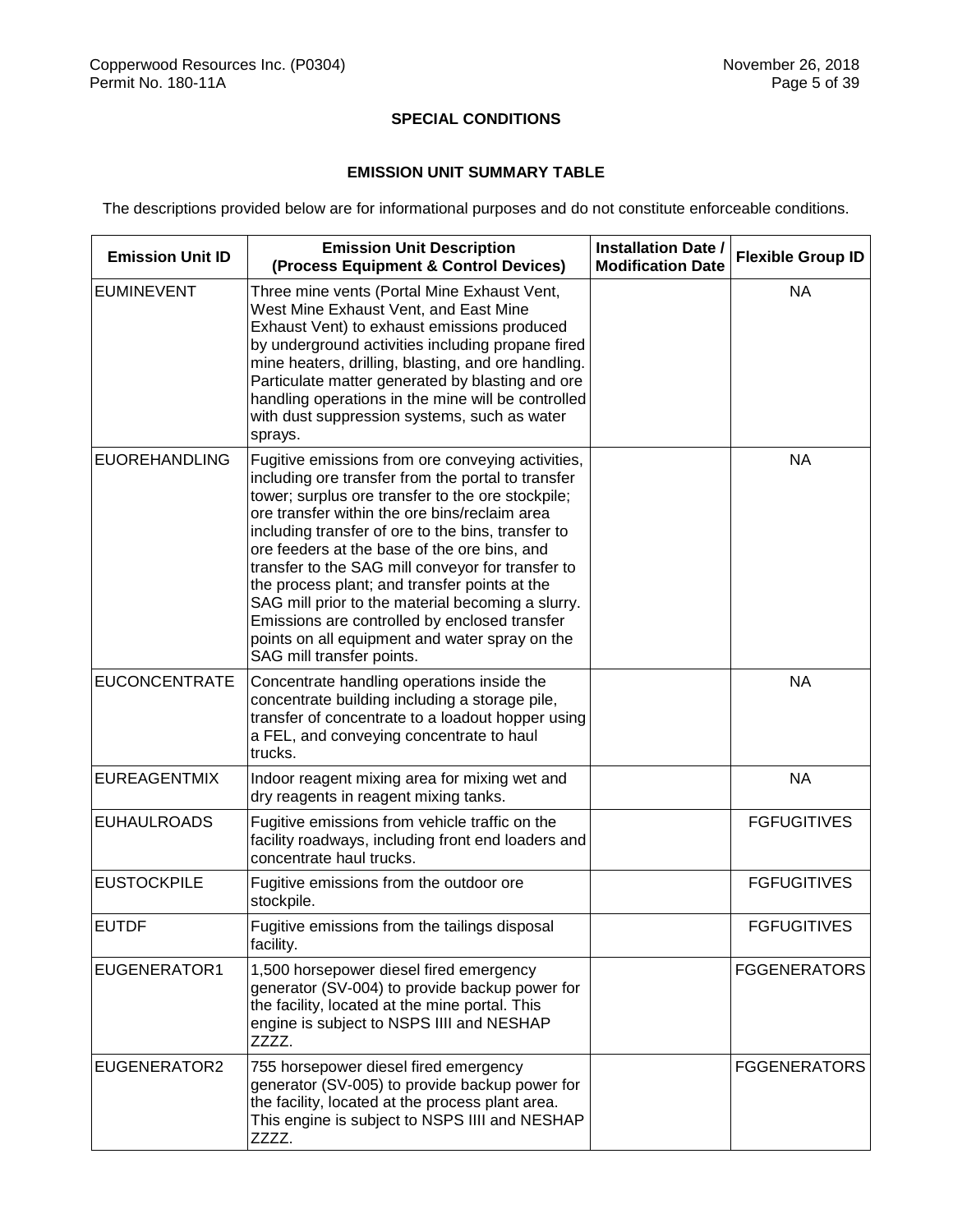| <b>Emission Unit ID</b>              | <b>Emission Unit Description</b><br>(Process Equipment & Control Devices)                                                                                                                              | <b>Installation Date /</b><br><b>Modification Date</b> | <b>Flexible Group ID</b> |
|--------------------------------------|--------------------------------------------------------------------------------------------------------------------------------------------------------------------------------------------------------|--------------------------------------------------------|--------------------------|
| IEUGENERATOR3                        | 755 horsepower diesel fired emergency<br>generator (SV-006) to provide backup power for<br>the facility, located at the process plant area.<br>This engine is subject to NSPS IIII and NESHAP<br>ZZZZ. |                                                        | <b>FGGENERATORS</b>      |
| EUSPACEHTRS                          | Propane fired heaters to provide heat for facility<br>buildings.                                                                                                                                       |                                                        | NА                       |
| allowed by R 336.1278 to R 336.1290. | Changes to the equipment described in this table are subject to the requirements of R 336.1201, except as                                                                                              |                                                        |                          |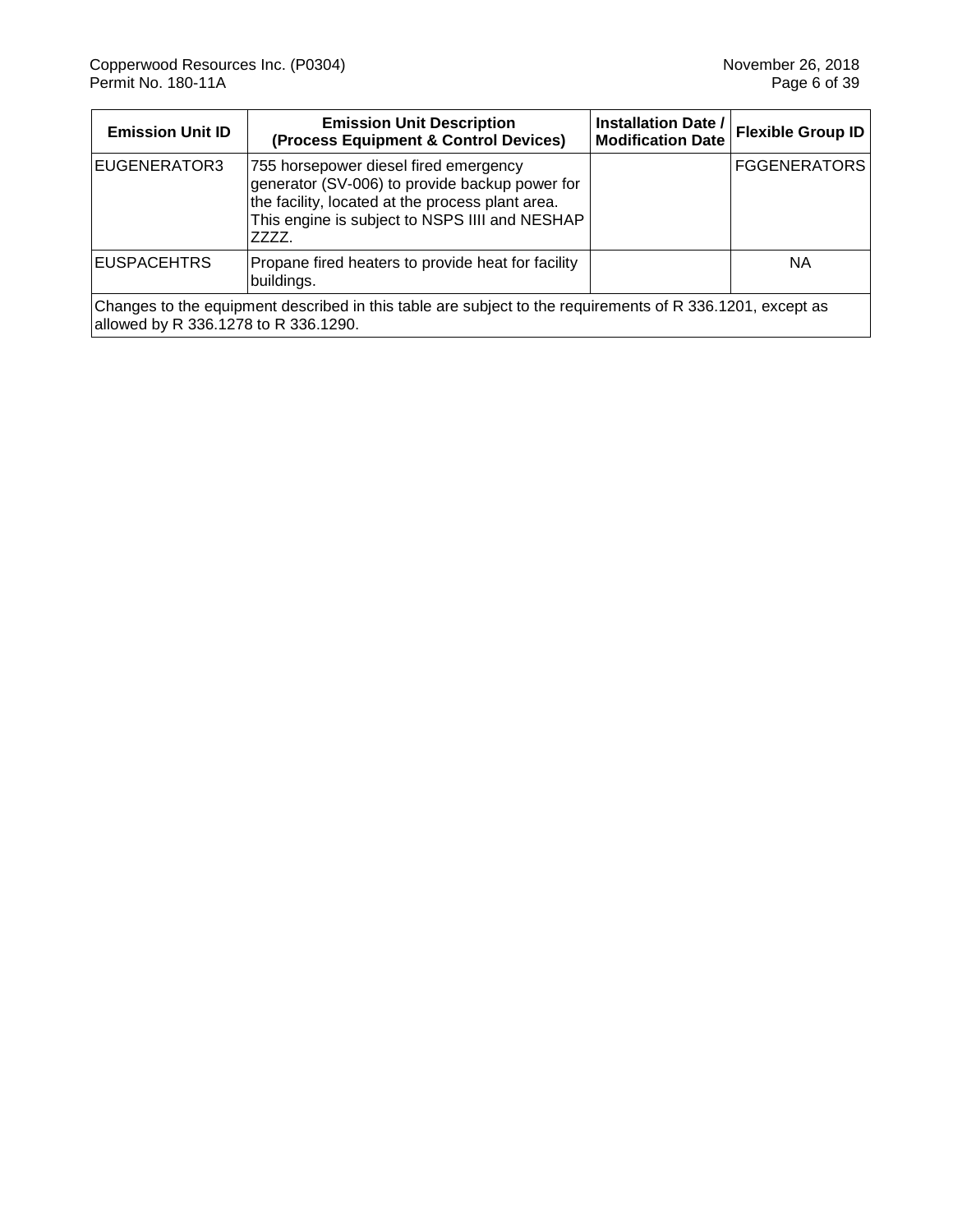### **The following conditions apply to: EUMINEVENT**

**DESCRIPTION:** Three mine vents (Portal Mine Exhaust Vent, West Mine Exhaust Vent, and East Mine Exhaust Vent) to exhaust emissions produced by underground activities including propane fired mine heaters, drilling, blasting, and ore handling.

#### **Flexible Group ID:** NA

**POLLUTION CONTROL EQUIPMENT:** Dust suppression systems, such as water sprays.

### **I. EMISSION LIMITS**

|                    |           | Time Period/      |                            | Testing /         | <b>Underlying</b>           |
|--------------------|-----------|-------------------|----------------------------|-------------------|-----------------------------|
| <b>Pollutant</b>   | Limit     | <b>Operating</b>  | <b>Equipment</b>           | <b>Monitoring</b> | <b>Applicable</b>           |
|                    |           | <b>Scenario</b>   |                            | <b>Method</b>     | <b>Requirements</b>         |
| 1. Inorganic PM    | $2.0$ tpy | 12-month rolling  | Emissions exhausted        | SC VI.2           | $\overline{R}$ 336.1205(3), |
|                    |           | time period as    | through SV-                |                   | R 336.1224,                 |
|                    |           | determined at the | <b>PORTALVENT</b>          |                   | R 336.1225,                 |
|                    |           | end of each       |                            |                   | R 336.1331                  |
|                    |           | calendar month    |                            |                   |                             |
| 2. Inorganic PM10  | 1.04 tpy  | 12-month rolling  | Emissions exhausted        | <b>SC VI.2</b>    | R 336.1205(3),              |
|                    |           | time period as    | through SV-                |                   | 40 CFR 52.21 (c) & (d)      |
|                    |           | determined at the | <b>PORTALVENT</b>          |                   |                             |
|                    |           | end of each       |                            |                   |                             |
|                    |           | calendar month    |                            |                   |                             |
| 3. Inorganic PM2.5 | $0.5$ tpy | 12-month rolling  | Emissions exhausted        | <b>SC VI.2</b>    | R 336.1205(3),              |
|                    |           | time period as    | through SV-                |                   | 40 CFR 52.21 (c) & (d)      |
|                    |           | determined at the | <b>PORTALVENT</b>          |                   |                             |
|                    |           | end of each       |                            |                   |                             |
|                    |           | calendar month    |                            |                   |                             |
| 4. Inorganic PM    | $2.5$ pph | Hourly            | <b>Emissions exhausted</b> | SC <sub>V.1</sub> | R 336.1205(3),              |
|                    |           |                   | through SV-WESTVENT        |                   | R 336.1224,                 |
|                    |           |                   |                            |                   | R 336.1225,                 |
|                    |           |                   |                            |                   | R 336.1331                  |
| 5. Inorganic PM10  | $1.3$ pph | Hourly            | Emissions exhausted        | SC <sub>V.1</sub> | R 336.1205(3),              |
|                    |           |                   | through SV-WESTVENT        |                   | 40 CFR 52.21 (c) & (d)      |
| 6. Inorganic PM2.5 | 0.23 pph  | Hourly            | Emissions exhausted        | <b>SC V.1</b>     | R 336.1205(3),              |
|                    |           |                   | through SV-WESTVENT        |                   | 40 CFR 52.21 (c) & (d)      |
| 7. Inorganic PM    | $2.5$ pph | Hourly            | Emissions exhausted        | SCV.2             | R 336.1205(3),              |
|                    |           |                   | through SV-EASTVENT        |                   | R 336.1224,                 |
|                    |           |                   |                            |                   | R 336.1225,                 |
|                    |           |                   |                            |                   | R 336.1331                  |
| 8. Inorganic PM10  | $1.3$ pph | Hourly            | Emissions exhausted        | <b>SC V.2</b>     | R 336.1205(3),              |
|                    |           |                   | through SV-EASTVENT        |                   | 40 CFR 52.21 (c) & (d)      |
| 9. Inorganic PM2.5 | 0.26 pph  | Hourly            | <b>Emissions exhausted</b> | <b>SC V.2</b>     | R 336.1205(3),              |
|                    |           |                   | through SV-EASTVENT        |                   | 40 CFR 52.21 (c) & (d)      |

10. Visible emissions from each EUMINEVENT exhaust stack shall not exceed a six-minute average of 7 percent opacity. **(R 336.1301, R 336.1331, 40 CFR 60 Subpart LL)**

#### **II. MATERIAL LIMITS**

1. The permittee shall burn only propane in the EUMINEVENT heaters. **(R 336.1205(3), R 336.1224, R 336.1225, R 336.1702(a), 40 CFR 52.21(c) & (d))**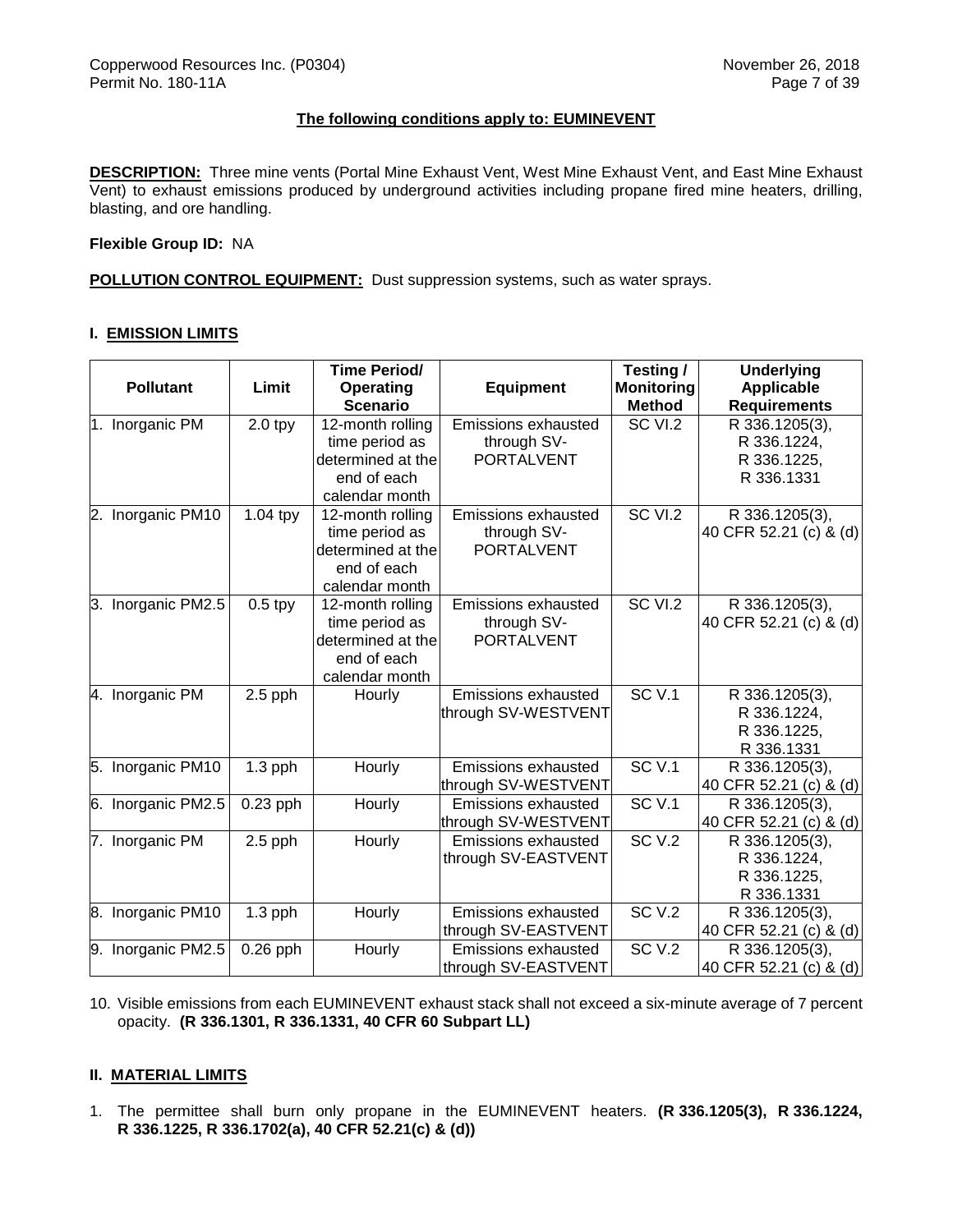Copperwood Resources Inc. (P0304) November 26, 2018 Permit No. 180-11A **Page 8 of 39** 

2. The permittee shall not burn more than 2.36 million gallons per year of propane in the EUMINEVENT heaters per 12-month rolling time period as determined at the end of each calendar month. **(R 336.1205, 40 CFR 52.21 (d))**

### **III. PROCESS/OPERATIONAL RESTRICTIONS**

NA

# **IV. DESIGN/EQUIPMENT PARAMETERS**

1. The permittee shall not operate EUMINEVENT unless the dust suppression systems, including water sprays, in the mine are installed, maintained, and operated in a satisfactory manner as described in the program for continuous fugitive emissions control required by FGFACILITY Special Condition No. III.2. **(R 336.1205(3), R 336.1224, R 336.1225, R 336.1301, R 336.1331, 40 CFR 52.21(c) and (d))**

### **V. TESTING/SAMPLING**

Records shall be maintained on file for a period of five years. **(R 336.1201(3))**

1. Within 180 days after commencement of directing exhaust through SV-WESTVENT, the permittee shall verify inorganic PM, inorganic PM10, and inorganic PM2.5 emission rates from EUMINEVENT exhausted through SV-WESTVENT by testing at owner's expense, in accordance with Department requirements. Testing shall be performed using an approved EPA Method listed in:

| <b>Pollutant</b> | <b>Test Method Reference</b>                                                    |
|------------------|---------------------------------------------------------------------------------|
| <b>PM</b>        | 40 CFR Part 60, Appendix A; Part 10 of the Michigan Air Pollution Control Rules |
| PM10 / PM2.5     | 40 CFR Part 51, Appendix M                                                      |

The hourly emission rate during testing shall be determined by the average of the acceptable test runs performed in accordance with the method requirements. An alternate method, or a modification to the approved EPA Method, may be specified in an AQD-approved Test Protocol. No less than 30 days prior to testing, the permittee shall submit a complete test plan to the AQD Technical Programs Unit and District Office. The AQD must approve the final plan prior to testing, including any modifications to the method in the test protocol that are proposed after initial submittal. The permittee must submit a complete report of the test results to the AQD Technical Programs Unit and District Office within 60 days following the last date of the test. **(R 336.1205(3), R 336.1224, R 336.1225, R 336.1331, R 336.2001, R 336.2003, R 336.2004, 40 CFR 52.21(c) & (d))**

2. Within 180 days after commencement of directing exhaust through SV-EASTVENT, the permittee shall verify inorganic PM, inorganic PM10, and inorganic PM2.5 emission rates from EUMINEVENT exhausted through SV-EASTVENT by testing at owner's expense, in accordance with Department requirements. Testing shall be performed using an approved EPA Method listed in:

| <b>Pollutant</b> | <b>Test Method Reference</b>                                                    |
|------------------|---------------------------------------------------------------------------------|
| PM               | 40 CFR Part 60, Appendix A; Part 10 of the Michigan Air Pollution Control Rules |
| PM10 / PM2.5     | 40 CFR Part 51, Appendix M                                                      |

The hourly emission rate during testing shall be determined by the average of the acceptable test runs performed in accordance with the method requirements. An alternate method, or a modification to the approved EPA Method, may be specified in an AQD-approved Test Protocol. No less than 30 days prior to testing, the permittee shall submit a complete test plan to the AQD Technical Programs Unit and District Office. The AQD must approve the final plan prior to testing, including any modifications to the method in the test protocol that are proposed after initial submittal. The permittee must submit a complete report of the test results to the AQD Technical Programs Unit and District Office within 60 days following the last date of the test. **(R 336.1205(3), R 336.1224, R 336.1225, R 336.1331, R 336.2001, R 336.2003, R 336.2004, 40 CFR 52.21(c) & (d))**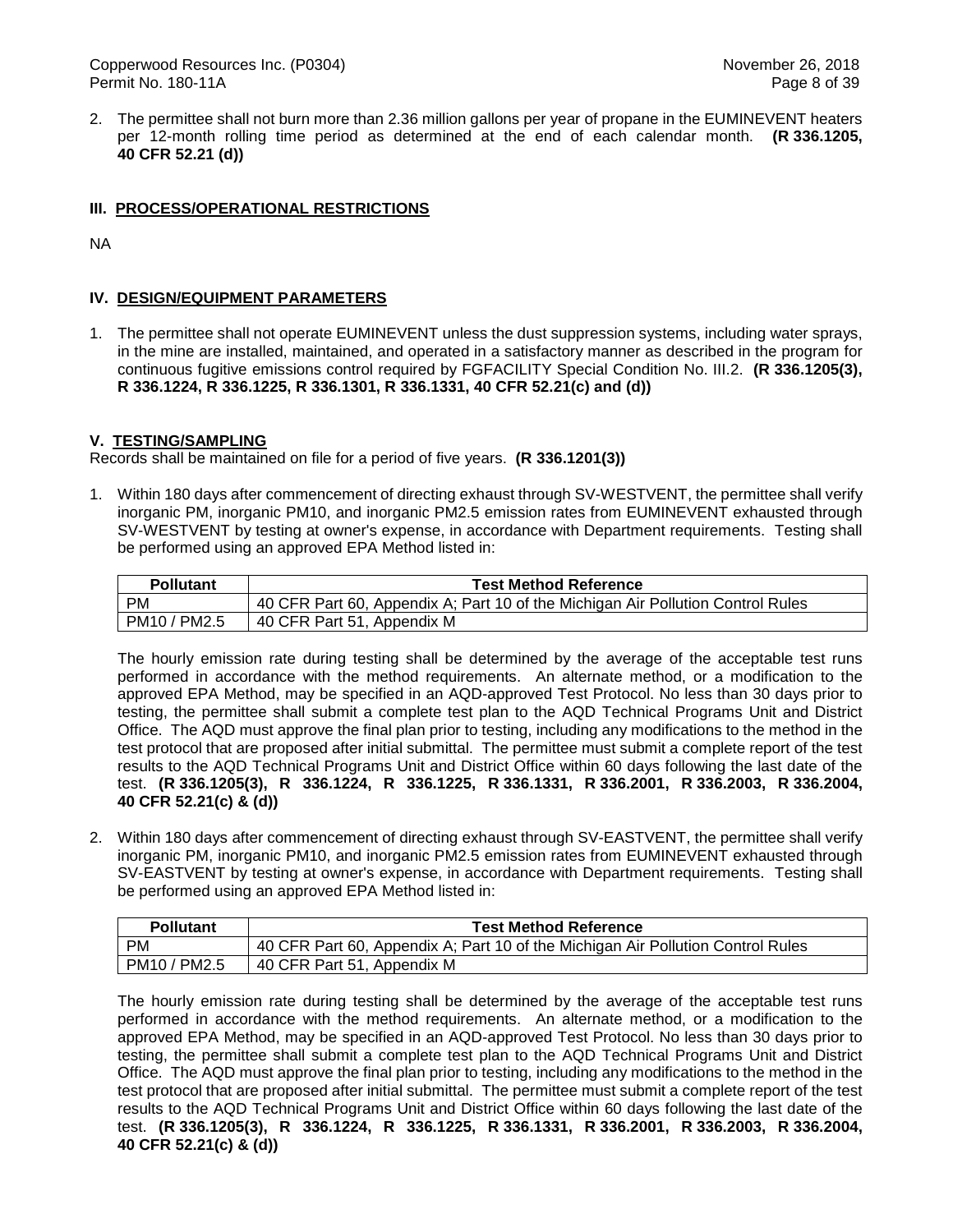### **VI. MONITORING/RECORDKEEPING**

Records shall be maintained on file for a period of five years. **(R 336.1201(3))**

- 1. The permittee shall complete all required calculations/records in a format acceptable to the AQD District Supervisor and make them available by the last day of the calendar month, for the previous calendar month, unless otherwise specified in any monitoring/recordkeeping special condition. **(R 336.1205(3), R 336.1224, R 336.1225, R 336.1331, 40 CFR 52.21(c) and (d))**
- 2. The permittee shall keep, in a satisfactory manner, calculation records of the monthly and 12-month rolling time period PM, PM10, and PM2.5 emission rates for SV-PORTALVENT using a method approved by the District Supervisor. The permittee shall keep all records on file and make them available to the Department upon request. **(R 336.1205(3), R 336.1224, R 336.1225, R 336.1331, 40 CFR 52.21(c) and (d))**
- 3. The permittee shall keep, in a satisfactory manner, a record of the start-up and shutdown date for each EUMINEVENT exhaust stack. The permittee shall keep all records on file at the facility and make them available to the Department upon request. **(R 336.1205(3), R 336.1224, R 336.1225, R 336.1301, R 336.1331, 40 CFR 52.21(c) and (d))**
- 4. The permittee shall keep, in a satisfactory manner, records of any visible emissions observed from EUMINEVENT and any actions taken to reduce visible emissions. **(R 336.1301)**

# **VII. REPORTING**

1. Within 30 days after the start-up of each mine vent, the permittee or the authorized agent pursuant to Rule 204, shall notify the AQD District Supervisor, in writing, of the completion of the activity. **(R 336.1201(7)(a))**

### **VIII. STACK/VENT RESTRICTIONS**

The exhaust gases from the stacks listed in the table below shall be discharged unobstructed vertically upwards to the ambient air unless otherwise noted:

| <b>Stack &amp; Vent ID</b>                                                                        | <b>Maximum Exhaust</b><br><b>Diameter/Dimensions</b><br>(inches) | <b>Minimum Height</b><br><b>Above Ground</b><br>(feet) | <b>Underlying Applicable</b><br><b>Requirements</b> |  |  |
|---------------------------------------------------------------------------------------------------|------------------------------------------------------------------|--------------------------------------------------------|-----------------------------------------------------|--|--|
| 1. SV-PORTALVENT <sup>a</sup>                                                                     | ΝA                                                               | ΝA                                                     | R 336.1225,                                         |  |  |
|                                                                                                   |                                                                  |                                                        | 40 CFR 52.21(c) & (d)                               |  |  |
| 2. SV-WESTVENT                                                                                    | 79.2                                                             | 29.5                                                   | R 336.1225,                                         |  |  |
|                                                                                                   |                                                                  |                                                        | 40 CFR 52.21(c) & (d)                               |  |  |
| 3. SV-EASTVENT                                                                                    | 79.2                                                             | 29.5                                                   | R 336.1225,                                         |  |  |
|                                                                                                   |                                                                  |                                                        | 40 CFR 52.21(c) & (d)                               |  |  |
| a. SV-PORTALVENT discharges through the ramp that accesses the underground mine area and is not a |                                                                  |                                                        |                                                     |  |  |
| traditional stack.                                                                                |                                                                  |                                                        |                                                     |  |  |

### **IX. OTHER REQUIREMENTS**

NA

### **Footnotes:**

 $1$ <sup>1</sup>This condition is state only enforceable and was established pursuant to Rule 201(1)(b).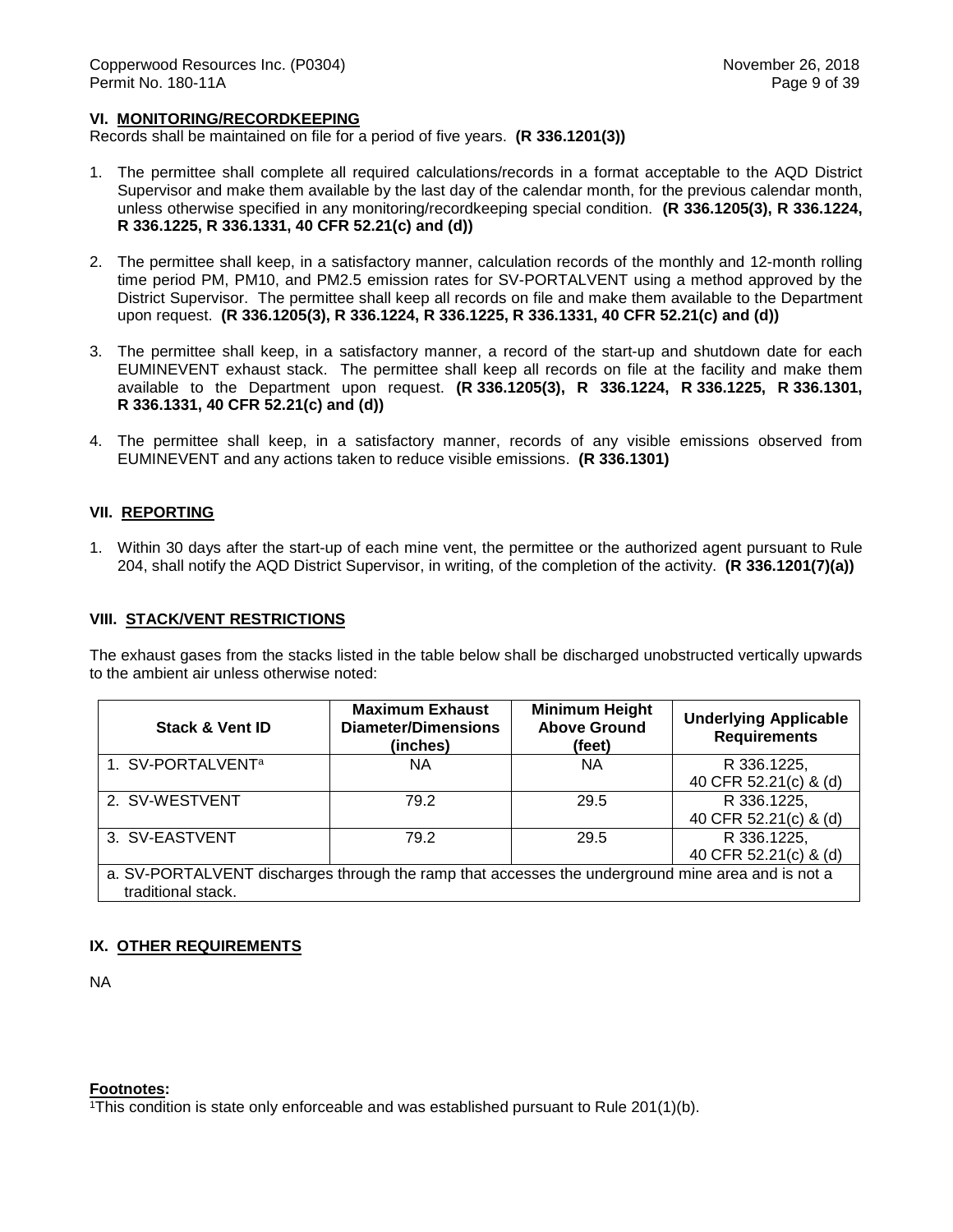#### **The following conditions apply to: EUOREHANDLING**

**DESCRIPTION:** Fugitive emissions from ore conveying activities, including ore transfer from the portal to transfer tower; surplus ore transfer to the ore stockpile; ore transfer within the ore bins/reclaim area including transfer of ore to the bins, transfer to ore feeders at the base of the ore bins, and transfer to the SAG mill conveyor for transfer to the process plant; and transfer points at the SAG mill prior to the material becoming a slurry.

#### **Flexible Group ID:** NA

**POLLUTION CONTROL EQUIPMENT:** Enclosed transfer points on all equipment as well as water spray on the SAG mill transfer points.

#### **I. EMISSION LIMITS**

1. Visible emissions from EUOREHANDLING shall not exceed a six-minute average of 10 percent opacity. **(R 336.1301, R 336.1331, 40 CFR 60 Subpart LL)**

#### **II. MATERIAL LIMITS**

NA

### **III. PROCESS/OPERATIONAL RESTRICTIONS**

NA

### **IV. DESIGN/EQUIPMENT PARAMETERS**

- 1. The permittee shall not operate EUOREHANDLING unless each conveyor transfer point is enclosed. **(R 336.1205(3), R 336.1224, R 336.1225, R 336.1301, R 336.1331, R 336.1910, 40 CFR 52.21(c) and (d))**
- 2. The permittee shall not operate the SAG mill unless the SAG mill transfer point water spray system is installed, maintained, and operated in a satisfactory manner as specified in the MAP required by FGFACILITY Special Condition No. III.1. **(R 336.1205(3), R 336.1224, R 336.1225, R 336.1301, R 336.1331, R 336.1910, 40 CFR 52.21(c) and (d))**

#### **V. TESTING/SAMPLING**

Records shall be maintained on file for a period of five years. **(R 336.1201(3))**

1. Within 60 days after achieving the maximum production rate, but not later than 180 days after initial start-up of EUOREHANDLING, the permittee shall evaluate visible emissions from EUOREHANDLING, as required by federal Standards of Performance for New Stationary Sources, at owner's expense, in accordance 40 CFR Part 60 Subparts A and LL. Visible emission observation procedures must have prior approval by the AQD Technical Programs Unit and District Office. The permittee must submit a complete report of opacity observations to the AQD Technical Programs Unit and District Office within 60 days following the last date of the evaluation. **(R 336.1301, 40 CFR Part 60 Subparts A & LL)**

#### **VI. MONITORING/RECORDKEEPING**

Records shall be maintained on file for a period of five years. **(R 336.1201(3))**

1. The permittee shall keep, in a satisfactory manner, records of any visible emissions observed from EUOREHANDLING and any actions taken to reduce visible emissions. **(R 336.1301)**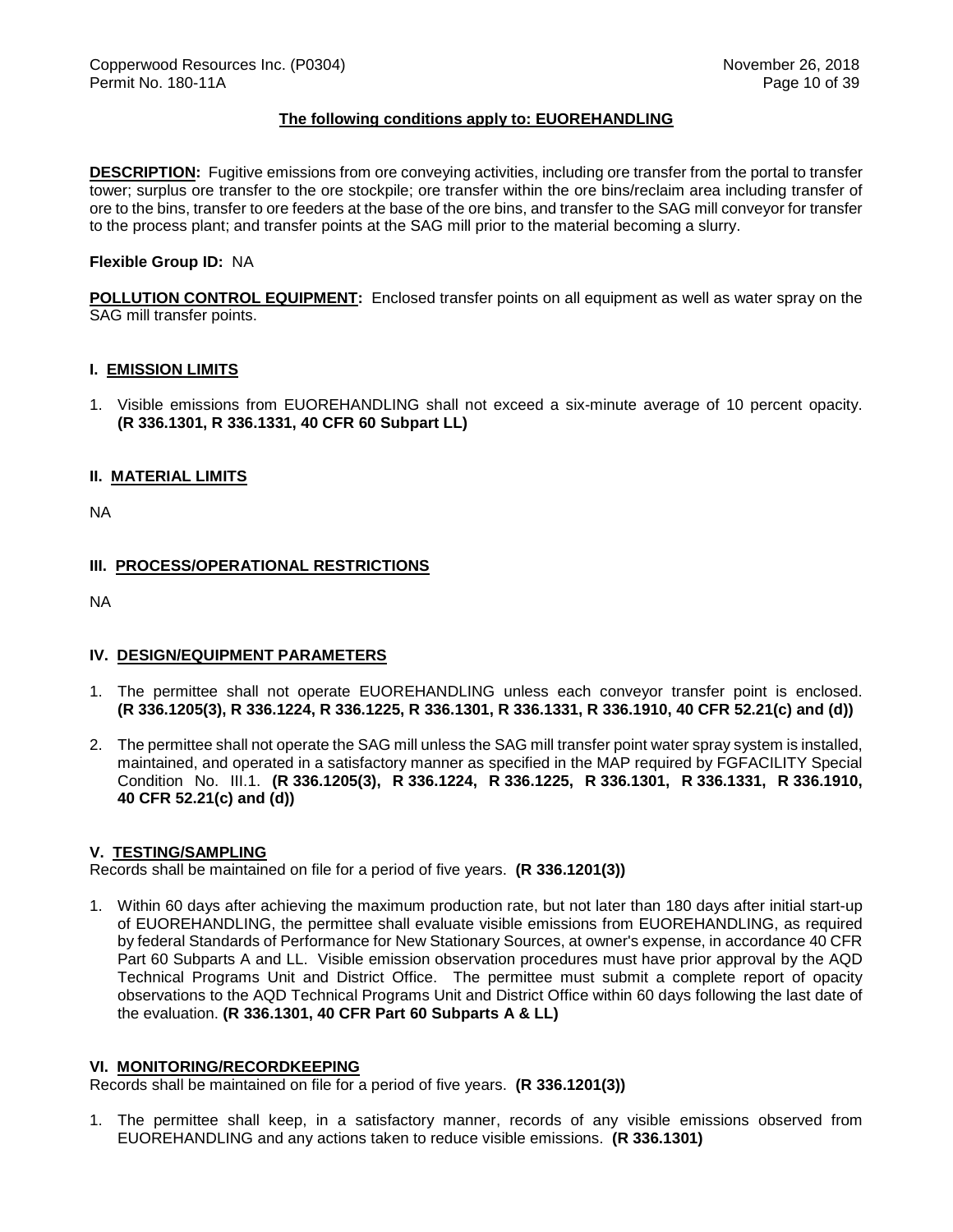Copperwood Resources Inc. (P0304) November 26, 2018 Permit No. 180-11A Page 11 of 39 Page 11 of 39 Page 11 of 39 Page 11 of 39

# **VII. REPORTING**

NA

# **VIII. STACK/VENT RESTRICTIONS**

NA

# **IX. OTHER REQUIREMENTS**

NA

### **Footnotes:**

1This condition is state only enforceable and was established pursuant to Rule 201(1)(b).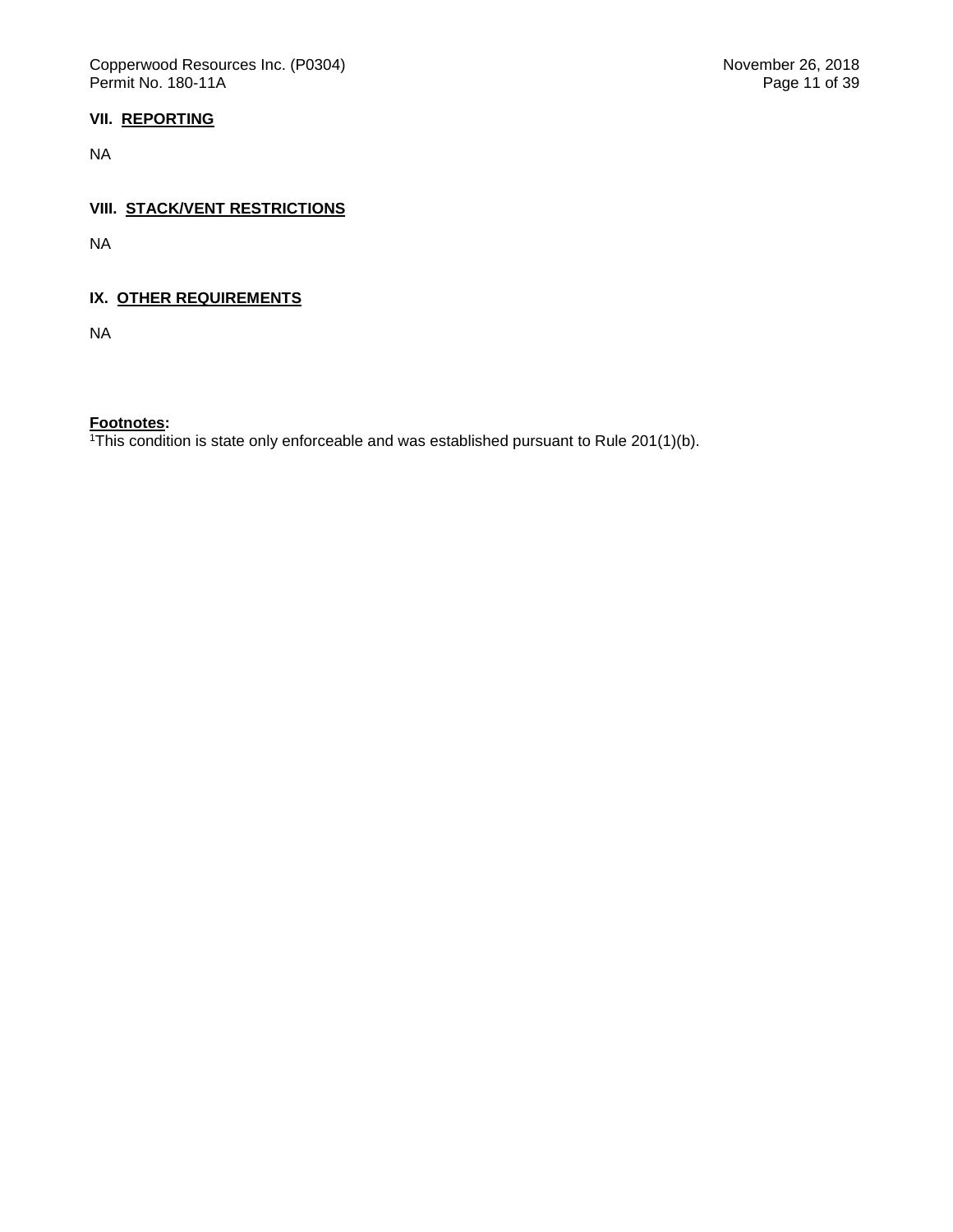# **The following conditions apply to: EUCONCENTRATE**

**DESCRIPTION:** Concentrate handling operations inside the concentrate building including a storage pile, transfer of concentrate to a loadout hopper using a FEL, and conveying concentrate to haul trucks.

#### **Flexible Group ID:** NA

#### **POLLUTION CONTROL EQUIPMENT:** NA

#### **I. EMISSION LIMITS**

1. Visible emissions from EUCONCENTRATE shall not exceed a six-minute average of 10 percent opacity. **(R 336.1301, 40 CFR 60 Subpart LL)**

#### **II. MATERIAL LIMITS**

1. The permittee shall maintain the moisture content of the concentrate at approximately 9% or higher. **(R 336.1205(3), R 336.1224, R 336.1225, R 336.1301, R 336.1331, R 336.1910, 40 CFR 52.21(c) and (d))**

#### **III. PROCESS/OPERATIONAL RESTRICTIONS**

- 1. The permittee shall not load concentrate into trucks unless the doors of the concentrate building are closed. **(R 336.1205(3), R 336.1224, R 336.1225, R 336.1301, R 336.1331, R 336.1910, 40 CFR 52.21(c) and (d))**
- 2. The permittee shall wash each truck, after the truck is filled with concentrate, before the truck leaves the concentrate building. **(R 336.1205(3), R 336.1224, R 336.1225, R 336.1301, R 336.1331, R 336.1910, 40 CFR 52.21(c) and (d))**

### **IV. DESIGN/EQUIPMENT PARAMETERS**

1. The permittee shall not operate EUCONCENTRATE unless the conveyor discharge point is located within an enclosed building. **(R 336.1205(3), R 336.1224, R 336.1225, R 336.1301, R 336.1331, R 336.1910, 40 CFR 52.21(c) and (d))**

#### **V. TESTING/SAMPLING**

Records shall be maintained on file for a period of five years. **(R 336.1201(3))**

1. Within 60 days after achieving the maximum production rate, but not later than 180 days after initial start-up of EUCONCENTRATE, the permittee shall evaluate visible emissions from EUCONCENTRATE, as required by federal Standards of Performance for New Stationary Sources, at owner's expense, in accordance 40 CFR Part 60 Subparts A and LL. Visible emission observation procedures must have prior approval by the AQD Technical Programs Unit and District Office. The permittee must submit a complete report of opacity observations to the AQD Technical Programs Unit and District Office within 60 days following the last date of the evaluation. **(R 336.1301, 40 CFR Part 60 Subparts A & LL)**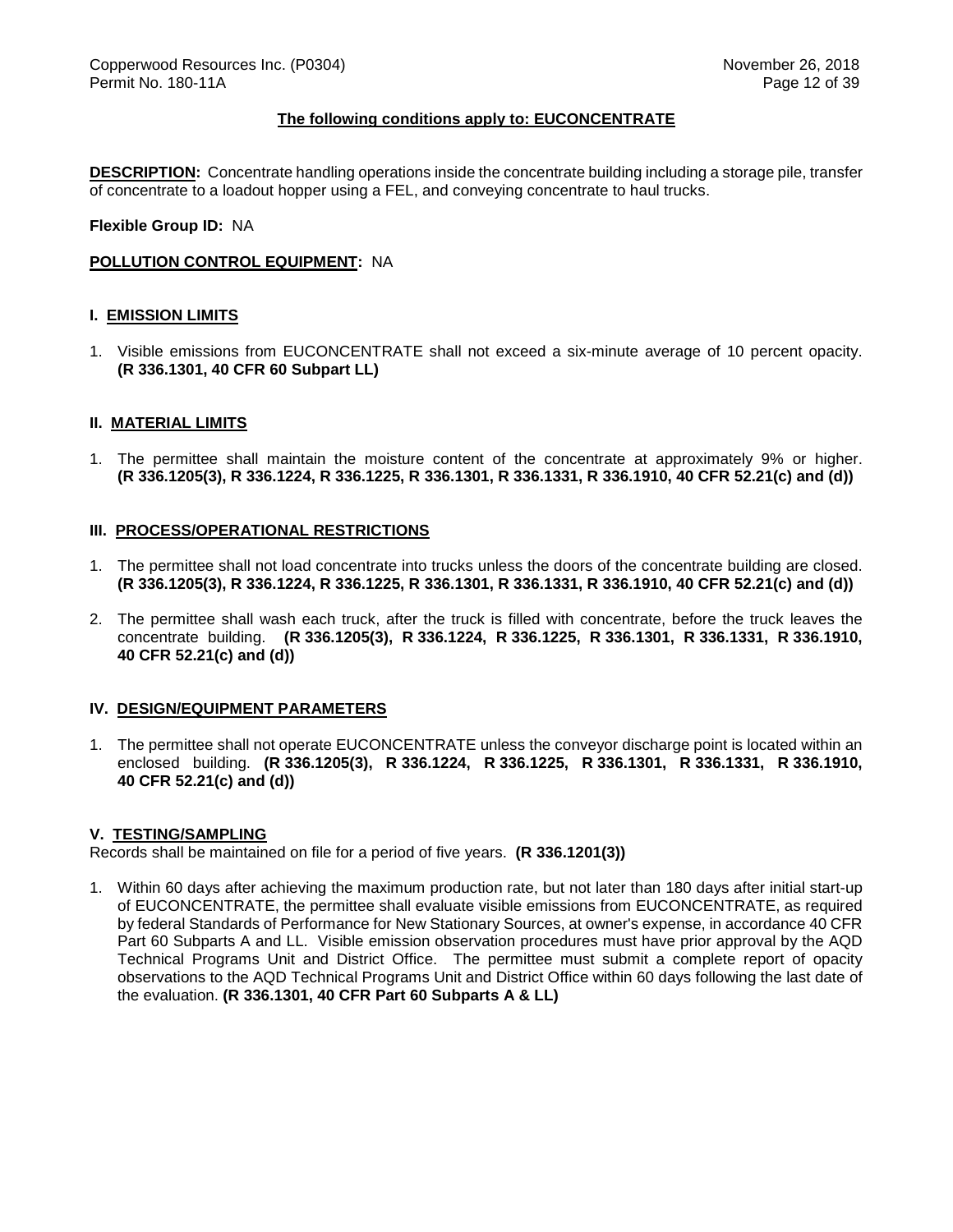### **VI. MONITORING/RECORDKEEPING**

Records shall be maintained on file for a period of five years. **(R 336.1201(3))**

- 1. The permittee shall keep, in a satisfactory manner, a daily record of the moisture content of the concentrate loaded into trucks in EUCONCENTRATE. The permittee shall keep all records on file at the facility and make them available to the Department upon request. **(R 336.1205(3), R 336.1224, R 336.1225, R 336.1301, R 336.1331, 40 CFR 52.21(c) and (d))**
- 2. The permittee shall keep, in a satisfactory manner, records of any visible emissions observed from EUCONCENTRATE and any actions taken to reduce visible emissions. **(R 336.1301)**

# **VII. REPORTING**

NA

# **VIII. STACK/VENT RESTRICTIONS**

NA

# **IX. OTHER REQUIREMENTS**

NA

# **Footnotes:**

 $\overline{1}$ This condition is state only enforceable and was established pursuant to Rule 201(1)(b).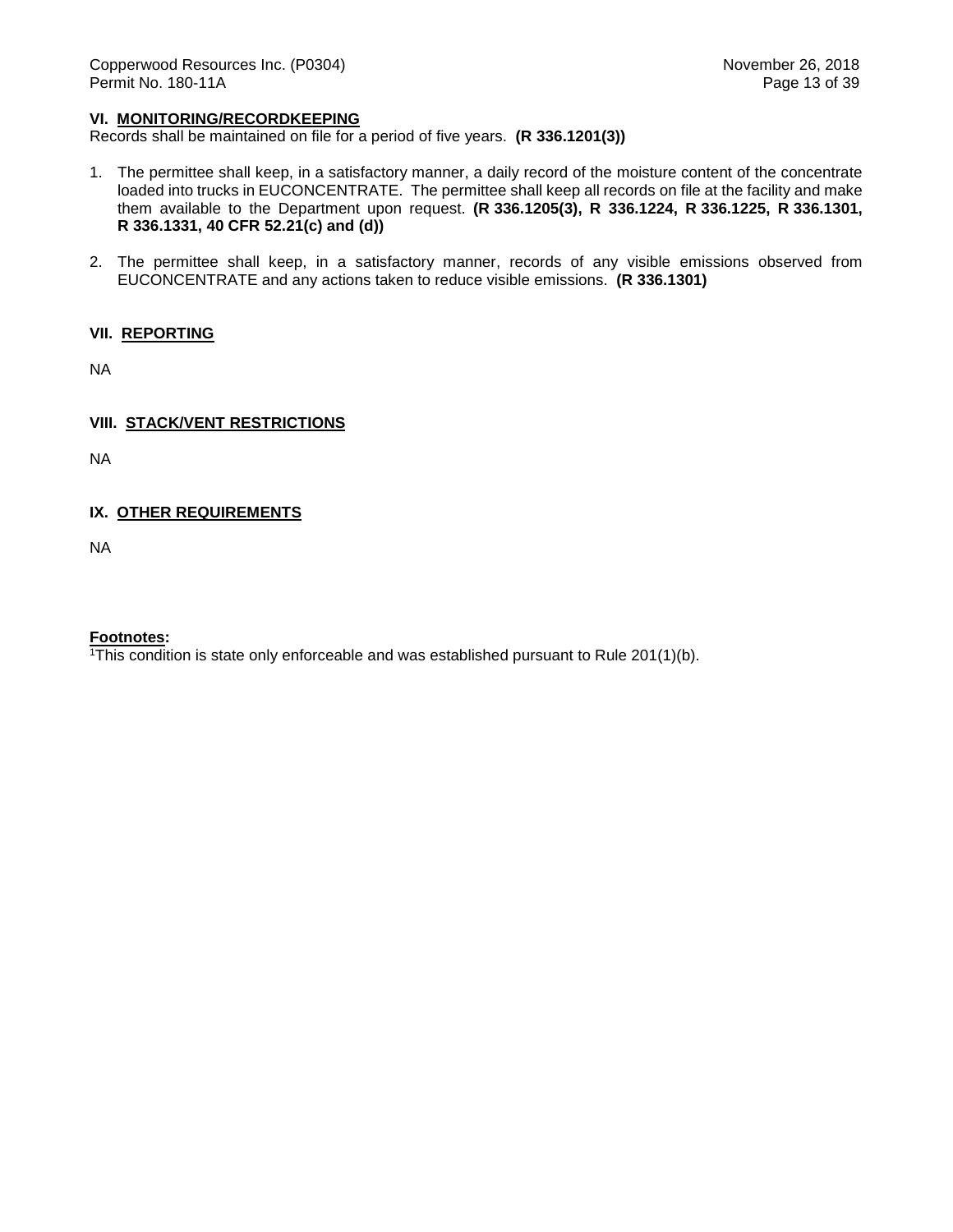#### **The following conditions apply to: EUREAGENTMIX**

**DESCRIPTION:** Indoor reagent mixing area for mixing wet and dry reagents in reagent mixing tanks.

**Flexible Group ID:** NA

**POLLUTION CONTROL EQUIPMENT:** NA

**I. EMISSION LIMITS**

NA

**II. MATERIAL LIMITS**

NA

### **III. PROCESS/OPERATIONAL RESTRICTIONS**

NA

#### **IV. DESIGN/EQUIPMENT PARAMETERS**

1. The permittee shall conduct all reagent mixing operations inside an enclosed building. **(R 336.1205(3), R 336.1224, R 336.1225, R 336.1301, R 336.1331, R 336.1702(a), 40 CFR 52.21(c) and (d))**

#### **V. TESTING/SAMPLING**

Records shall be maintained on file for a period of five years. **(R 336.1201(3))**

NA

#### **VI. MONITORING/RECORDKEEPING**

Records shall be maintained on file for a period of five years. **(R 336.1201(3))**

1. The permittee shall maintain a current listing from the manufacturer of the chemical composition of each reagent. The data may consist of Safety Data Sheets, manufacturer's formulation data, or both as deemed acceptable by the AQD District Supervisor. The permittee shall keep all records on file at the facility and make them available to the Department upon request. **(R 336.1224, R 336.1225, R 336.1702(a))**

#### **VII. REPORTING**

NA

**VIII. STACK/VENT RESTRICTIONS**

NA

### **IX. OTHER REQUIREMENTS**

NA

#### **Footnotes:**

1This condition is state only enforceable and was established pursuant to Rule 201(1)(b).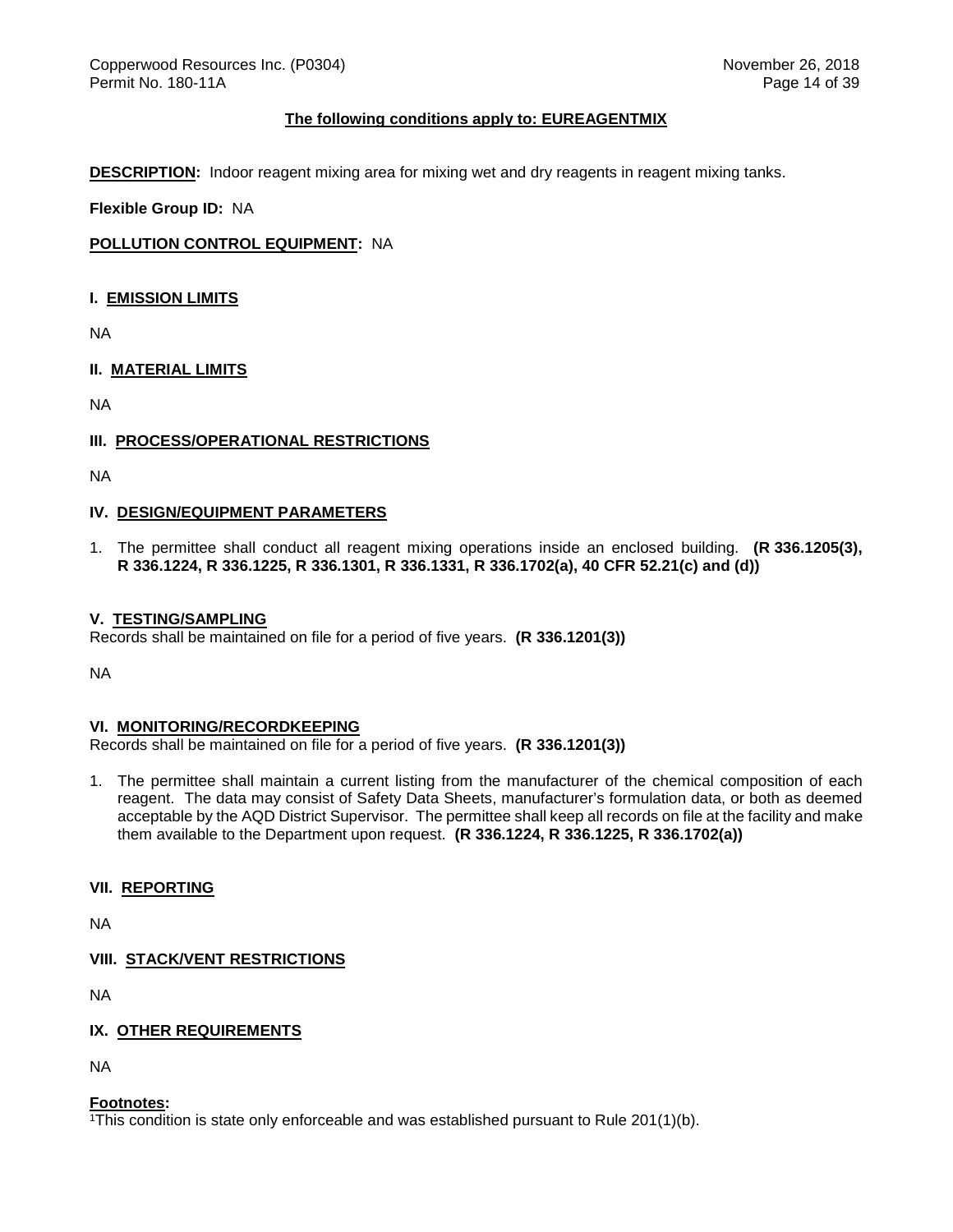#### **The following conditions apply to: EUSPACEHTRS**

**DESCRIPTION:** Propane fired heaters to provide heat for facility buildings.

**Flexible Group ID:** NA

**POLLUTION CONTROL EQUIPMENT:** NA

#### **I. EMISSION LIMITS**

NA

### **II. MATERIAL LIMITS**

1. The permittee shall burn only propane in EUSPACEHTRS. **(R 336.1205(3), R 336.1224, R 336.1225, R 336.1702(a), 40 CFR 52.21(c) & (d))**

# **III. PROCESS/OPERATIONAL RESTRICTIONS**

NA

# **IV. DESIGN/EQUIPMENT PARAMETERS**

NA

### **V. TESTING/SAMPLING**

Records shall be maintained on file for a period of five years. **(R 336.1201(3))**

NA

### **VI. MONITORING/RECORDKEEPING**

Records shall be maintained on file for a period of five years. **(R 336.1201(3))**

NA

**VII. REPORTING**

NA

**VIII. STACK/VENT RESTRICTIONS**

NA

# **IX. OTHER REQUIREMENTS**

NA

### **Footnotes:**

1This condition is state only enforceable and was established pursuant to Rule 201(1)(b).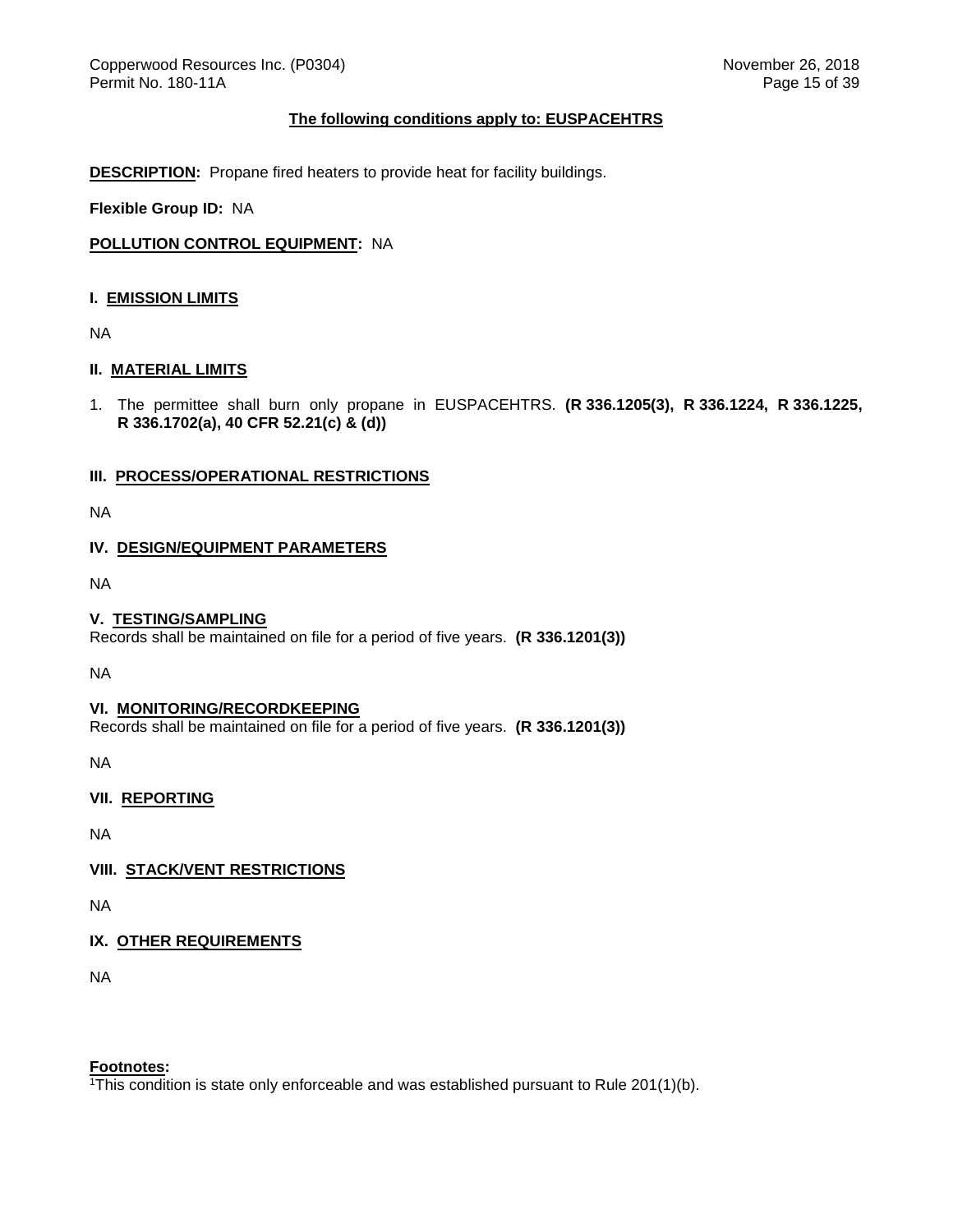# **FLEXIBLE GROUP SUMMARY TABLE**

The descriptions provided below are for informational purposes and do not constitute enforceable conditions.

| <b>Flexible Group ID</b> | <b>Flexible Group Description</b>                                                                                                    | <b>Associated</b><br><b>Emission Unit IDs</b>  |
|--------------------------|--------------------------------------------------------------------------------------------------------------------------------------|------------------------------------------------|
| <b>FGFUGITIVES</b>       | Fugitive emissions from vehicle traffic on the facility<br>roads, the outdoor ore stockpile, and the tailings<br>disposal facility.  | EUHAULROADS,<br>EUSTOCKPILE,<br><b>EUTDF</b>   |
| <b>FGGENERATORS</b>      | Three diesel fuel fired emergency generators. These<br>engines are subject to NSPS IIII and NESHAP ZZZZ.                             | EUGENERATOR1,<br>EUGENERATOR2,<br>EUGENERATOR3 |
| <b>FGFACILITY</b>        | All process equipment source-wide including<br>equipment covered by other permits, grand-fathered<br>equipment and exempt equipment. |                                                |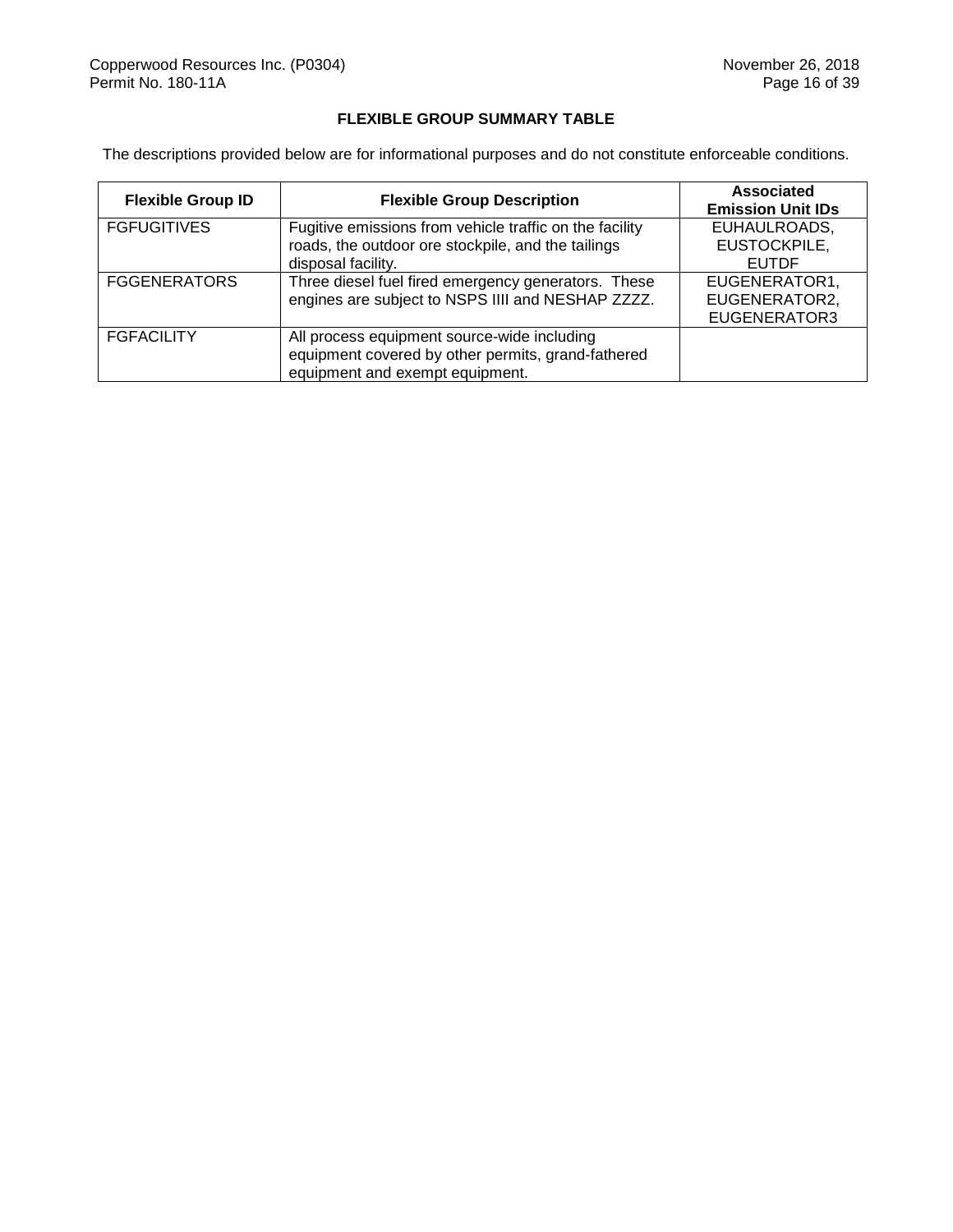#### **The following conditions apply to: FGFUGITIVES**

**DESCRIPTION:** Fugitive emissions from vehicle traffic on the facility roads, the outdoor ore stockpile, and the tailings disposal facility.

**Emission Units:** EUHAULROADS, EUSTOCKPILE, EUTDF

### **POLLUTION CONTROL EQUIPMENT:** NA

#### **I. EMISSION LIMITS**

- 1. Visible emissions from all wheel loaders and all truck traffic shall not exceed 10 percent opacity. Compliance shall be demonstrated using Test Method 9D as defined in Section 324.5525(j) of Part 55, Air Pollution Control, of the Natural Resources and Environmental Protection Act, 1994 PA 451, as amended (Act 451). **(R 336.1205(3), R 336.1301, 40 CFR 52.21(c) & (d), 40 CFR 60 Subpart LL)**
- 2. Visible emissions from the outdoor ore stockpile shall not exceed 10 percent opacity. Compliance shall be demonstrated using Test Method 9D as defined in Section 324.5525(j) of Part 55, Air Pollution Control, of the Natural Resources and Environmental Protection Act, 1994 PA 451, as amended (Act 451). **(R 336.1205(3), R 336.1301, 40 CFR 52.21(c) & (d), 40 CFR 60 Subpart LL)**
- 3. Visible emissions from the tailings disposal facility shall not exceed 10 percent opacity. Compliance shall be demonstrated using Test Method 9D as defined in Section 324.5525(j) of Part 55, Air Pollution Control, of the Natural Resources and Environmental Protection Act, 1994 PA 451, as amended (Act 451). **(R 336.1205(3), R 336.1301, 40 CFR 52.21(c) & (d), 40 CFR 60 Subpart LL)**

### **II. MATERIAL LIMITS**

1. The silt content of the ore stored in EUSTOCKPILE shall not exceed 2%. **(R 336.1205(3), R 336.1224, R 336.1225, R 336.130140 CFR 52.21(c) & (d))**

### **III. PROCESS/OPERATIONAL RESTRICTIONS**

- 1. The permittee shall not exceed a maximum payload equivalent of 9,200 20-ton concentrate trucks entering and leaving the facility for each 12-month rolling time period, as determined at the end of each calendar month. **(R 336.1205(3), R 336.1224, R 336.1225, R 336.1301, R 336.1371, R 336.1372, 40 CFR 52.21(c) & (d))**
- 2. The permittee shall not exceed a maximum payload equivalent of 10,220 58.5-ton water transport trucks entering and leaving the facility for each 12-month rolling time period, as determined at the end of each calendar month. **(R 336.1205(3), R 336.1224, R 336.1225, R 336.1301, R 336.1371, R 336.1372, 40 CFR 52.21(c) & (d))**

#### **IV. DESIGN/EQUIPMENT PARAMETERS**

- 1. The permittee shall not discharge ore to EUSTOCKPILE unless the conveyor discharge chute is installed, maintained, and operated in a satisfactory manner. **(R 336.1205(3), R 336.1224, R 336.1225, R 336.1301, R 336.1371, R 336.1372, 40 CFR 52.21(c) & (d))**
- 2. The permittee shall minimize the drop heights of the front end loader bucket used at EUSTOCKPILE. **(R 336.1205(3), R 336.1224, R 336.1225, R 336.1301, R 336.1371, R 336.1372, 40 CFR 52.21(c) & (d))**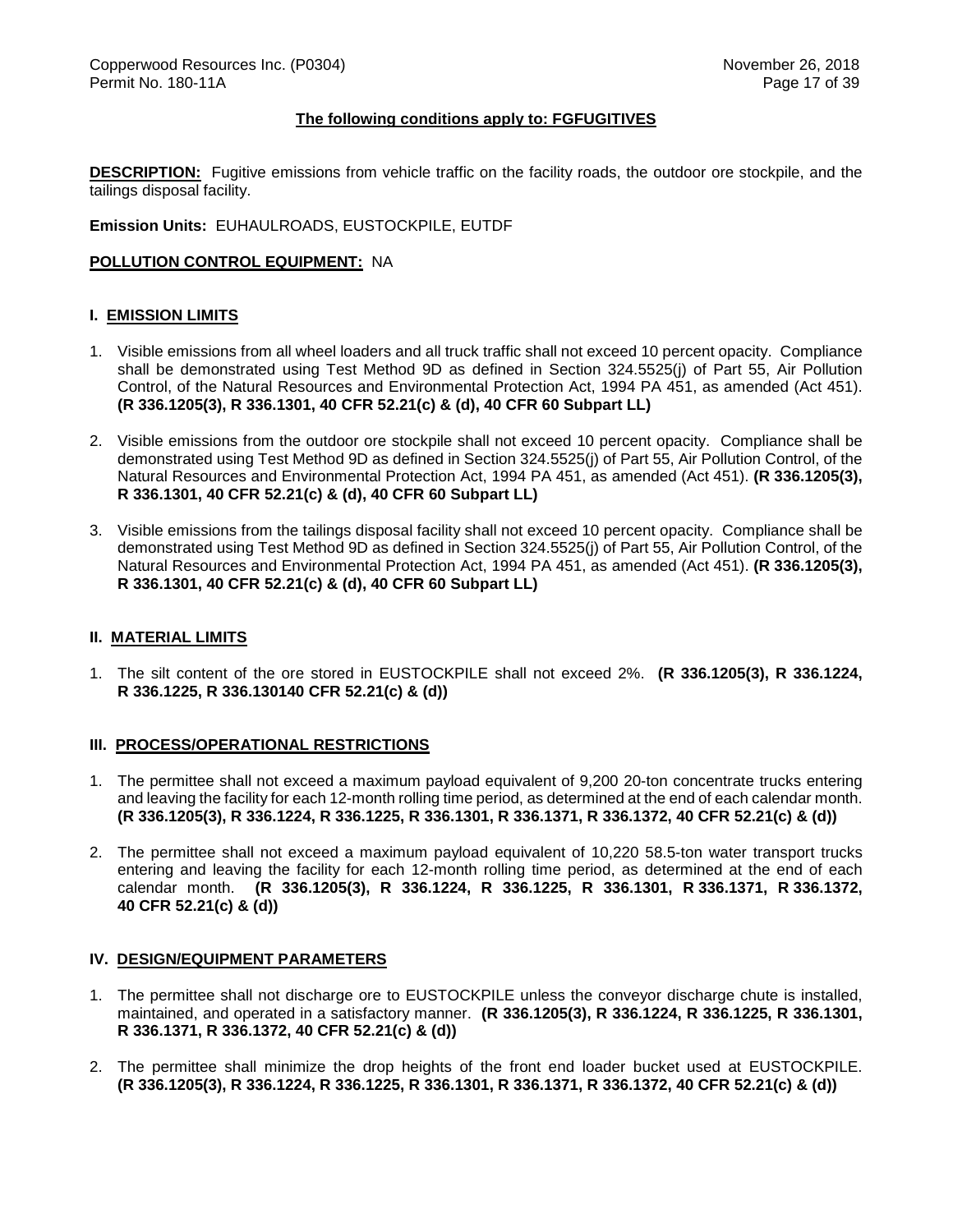### **V. TESTING/SAMPLING**

Records shall be maintained on file for a period of five years. **(R 336.1201(3))**

1. The permittee shall verify the silt content of the ore stored in EUSTOCKPILE at least once each calendar month using a method acceptable to the AQD District Supervisor. **(R 336.1205(3), R 336.1224, R 336.1225, R 336.130140 CFR 52.21(c) & (d))**

### **VI. MONITORING/RECORDKEEPING**

Records shall be maintained on file for a period of five years. **(R 336.1201(3))**

- 1. The permittee shall complete all required calculations in a format acceptable to the AQD District Supervisor by the last day of the calendar month, for the previous calendar month, unless otherwise specified in any monitoring/recordkeeping special condition. **(R 336.1205(3), R 336.1224, R 336.1225, R 336.1301, R 336.1371, R 336.1372, 40 CFR 52.21(c) & (d))**
- 2. The permittee shall keep a daily record of the type, size (weight) and number of concentrate and water transport trucks entering and leaving the facility. Each month, in a manner acceptable to the AQD District Supervisor, the permittee shall calculate the payload equivalent number of 20-ton concentrate transport trucks entering and leaving the facility based on that month's daily records. Each month, in a manner acceptable to the AQD District Supervisor, the permittee shall calculate the payload equivalent number of 58.5-ton water transport trucks entering and leaving the facility based on that month's daily records. The permittee shall keep all records and calculations on file at the facility and make them available to the Department upon request. **(R 336.1205(3), R 336.1224, R 336.1225, R 336.1301, R 336.1371, R 336.1372, 40 CFR 52.21(c) & (d))**
- 3. The permittee shall keep records of the ore silt content as determined in accordance with SC V.1. **(R 336.1205(3), R 336.1224, R 336.1225, R 336.130140 CFR 52.21(c) & (d))**
- 4. The permittee shall keep, in a satisfactory manner, records of any visible emissions observed from EUHAULROADS, EUSTOCKPILE, and EUTDF and any actions taken to reduce visible emissions. **(R 336.1301)**

#### **VII. REPORTING**

NA

**VIII. STACK/VENT RESTRICTIONS**

NA

### **IX. OTHER REQUIREMENTS**

NA

#### **Footnotes:**

1This condition is state only enforceable and was established pursuant to Rule 201(1)(b).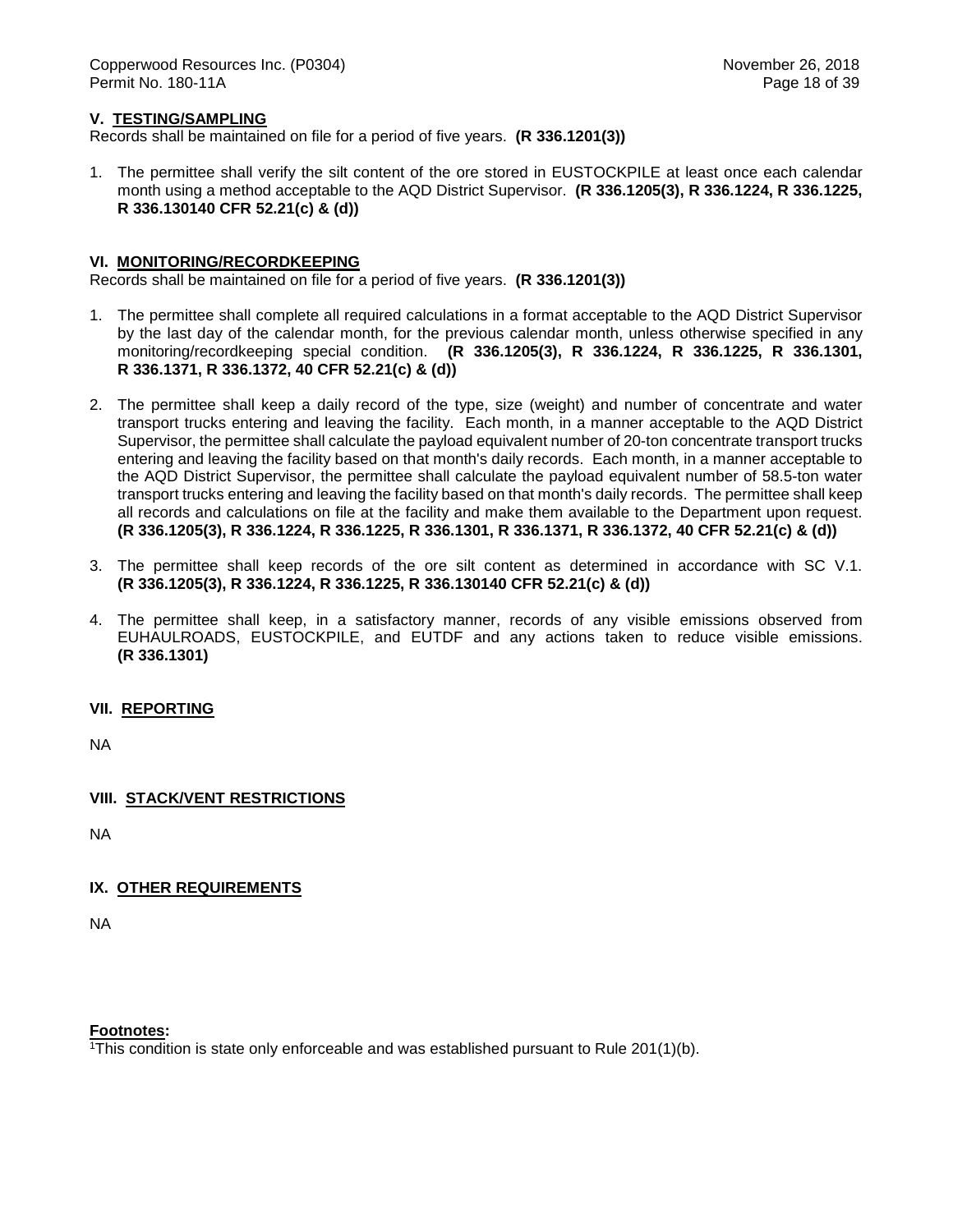# **The following conditions apply to: FGGENERATORS**

**DESCRIPTION:** Three diesel fuel fired emergency generators. These engines are subject to NSPS IIII and NESHAP ZZZZ.

**Emission Units:** EUGENERATOR1, EUGENERATOR2, EUGENERATOR3

# **POLLUTION CONTROL EQUIPMENT:** NA

# **I. EMISSION LIMITS**

| <b>Pollutant</b> | Limit          | <b>Time Period/</b><br>Operating | <b>Equipment</b> | Testing /<br><b>Monitoring</b> | <b>Underlying Applicable</b>                |
|------------------|----------------|----------------------------------|------------------|--------------------------------|---------------------------------------------|
|                  |                | <b>Scenario</b>                  |                  | <b>Method</b>                  | <b>Requirements</b>                         |
| 1. NMHC + $NOx$  | 3.95 g/hp-hr   | Hourly                           | EUGENERATOR1     | SC VI.2,                       | 40 CFR 60.4205(b),                          |
|                  |                |                                  |                  | SC VI.3                        | $60.4202(a)$ ,                              |
|                  |                |                                  |                  |                                | Table 1 of 40 CFR 89.112,                   |
|                  |                |                                  |                  |                                | 40 CFR 52.21(c) & (d)                       |
| 2. HC            | $0.07$ g/hp-hr | Hourly                           | EUGENERATOR1     | SC VI.2,                       | 40 CFR 60.4205(b),                          |
|                  |                |                                  |                  | SC VI.3                        | $60.4202(a)$ ,                              |
|                  |                |                                  |                  |                                | Table 1 of 40 CFR 89.112,                   |
|                  |                |                                  |                  |                                | 40 CFR 52.21(c) & (d)                       |
| 3. CO            | $0.66$ g/hp-hr | Hourly                           | EUGENERATOR1     | <b>SC VI.2,</b>                | 40 CFR 60.4205(b),                          |
|                  |                |                                  |                  | SC VI.3                        | $60.4202(a)$ ,                              |
|                  |                |                                  |                  |                                | Table 1 of 40 CFR 89.112,                   |
|                  |                |                                  |                  |                                | 40 CFR 52.21(c) & (d)                       |
| 4. PM            | $0.11$ g/hp-hr | Hourly                           | EUGENERATOR1     | SC VI.2,                       | 40 CFR 60.4205(b),                          |
|                  |                |                                  |                  | SC VI.3                        | $60.4202(a)$ ,                              |
|                  |                |                                  |                  |                                | Table 1 of 40 CFR 89.112,                   |
|                  |                |                                  |                  |                                | 40 CFR 52.21(c) & (d)                       |
| $5. NMHC + NOx$  | 4.85 g/hp-hr   | Hourly                           | EUGENERATOR2     | <b>SC VI.2,</b>                | 40 CFR 60.4205(b),                          |
|                  |                |                                  |                  | SC VI.3                        | $60.4202(a)$ ,                              |
|                  |                |                                  |                  |                                | Table 1 of 40 CFR 89.112,                   |
|                  |                |                                  |                  |                                | 40 CFR 52.21(c) & (d)                       |
| 6. HC            | $0.11$ g/hp-hr | Hourly                           | EUGENERATOR2     | <b>SC VI.2,</b>                | 40 CFR 60.4205(b),                          |
|                  |                |                                  |                  | SC VI.3                        | $60.4202(a)$ ,                              |
|                  |                |                                  |                  |                                | Table 1 of 40 CFR 89.112,                   |
| 7. CO            | $0.31$ g/hp-hr | Hourly                           | EUGENERATOR2     | <b>SC VI.2,</b>                | 40 CFR 52.21(c) & (d)<br>40 CFR 60.4205(b), |
|                  |                |                                  |                  | SC VI.3                        | $60.4202(a)$ ,                              |
|                  |                |                                  |                  |                                | Table 1 of 40 CFR 89.112,                   |
|                  |                |                                  |                  |                                | 40 CFR 52.21(c) & (d)                       |
| 8. PM            | $0.02$ g/hp-hr | Hourly                           | EUGENERATOR2     | <b>SC VI.2,</b>                | 40 CFR 60.4205(b),                          |
|                  |                |                                  |                  | SC VI.3                        | $60.4202(a)$ ,                              |
|                  |                |                                  |                  |                                | Table 1 of 40 CFR 89.112,                   |
|                  |                |                                  |                  |                                | 40 CFR 52.21(c) & (d)                       |
| 9. NMHC + NOx    | 4.85 g/hp-hr   | Hourly                           | EUGENERATOR3     | <b>SC VI.2,</b>                | 40 CFR 60.4205(b),                          |
|                  |                |                                  |                  | SC VI.3                        | $60.4202(a)$ ,                              |
|                  |                |                                  |                  |                                | Table 1 of 40 CFR 89.112,                   |
|                  |                |                                  |                  |                                | 40 CFR 52.21(c) & (d)                       |
| 10. HC           | $0.11$ g/hp-hr | Hourly                           | EUGENERATOR3     | <b>SC VI.2,</b>                | 40 CFR 60.4205(b),                          |
|                  |                |                                  |                  | SC VI.3                        | 60.4202(a),                                 |
|                  |                |                                  |                  |                                | Table 1 of 40 CFR 89.112,                   |
|                  |                |                                  |                  |                                | 40 CFR 52.21(c) & (d)                       |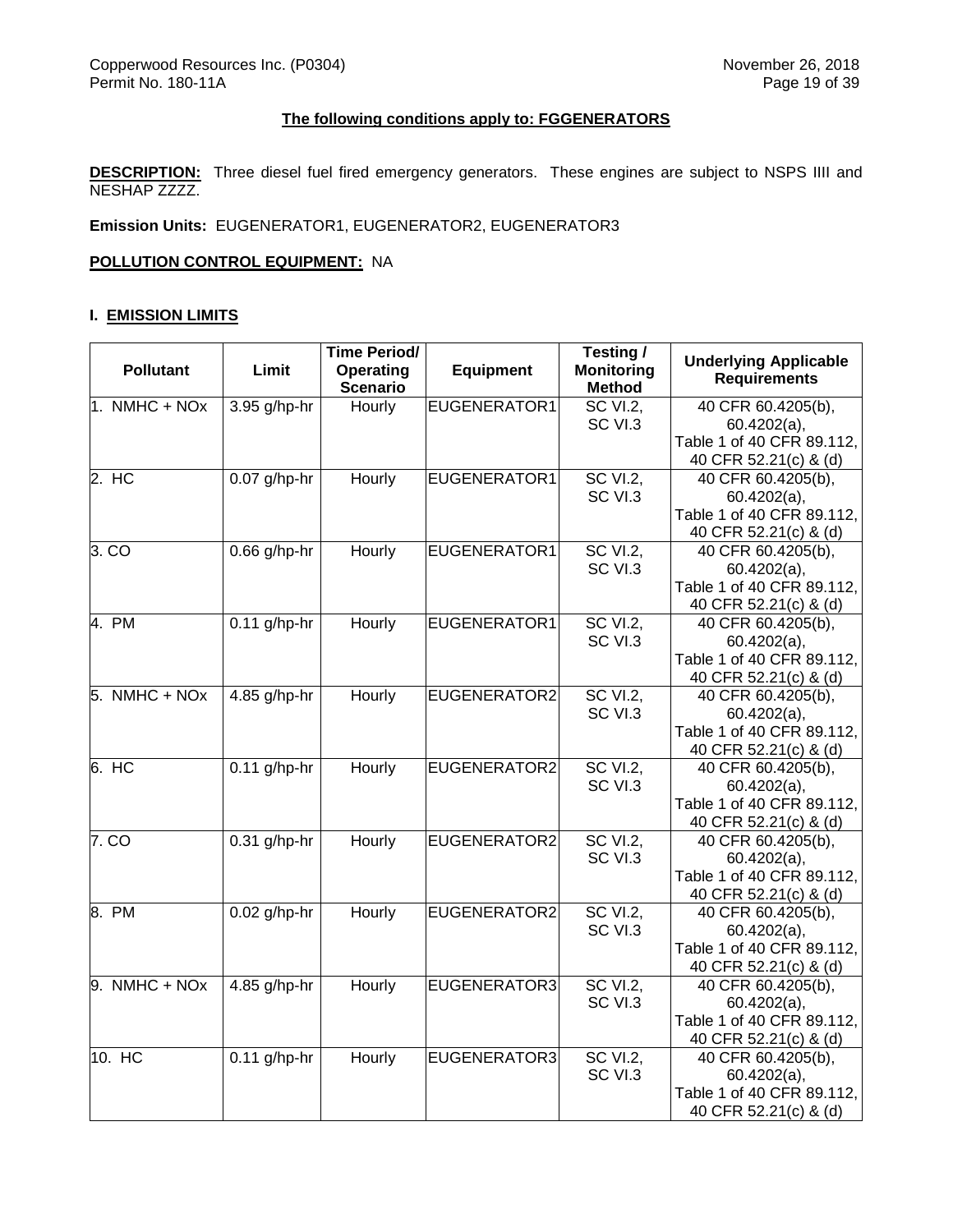| <b>Pollutant</b> | Limit          | <b>Time Period/</b><br>Operating<br><b>Scenario</b> | <b>Equipment</b> | Testing/<br><b>Monitoring</b><br><b>Method</b> | <b>Underlying Applicable</b><br><b>Requirements</b>                                        |
|------------------|----------------|-----------------------------------------------------|------------------|------------------------------------------------|--------------------------------------------------------------------------------------------|
| 11.CO            | $0.31$ g/hp-hr | Hourly                                              | EUGENERATOR3     | SC VI.2,<br>SC VI.3                            | 40 CFR 60.4205(b),<br>$60.4202(a)$ ,<br>Table 1 of 40 CFR 89.112,<br>40 CFR 52.21(c) & (d) |
| 12. PM           | $0.02$ g/hp-hr | Hourly                                              | EUGENERATOR3     | SC VI.2,<br>SC VI.3                            | 40 CFR 60.4205(b),<br>$60.4202(a)$ ,<br>Table 1 of 40 CFR 89.112,<br>40 CFR 52.21(c) & (d) |

# **II. MATERIAL LIMITS**

1. The permittee shall burn only diesel fuel in FGGENERATORS with the maximum sulfur content of 15 ppm (0.0015 percent) by weight, and a minimum Cetane index of 40 or a maximum aromatic content of 35 volume percent. **(R 336.1205(3), 40 CFR 52.21 (c) & (d), 40 CFR 80.510(b))**

# **III. PROCESS/OPERATIONAL RESTRICTIONS**

- 1. The permittee shall not operate any engine in FGGENERATORS for more than 500 hours per year on a 12 month rolling time period basis as determined at the end of each calendar month. The 500 hours includes the hours for the purpose of necessary maintenance checks and readiness testing as described in SC III.2. **(R 336.1205(3), R 336.1225, R 336.1702(a), 40 CFR 52.21 (c) & (d))**
- 2. The permittee may operate each engine in FGGENERATORS for no more than 100 hours per calendar year for the purpose of necessary maintenance checks and readiness testing, provided that the tests are recommended by Federal, State, or local government, the manufacturer, the vendor, the regional transmission organization or equivalent balancing authority and transmission operator, or the insurance company associated with the engine. The permittee may petition the Department for approval of additional hours to be used for maintenance checks and readiness testing. A petition is not required if the owner or operator maintains records indicating that Federal, State, or local standards require maintenance and testing of emergency internal combustion engines beyond 100 hours per calendar year. Each engine in FGGENERATORS may operate up to 50 hours per calendar year in non-emergency situations, but those 50 hours are counted towards the 100 hours per calendar year provided for maintenance and testing. Except as provided in 40 CFR 60.4211(f)(3)(i), the 50 hours per calendar year for non-emergency situations cannot be used for peak shaving or demand response, or to generate income for the permittee to supply non-emergency power as part of a financial arrangement with another entity. **(40 CFR 60.4211(f))**
- 3. If the permittee purchased a certified engine, according to procedures specified in 40 CFR Part 60 Subpart IIII, for the same model year and maximum engine power, the permittee shall meet the following requirements for each engine in FGGENERATORS:
	- a. Operate and maintain the certified engine and control device according to the manufacturer's emissionrelated written instructions;
	- b. Change only those emission-related settings that are permitted by the manufacturer; and
	- c. Meet the requirements as specified in 40 CFR 89, 94, and/or 1068, as they apply to you.

If you do not operate and maintain the certified engine and control device according to the manufacturer's emission-related written instructions, the engine may be considered a non-certified engine. **(R 336.1205(3), R 336.1225, 40 CFR 52.21(c) & (d), 40 CFR 60.4211(a) and (c))**

# **IV. DESIGN/EQUIPMENT PARAMETERS**

1. The permittee shall equip and maintain each engine in FGGENERATORS with non-resettable hours meters to track the operating hours. **(R 336.1205(3), R 336.1225, 40 CFR 60.4209)**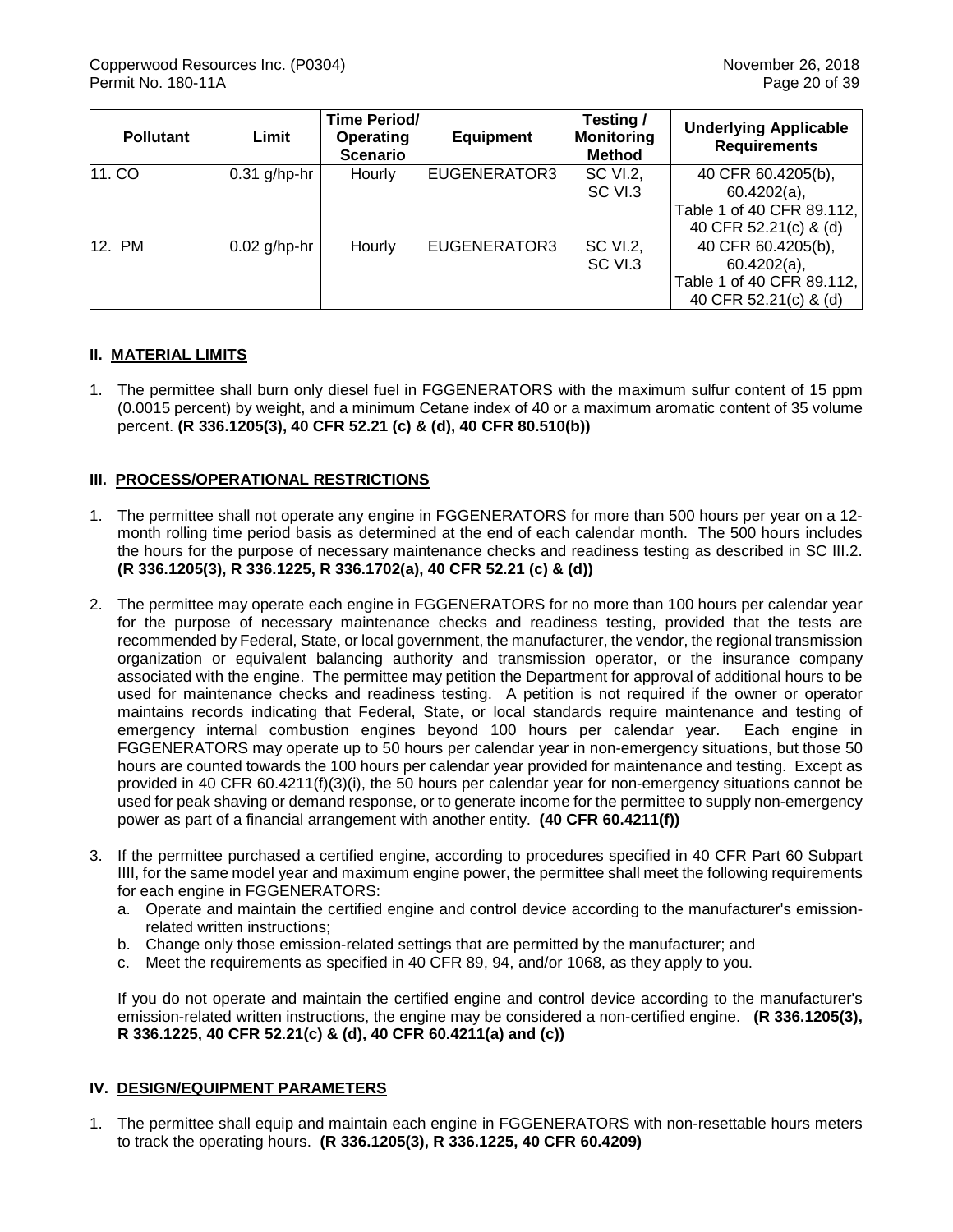2. The maximum rated power output of the engines in FGGENERATORS shall not exceed horsepower (hp) ratings listed below, as certified by the equipment manufacturer. **(R 336.1205(3), R 336.1225, 40 CFR 60.4202, 40 CFR 89.112(a))**

| <b>Engine</b> | Rated horsepower (hp) |
|---------------|-----------------------|
| EUGENERATOR1  | 1.500 hp              |
| EUGENERATOR2  | 755 hp                |
| EUGENERATOR3  | 755 hp                |

#### **V. TESTING/SAMPLING**

Records shall be maintained on file for a period of five years. **(R 336.1201(3))**

- 1. If any engine in FGGENERATORS is not installed, configured, operated, and maintained according to the manufacturer's emission-related written instructions, or the permittee changes emission-related settings in a way that is not permitted by the manufacturer, the permittee must demonstrate compliance as follows:
	- a. Conduct an initial performance test to demonstrate compliance with the applicable emission standards within 1 year of start-up, or within 1 year after an engine and control device is no longer installed, configured, operated, and maintained in accordance with the manufacturer's emission-related written instructions, or within 1 year after you change emission-related settings in a way that is not permitted by the manufacturer.
	- b. If a performance test is required, the performance tests shall be conducted according to 40 CFR 60.4212.
	- c. Conduct subsequent performance testing every 8,760 hours of engine operation or every 3 years, whichever comes first, thereafter to demonstrate compliance with the applicable emission standards.

No less than 30 days prior to testing, a complete test plan shall be submitted to the AQD. Verification of emission rates includes the submittal of a complete report of the test results to the AQD within 60 days following the last date of the test. **(40 CFR 60.4211(g)(3), 40 CFR 60.4212)**

### **VI. MONITORING/RECORDKEEPING**

Records shall be maintained on file for a period of five years. **(R 336.1201(3))**

- 1. The permittee shall complete all required calculations in a format acceptable to the AQD District Supervisor by the last day of the calendar month, for the previous calendar month, unless otherwise specified in any monitoring/recordkeeping special condition. **(R 336.1205(3)40 CFR 52.21 (c) & (d))**
- 2. The permittee shall keep, in a satisfactory manner, the following records for each engine in FGGENERATORS:
	- a. For each certified engine: The permittee shall keep records of the manufacturer certification documentation.
	- b. For each uncertified engine: The permittee shall keep records of testing required in SC V.1.

The permittee shall keep all records on file and make them available to the Department upon request. **(40 CFR 60.4211)**

- 3. The permittee shall keep, in a satisfactory manner, the following records of maintenance activity for each engine in FGGENERATORS:
	- a. For each certified engine: The permittee shall keep records of the manufacturer's emission-related written instructions, and records demonstrating that the engine has been maintained according to those instructions, as specified in SC III.3.
	- b. For each uncertified engine: The permittee shall keep records of a maintenance plan, as required by SC III.4, and maintenance activities.

The permittee shall keep all records on file and make them available to the Department upon request. **(40 CFR 60.4211)**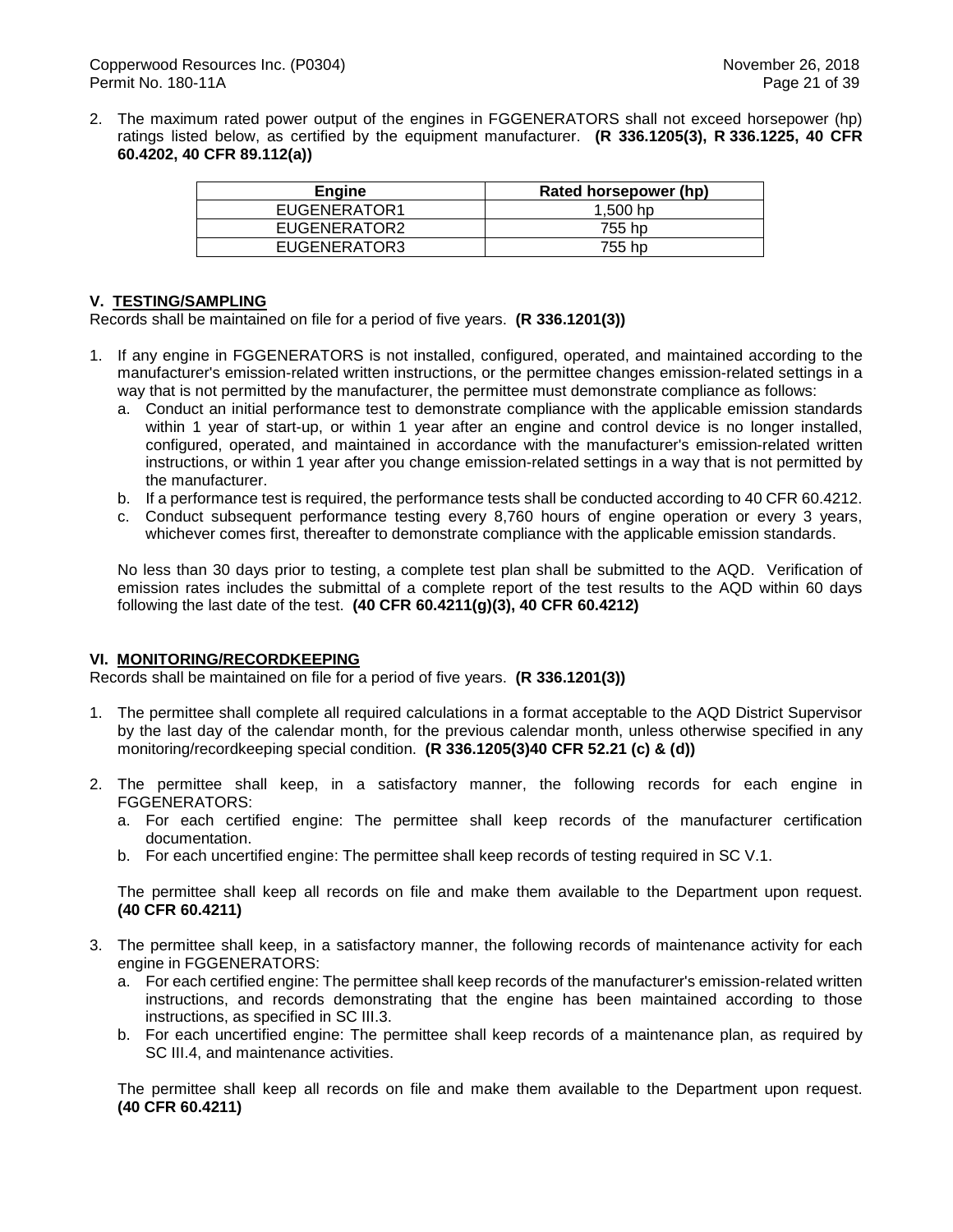Copperwood Resources Inc. (P0304) November 26, 2018 Permit No. 180-11A Page 22 of 39

- 4. The permittee shall monitor and record the total hours of operation and the hours of operation during nonemergencies for each engine in FGGENERATORS, on a monthly and 12-month rolling time period basis, in a manner acceptable to the District Supervisor, Air Quality Division. The permittee shall document how many hours are spent for emergency operation of each engine in FGGENERATORS, including what classified the operation as emergency. **(R 336.1205(3), R 336.1225, R 336.1702(a), 40 CFR 60.4211, 40 CFR 60.4214)**
- 5. The permittee shall keep, in a satisfactory manner, fuel supplier certification records or fuel sample test data, for each delivery of diesel fuel oil used in FGGENERATORS, demonstrating that the fuel meets the requirement of 40 CFR 80.510(b). The certification or test data shall include the name of the oil supplier or laboratory, the sulfur content, and cetane index or aromatic content of the fuel oil. **(R 336.1205(3), 40 CFR 60.4207, 40 CFR 80.510(b))**

# **VII. REPORTING**

- 1. Within 30 days after completion of the installation, construction, reconstruction, relocation, or modification authorized by this Permit to Install, the permittee or the authorized agent pursuant to Rule 204, shall notify the AQD District Supervisor, in writing, of the completion of the activity. Completion of the installation, construction, reconstruction, relocation, or modification is considered to occur not later than commencement of trial operation of FGGENERATORS. **(R 336.1201(7)(a))**
- 2. The permittee shall submit a notification specifying whether each engine in FGGENERATORS will be operated in a certified or a non-certified manner to the AQD District Supervisor, in writing, within 30 days following the initial start-up of the engine and within 30 days of switching the manner of operation. **(40 CFR Part 60 Subpart IIII)**

### **VIII. STACK/VENT RESTRICTIONS**

The exhaust gases from the stacks listed in the table below shall be discharged unobstructed vertically upwards to the ambient air unless otherwise noted:

| <b>Stack &amp; Vent ID</b> | <b>Maximum Exhaust</b><br><b>Diameter/Dimensions</b><br>(inches) | <b>Minimum Height</b><br><b>Above Ground</b><br>(feet) | <b>Underlying Applicable</b><br><b>Requirements</b> |
|----------------------------|------------------------------------------------------------------|--------------------------------------------------------|-----------------------------------------------------|
| 1. SV-004                  | 7.9                                                              | 14.8                                                   | R 336.1225,                                         |
|                            |                                                                  |                                                        | 40 CFR 52.21 (c) & (d)                              |
| 2. SV-005                  | 7.9                                                              | 14.8                                                   | R 336.1225,                                         |
|                            |                                                                  |                                                        | 40 CFR 52.21 (c) & (d)                              |
| 3. SV-006                  | 7.9                                                              | 14.8                                                   | R 336.1225,                                         |
|                            |                                                                  |                                                        | 40 CFR 52.21 (c) & (d)                              |

### **IX. OTHER REQUIREMENTS**

- 1. The permittee shall comply with the provisions of the federal Standards of Performance for New Stationary Sources as specified in 40 CFR Part 60 Subpart A and Subpart IIII, as they apply to each engine in FGGENERATORS. **(40 CFR Part 60 Subparts A & IIII)**
- 2. The permittee shall comply with all applicable provisions of the National Emission Standards for Hazardous Air Pollutants, as specified in 40 CFR, Part 63, Subpart A and Subpart ZZZZ, for Stationary Reciprocating Internal Combustion Engines, to each engine in FGGENERATORS upon startup. **(40 CFR 63.6595(a)(2), 40 CFR, Part 63, Subparts A and ZZZZ)**

#### **Footnotes:**

1This condition is state only enforceable and was established pursuant to Rule 201(1)(b).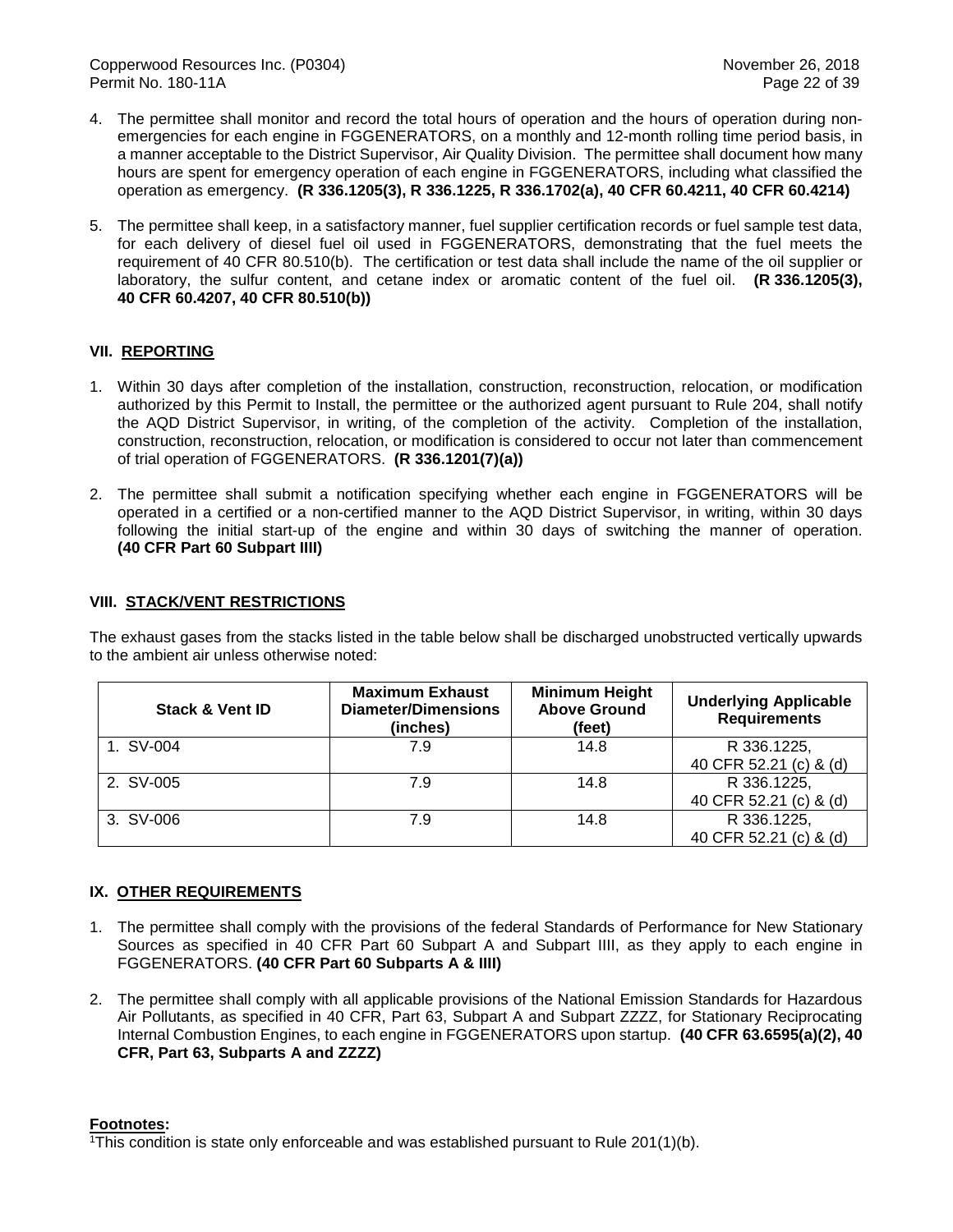#### **The following conditions apply Source-Wide to: FGFACILITY**

**POLLUTION CONTROL EQUIPMENT:** Dust suppression systems such as water sprays, enclosed transfer points, enclosed buildings, and an enclosed truck wash.

#### **I. EMISSION LIMITS**

| <b>Pollutant</b> | Limit    | Time Period/<br>Operating<br><b>Scenario</b>                                       | <b>Equipment</b>  | Testing /<br>Monitoring<br><b>Method</b> | <b>Underlying</b><br>Applicable<br><b>Requirements</b> |
|------------------|----------|------------------------------------------------------------------------------------|-------------------|------------------------------------------|--------------------------------------------------------|
| 11. CO           | 98.4 tpy | 12-month rolling time period<br>as determined at the end of<br>each calendar month | <b>FGFACILITY</b> | SC VI.2                                  | R 336.1205<br>40 CFR 52.21(d)                          |

#### **II. MATERIAL LIMITS**

1. The permittee shall not use more than 2,650 tons of emulsion per 12-month rolling time period as determined at the end of each calendar month. **(R 336.1205, 40 CFR 52.21(d))**

#### **III. PROCESS/OPERATIONAL RESTRICTIONS**

- 1. The permittee shall not operate the facility unless a malfunction abatement plan (MAP) as described in Rule 911(2), for all air pollution control equipment, has been submitted within 365 days of permit issuance, and is implemented and maintained. The MAP shall, at a minimum, specify the following:
	- a. A complete preventative maintenance program including identification of the supervisory personnel responsible for overseeing the inspection, maintenance, and repair of air-cleaning devices, a description of the items or conditions that shall be inspected, the frequency of the inspections or repairs, and an identification of the major replacement parts that shall be maintained in inventory for quick replacement.
	- b. An identification of the source and air-cleaning device operating variables that shall be monitored to detect a malfunction or failure, the normal operating range of these variables, and a description of the method of monitoring or surveillance procedures.
	- c. A description of the corrective procedures or operational changes that shall be taken in the event of a malfunction or failure to achieve compliance with the applicable emission limits.

If at any time the MAP fails to address or inadequately addresses an event that meets the characteristics of a malfunction, the permittee shall amend the MAP within 45 days after such an event occurs. The permittee shall also amend the MAP within 45 days, if new equipment is installed or upon request from the AQD District Supervisor. The permittee shall submit the MAP and any amendments to the MAP to the AQD District Supervisor for review and approval. If the AQD does not notify the permittee within 90 days of submittal, the MAP or amended MAP shall be considered approved. Until an amended plan is approved, the permittee shall implement corrective procedures or operational changes to achieve compliance with all applicable emission limits. **(R 336.1205(3), R 336.1224, R 336.1225, R 336.1301, R 336.1331, R 336.1910, R 336.1911, 40 CFR 52.21(c) and (d))**

2. The permittee shall not operate the facility unless the program for continuous fugitive emissions control for all plant roadways, the plant yard, all material storage piles, all material handling operations, and the underground mine specified in Appendix A, or an alternate plan approved by the AQD District Supervisor, has been implemented and is maintained. If at any time the fugitive dust control plan fails to address or inadequately addresses fugitive dust emissions, the permittee shall amend the fugitive dust control plan within 45 days. The permittee shall also amend the fugitive dust control plan within 45 days, if new equipment is installed or upon request from the AQD District Supervisor. The permittee shall submit any amendments to the fugitive dust control plan to the AQD District Supervisor for review and approval. If the AQD does not notify the permittee within 90 days of submittal, the amended fugitive dust control plan shall be considered approved. **(R 336.1205(3), R 336.1224, R 336.1225, R 336.1301, R 336.1371, R 336.1372, 40 CFR 52.21(c) & (d))**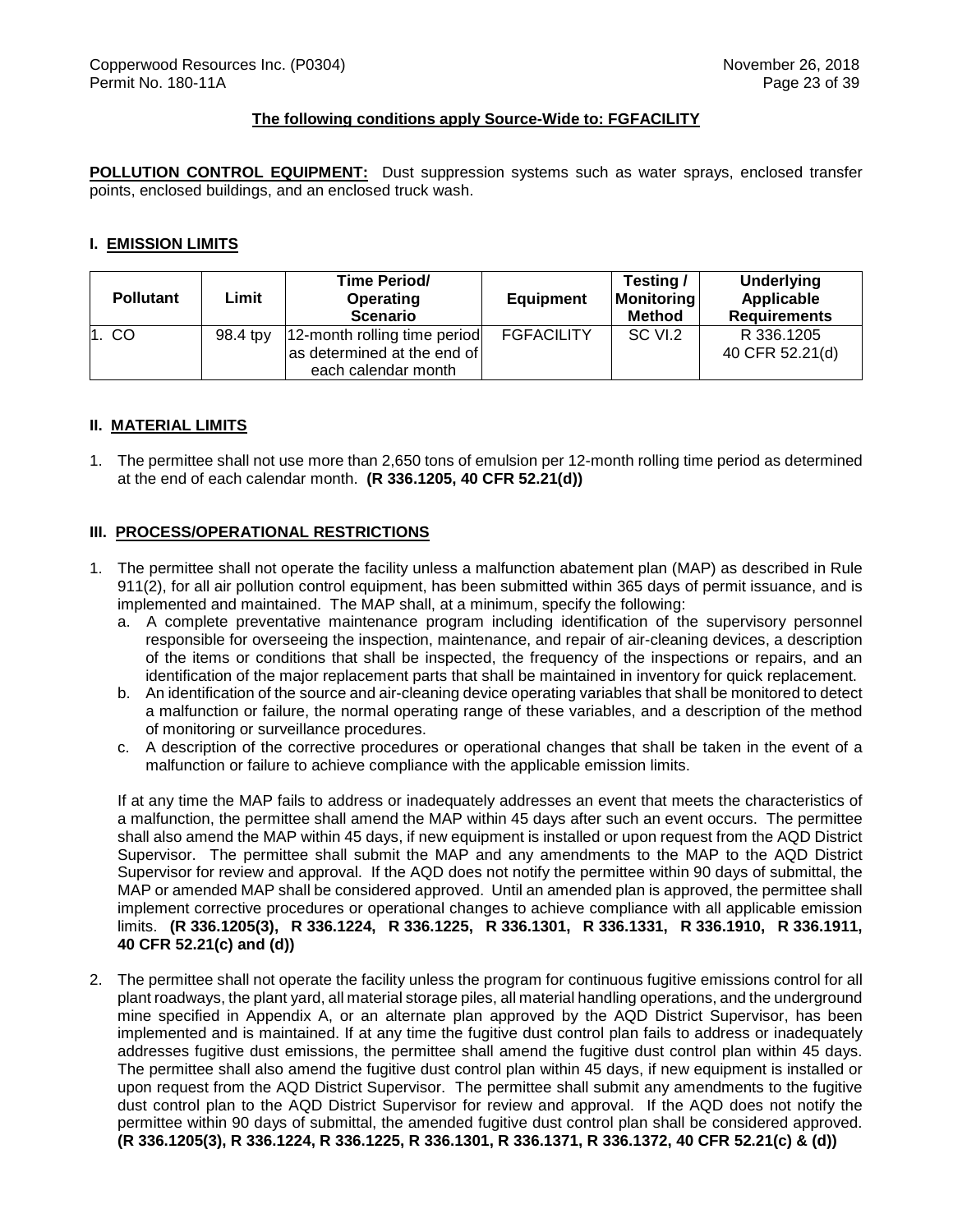3. The permittee shall operate all plant roadways, parking lots, and truck staging areas routinely travelled by concentrate haul trucks and delivery trucks in accordance with the program for continuous fugitive emissions control specified in Appendix A, or an alternate plan approved by the AQD District Supervisor. **(R 336.1205(3), R 336.1224, R 336.1225, R 336.1301, R 336.1371, R 336.1372, 40 CFR 52.21(c) & (d))**

# **IV. DESIGN/EQUIPMENT PARAMETERS**

NA

# **V. TESTING/SAMPLING**

Records shall be maintained on file for a period of five years. **(R 336.1201(3))**

NA

# **VI. MONITORING/RECORDKEEPING**

Records shall be maintained on file for a period of five years. **(R 336.1201(3))**

- 1. The permittee shall complete all required calculations/records in a format acceptable to the AQD District Supervisor and make them available by the last day of the calendar month, for the previous calendar month, unless otherwise specified in any monitoring/recordkeeping special condition. **(R 336.1205, 40 CFR 52.21(d))**
- 2. The permittee shall keep, in a satisfactory manner, calculation records of the monthly and 12-month rolling time period CO emission rates for FGFACILITY using a method approved by the District Supervisor. The permittee shall keep all records on file and make them available to the Department upon request. **(R 336.1205)**
- 3. The permittee shall keep, in a satisfactory manner, monthly and 12-month rolling time period records of the amount of emulsion used. The permittee shall keep all records on file and make them available to the Department upon request. **(R 336.1205, 40 CFR 52.21(d))**

### **VII. REPORTING**

- 1. Within 30 days after completion of the installation, construction, reconstruction, relocation, or modification authorized by this Permit to Install, the permittee or the authorized agent pursuant to Rule 204, shall notify the AQD District Supervisor, in writing, of the completion of the activity. Completion of the installation, construction, reconstruction, relocation, or modification is considered to occur not later than commencement of trial operation of underground blasting. **(R 336.1201(7)(a))**
- 2. The permittee shall provide written notification of construction and operation to comply with the federal Standards of Performance for New Stationary Sources, 40 CFR 60.7. The permittee shall submit this notification to the AQD District Supervisor within the time frames specified in 40 CFR 60.7. **(40 CFR 60.7)**

### **VIII. STACK/VENT RESTRICTIONS**

NA

# **IX. OTHER REQUIREMENTS**

1. The permittee shall comply with all provisions of the federal Standards of Performance for New Stationary Sources as specified in 40 CFR Part 60 Subparts A and LL, as they apply to FGNSPSLL. **(40 CFR Part 60 Subparts A & LL)**

### **Footnotes:**

1This condition is state only enforceable and was established pursuant to Rule 201(1)(b).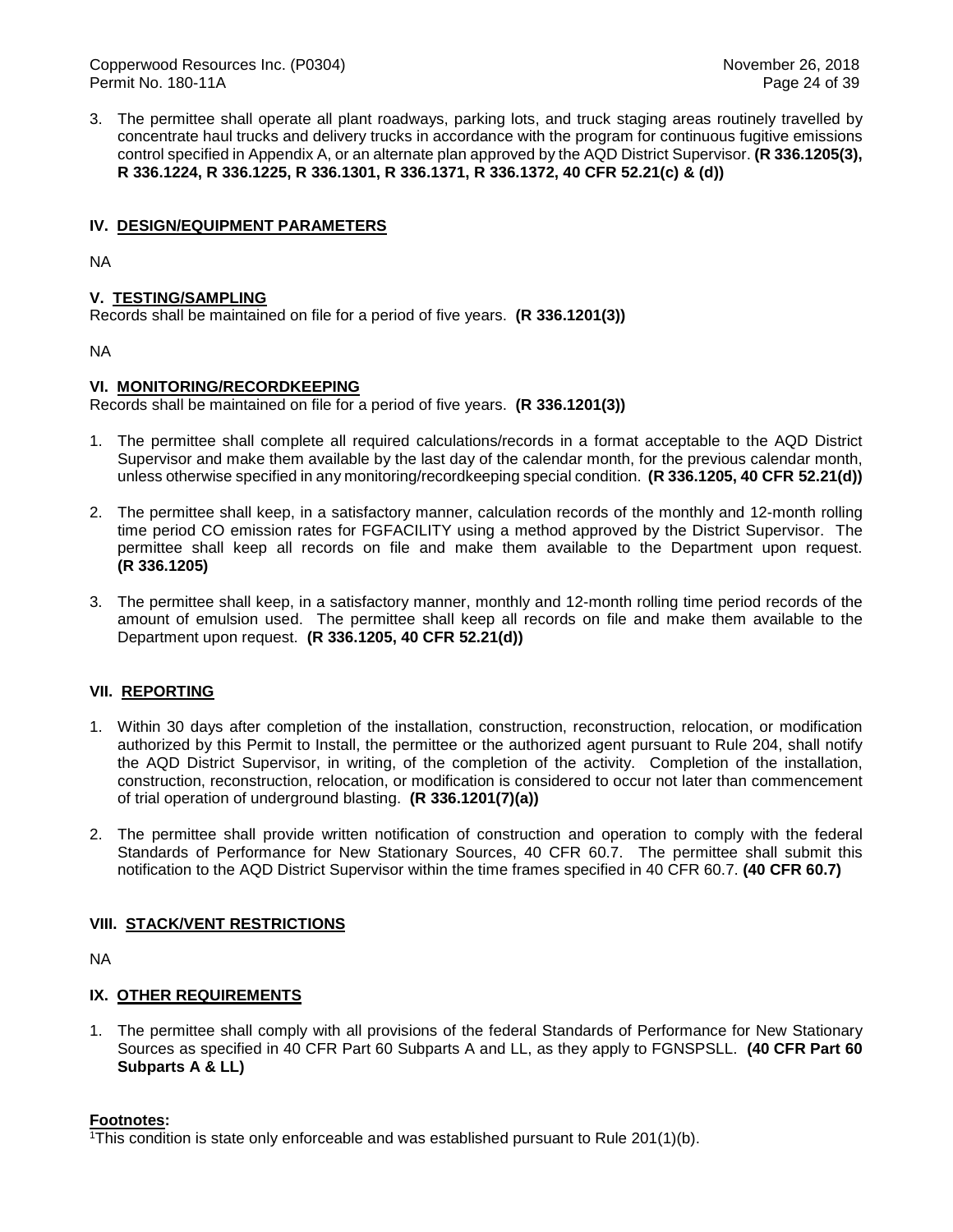# **APPENDIX A**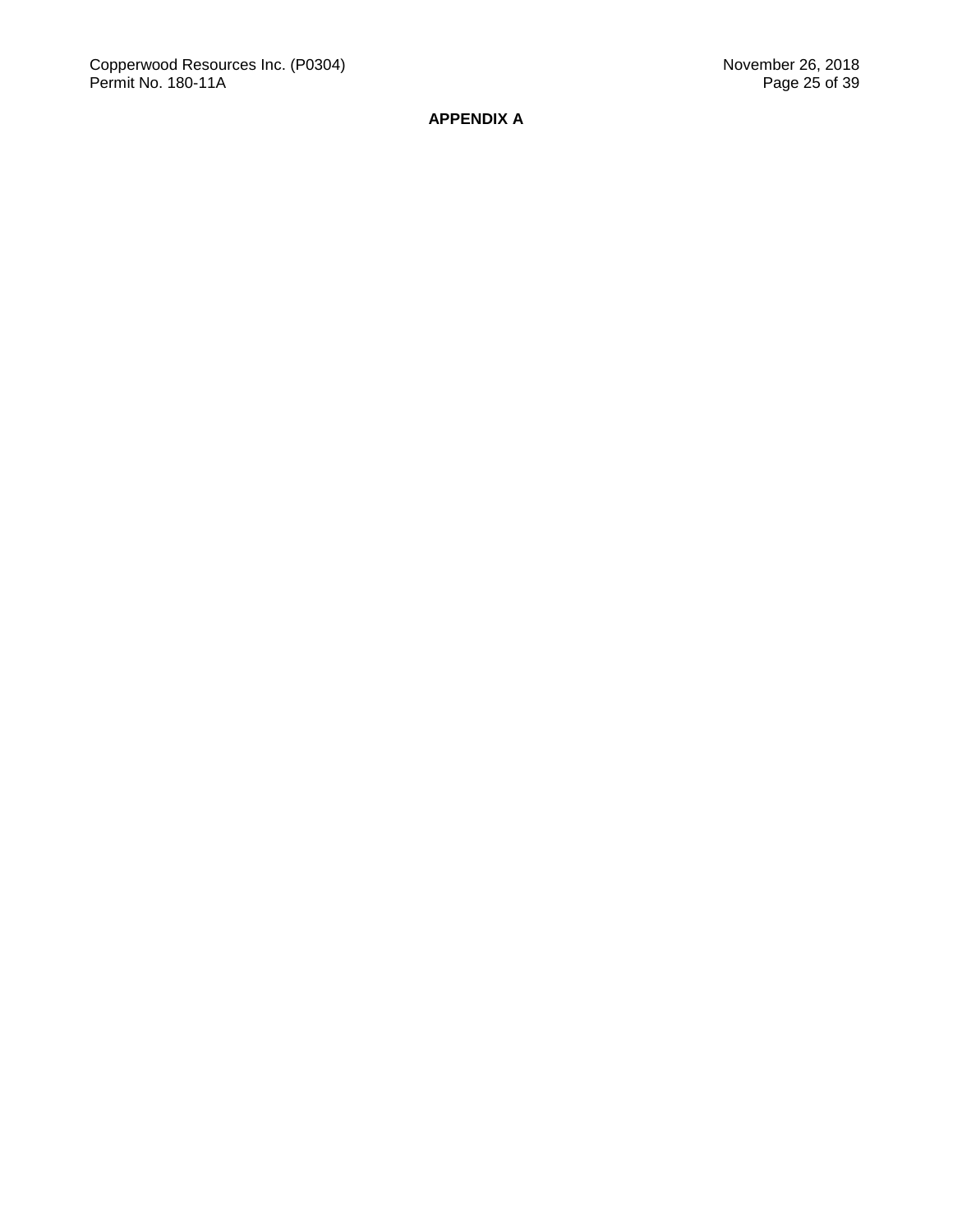Plan **Fugitive Dust Control Plan**  Project I.D.: 17C050 Copperwood Resources, Inc. Gogebic County, Michigan March 2018 Revised August 2018  $\begin{array}{c}\n\sqrt{1 + \mathbf{A}} \\
\hline\n\end{array}$ **HGI** Copper Company Inc. Foth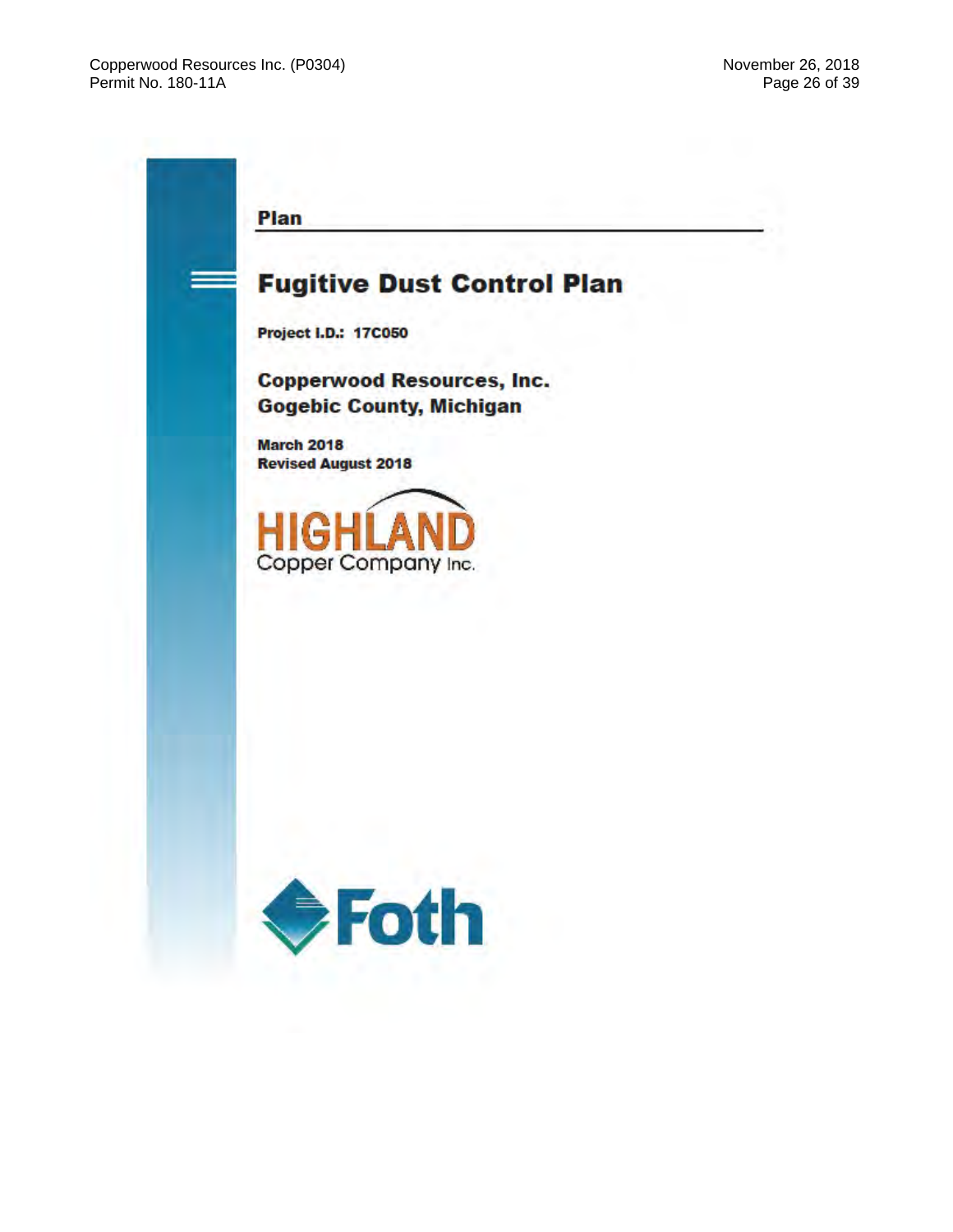# **Fugitive Dust Control Plan**

Project ID: 17C050

Prepared for **Copperwood Resources, Inc.** Gogebic County, Michigan

Prepared by Foth Infrastructure & Environment, LLC

August 2018

**REUSE OF DOCUMENTS** 

This document has been developed for a specific application and not for general use, therefore, it may not be used without the written approval of Foth. Unapproved use is at the sole responsibility of the numathorized user

Copyright©, Foth Infrastructure & Environment, LLC 2018 2121 Innovation Court, Ste. 300 . PO Box 5126 . De Pere, WI 54115-5126 . (920) 497-2500 . Fax: (920) 497-8516 . www.foth.com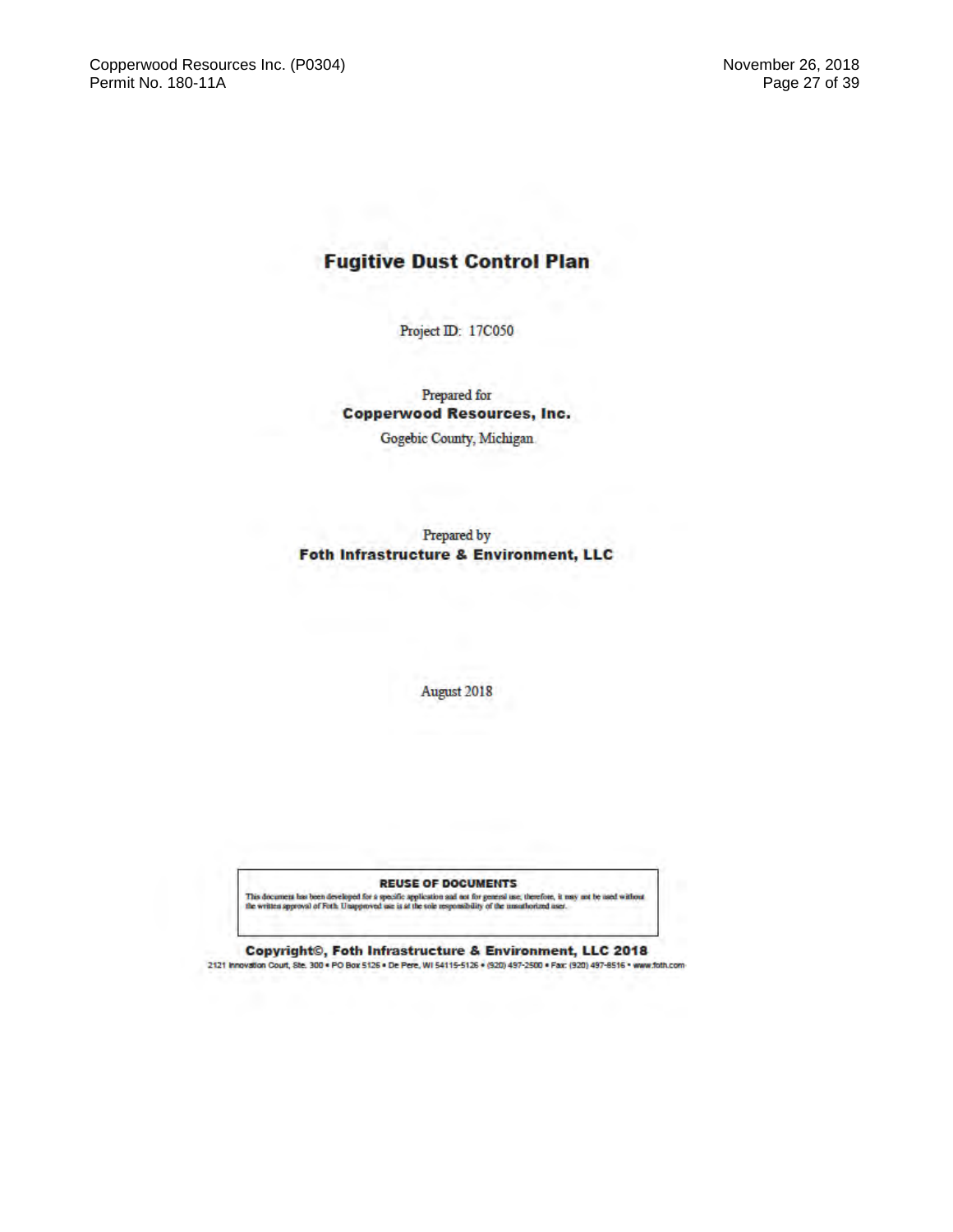# **Fugitive Dust Control Plan**

|  |  |  | <b>Contents</b> |  |
|--|--|--|-----------------|--|

| 31                 |  |
|--------------------|--|
|                    |  |
| 33                 |  |
| 34                 |  |
|                    |  |
|                    |  |
| Haul Road Segments |  |

# **Figure**

(Figure located after Figures tab)

Figure 1-1 Mining Area Plan

#### **Appendices**

Appendix A On-Site Haul Road Watering Docwnentation Form

PW\_IE\Documents\CSents\Copperatord Resources\0017C050.00\10000 Reports\Air Permit Application\Appeadix D - Fug Dust Plan\R-Fugitive Dust Control Plan REV.docx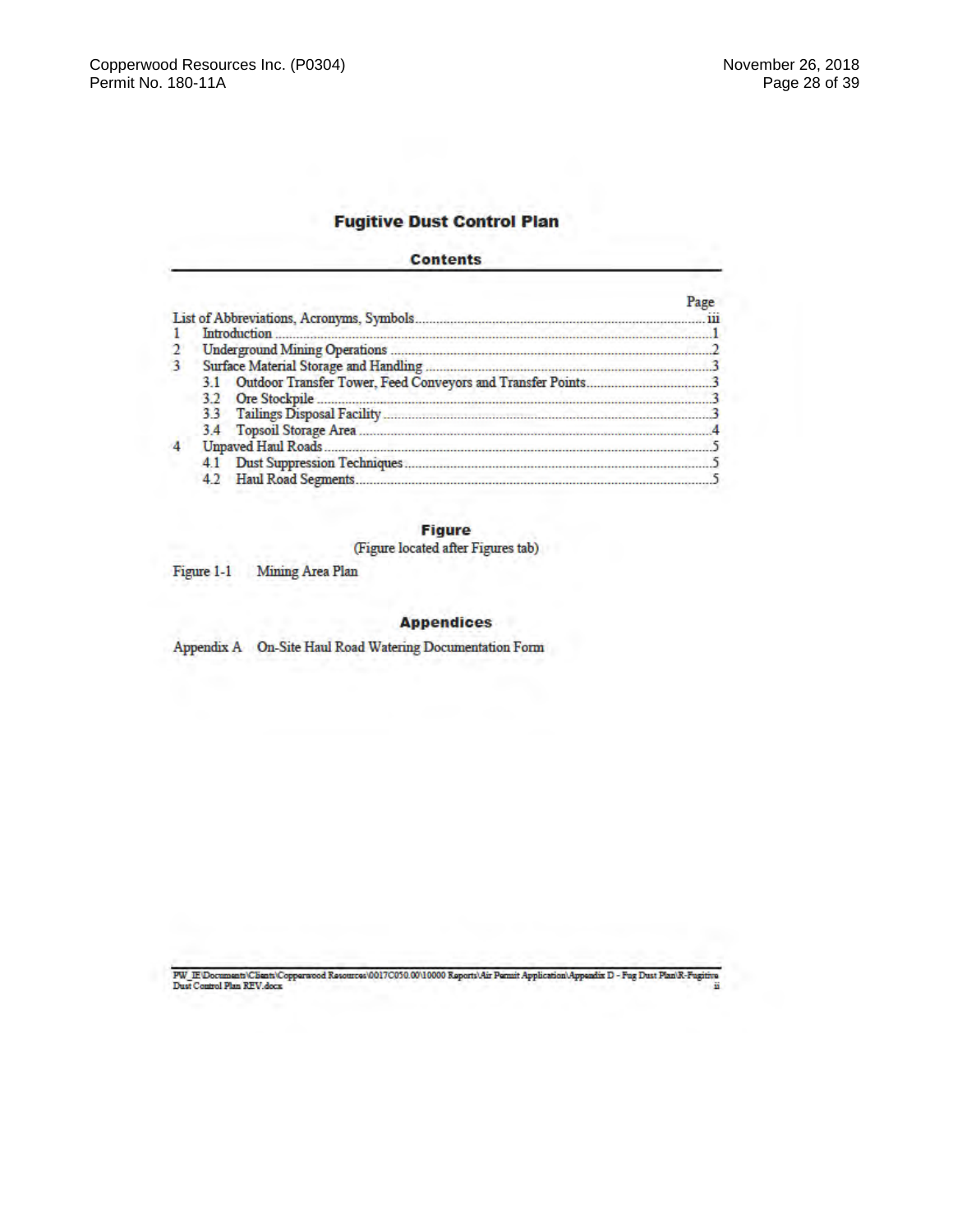# **List of Abbreviations, Acronyms, Symbols**

| Copperwood   | Copperwood Resources, Inc.                    |
|--------------|-----------------------------------------------|
| Foth         | Foth Infrastructure & Environment, LLC        |
| <b>NAICS</b> | North American Industry Classification System |
| Project      | Copperwood Project                            |
| PTI          | Permit to Install Application                 |
| SAG          | Semi-Autogenous Grinding                      |
| TDF          | <b>Tailings Disposal Facility</b>             |

PW\_IE\Documents\Clients\Copperatood Resources\0017C050.00\10000 Reports\Air Permit Application\Appeadix D - Fug Dust Plan\R-Fugitive<br>Dust Control Plan REV.docs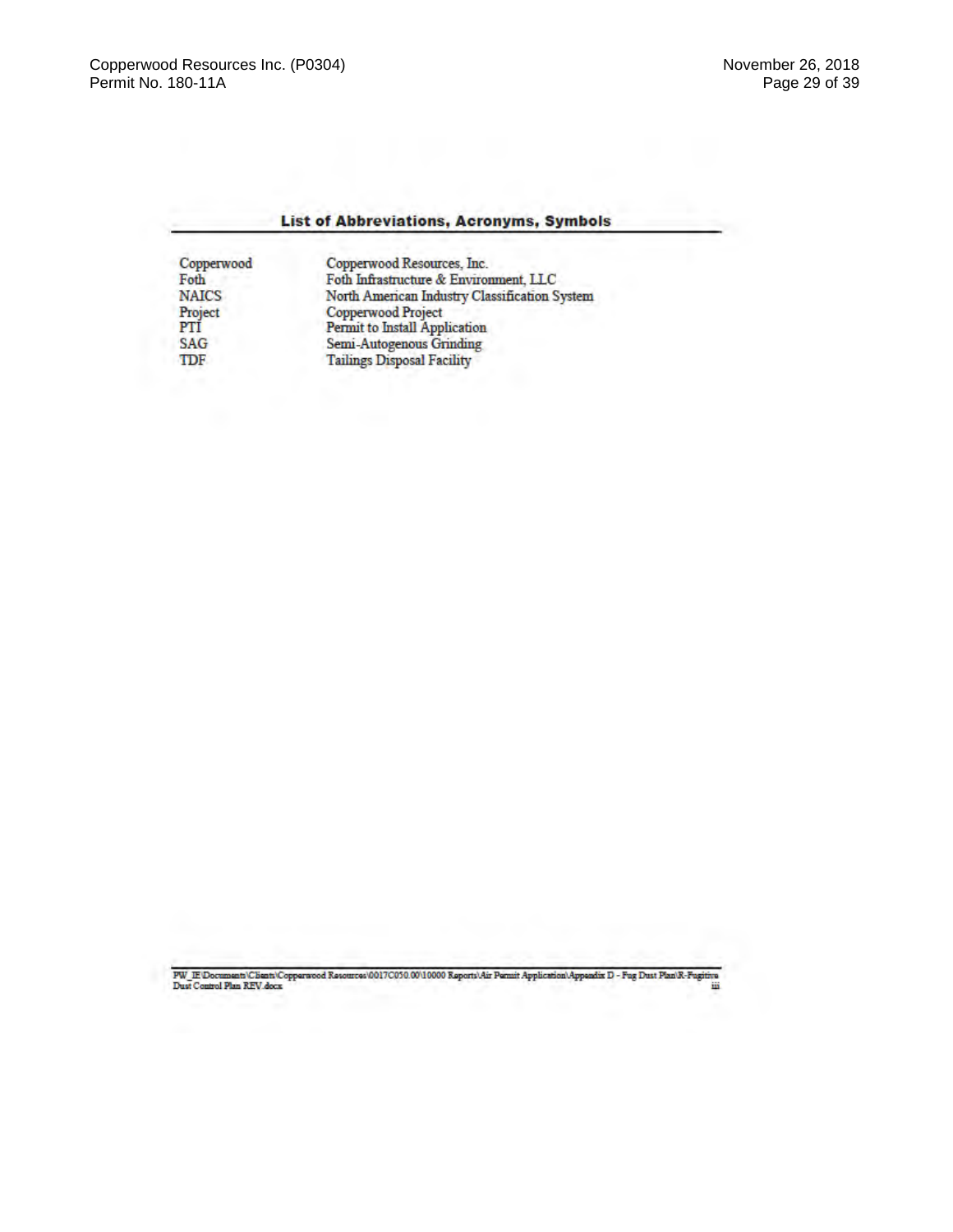# **1 Introduction**

This Fugitive Dust Control Plan has been prepared by Foth Infrastructure & Environment, LLC (Foth) on behalf of Coppenvood Resources, Inc. (Coppenvood) as part of the *A.ix* Permit to Install Application (PIT) for the proposed mining and ore processing operations. The Coppenvood Project (Project) site is located in Ironwood and Wakefield Townships, Gogebic County, Michigan. The deposit and site are located approximately 10 miles north of Wakefield, Michigan and 1 to 2 miles south east of lake Supetior. Figure 1-1 shows the mining area plan, including locations of potential fugitive dust sources. This plan addresses information on best management practices and controls to minimize fugitive dust from the sources at this facility.

Pursuant to R336.1371 of Part 3, Emission Limitations and Prohibitions - Particulate Matter, a Fugitive Dust Control Plan may be required for any fugitive dust source involved in processing, storing, transporting, and conveying bulk materials such as metal ores. The proposed Project will mine and process **a** copper bearing ore body. The facility will operate under North American Industry Classification System (NAICS) code 212234. The major requirements for dust control under this regulation are the following:

- **A** written Fugitive Dust Control Program.
- Maintenance of records consistent with activities to **be** implemented under the program.
- Identification of control technologies and methods that will **be** implemented as part of the program. Control methods must be selected for activities listed in R 336. 1372.

Ore will be excavated underground through use of conventional drill, blast, and mechanized room and pillar methods. Once blasted, ore will be placed onto belt conveyors for transport to the main mine conveyor. The main transfer belt conveyor will bring ore to the surface to the Transfer Tower. The ore ,vill either **be** transported on belt conveyors to the Bins/Reclaim Area or stored in the Ore Stockpile. Milling and processing will be completed in the processing plant. The Process Plant will generate a tailings slurry that will be pumped to the Tailing Disposal Facility (TDF). All roads at the facility will be unpaved.

Emissions from these operations are characterized and quantified in the air permit application. Below is a description of fugitive dust control measures that will be followed to reduce the potential for generation of dust during these activities. Potential sources of fugitive dust include:

- Underground mining operations
- **Outdoor transfer tower, feed conveyors., and conveyor transfer points**
- Ore stockpiles
- TDF
- Topsoil stockpile
- Unpaved haul roads

**PW \_lfnnb™"" •• .::a m ,&11aisamu6666 J&,pomtGmAppm,.4pp.,i.:f& n. 1..,&1 J.&.,lf.h\$6 Du.~Coaaol Pwa JIEV.dox:i ir.a r.&iu.-.awe A-!~ LLC** • I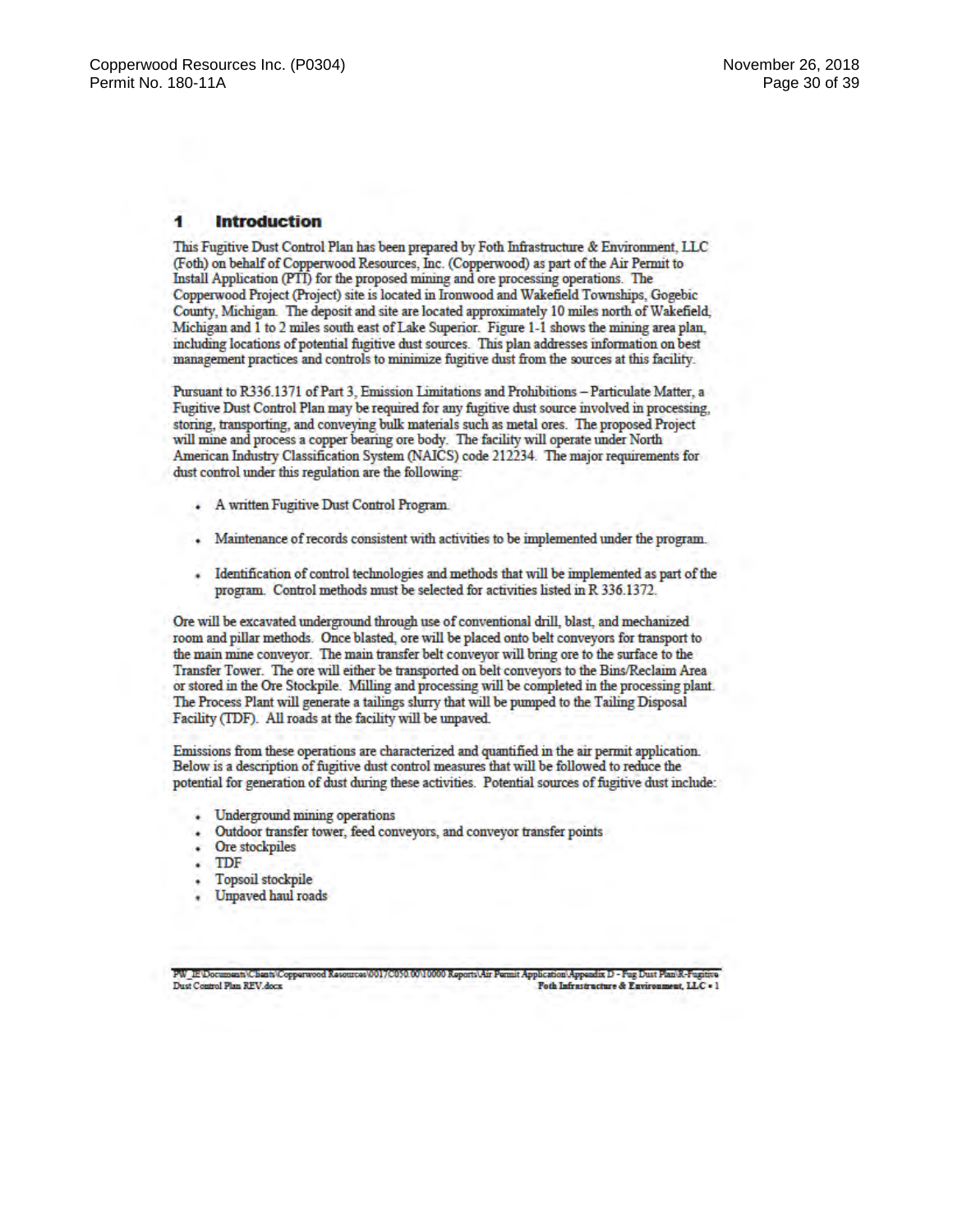# **2 Underground Mining Operations**

The mine will be ventilated by drawing in air through a mine ventilation intake, located northwest of the mine site. Exhaust exits through three ventilation raises labeled on Figure 1-1: the Mine Vent Exhaust - West, Mine Vent Exhaust - East, and Portal Exhaust Vent. Mining will **be** accomplished using conventional drill and blast methods in a room and pillar layout. Mining activities with the potential to generate dust emissions include drilling and blasting, ore transfer activities, feed hoppers and rolls/rock breakers, and conveyor transfer from the ore management areas to the surface. Control of fugitive dust emissions from these processes will be implemented as mine development advances into full production.

Fugitive emission controls in the underground mine will be a combination of dust suppression and prevention activity. Fresh water will be used for dust control in the active mining and haulage areas. Water sprays be used to dampen dust generated from transfer points or activities.

Work procedures will **be** developed as mine construction advances to production that will address specific fugitive emission control activities required for the different mining job tasks.

PW \_IE\Document\Cheats\Copperwood Resources\0017C050.00\10000 Reports\Air Permit Application\Appendix D - Fug Dust Plank-Fugitive Pust Coantrol Plan REV.docs: <br>Poth Infrastructure & Environment, LLC • 2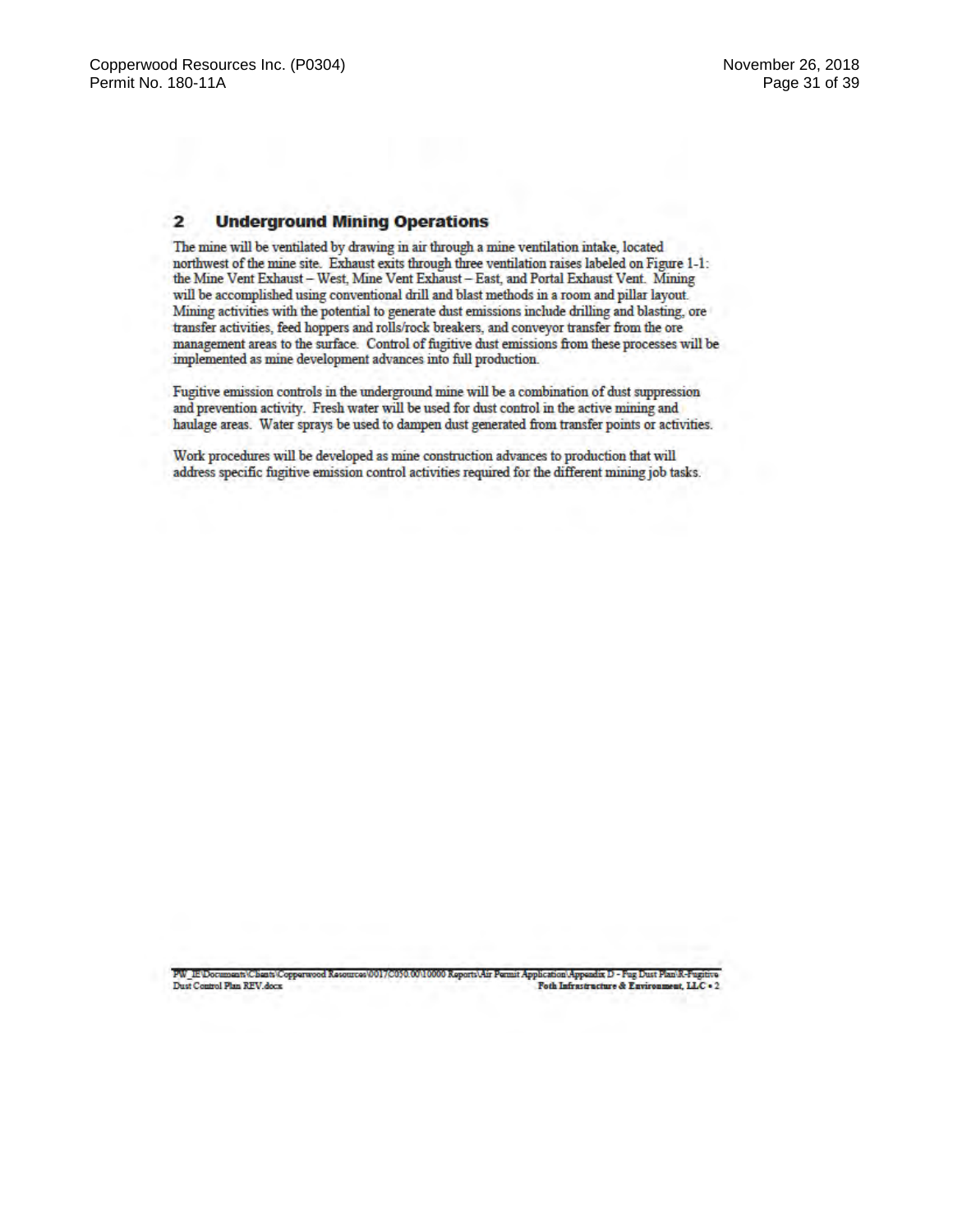### **3 Surface Material Storage and Handling**

#### **3, 1 Outdoor Transfer Tower, Feed Conveyors and Transfer Points**

**Particulate fugitive emissions will be generated by movement of ore to various surface locations on the site. These fugitive emission sources include the following ore transfer emission sources:** 

- Ore transfer from underground mine Portal to Transfer Tower.
- Ore transfer from the Transfer Tower to the Ore Bins/Reclaim Area.
- Surplus ore transfer from the Transfer Tower to the Ore Stockpile.
- Ore transfer points at the SAG Mill prior to the material becoming a slurry.

Each of these locations will be potential sources of fugitive dust that comprise multiple transfer points. Throughout the ore transfer systems, emissions will be controlled through use of belt **conveyors with enclosures at the transfer points.** 

#### **3,2 Ore Stockpile**

Ore not directed to the Ore Bins/Reclaim Area will be transferred to the Ore Stockpile on a stacker belt conveyor. The feed conveyor will discharge material through an enclosed chute to the stockpile. Fugitive emissions may occur during management and handling of ore, including movement from the discharge conveyor drop point, and moving ore from the stockpile into transfer hoppers using a front end loader and due to wind erosion.

Particulate emissions will be controlled through enclosure of the discharge chute, and through **work practices such as minimizing drop heights of the front end loader bucket In addition, the**  particle size distribution for material in the stockpile shows the silt content to be only 2%, which should aid in minimizing particulate emissions.

#### **3,3 Tailings Disposal Facility**

The TDF footprint will cover approximately 316 acres (over the 13-year life of the mine). This will include the tailings area as well as the embankments that support the structure. A decant pond will cover a majority of the top tailings surface (approximately 230 acres). Of the "beach" area not covered by the pond, approximately 75% remain wet beach area and approximately 25% will become exposed dry tailings. The dry beach area has been addressed for potential fugitive dust generation.

Tailings slurry from the mill will be pumped to the TDF and distributed through a tailings distribution system. The slurry will be approximately 32% solids. Once deposited, drying will take place over time in non-submerged areas. The deposited material will form a crust that is anticipated to reduce the potential for generation of fugitive dust. The formation of a crust layer in combination with deposition of the material in a wet state are anticipated to significantly reduce the fugitive dust potential. The preferred method of tailings emission control will **be** to keep as much of the tailings deposit submerged in the operational water pond of the impoundment as practical. During the winter months, snow cover and freezing conditions will naturally dampen dust generation. If additional dust control is necessary, either water spraying or chemical sealants may **be** applied to beach areas that are not moist.

PW \_ IF\Documents\Chents\Copperwood Resources\0017C050.00\10000 Reports\Air Permit Application\Appendix D - Fug Dust Plan\R-Fugitive Dutilized Plus Reviews 2001 Comparison in additional dust control is necessary, either water spraying<br>or chemical sealants may be applied to beach areas that are not moist.<br>**PW\_IEVDocument\Chan's\Chan's\Chan's\Chan's\Chan'**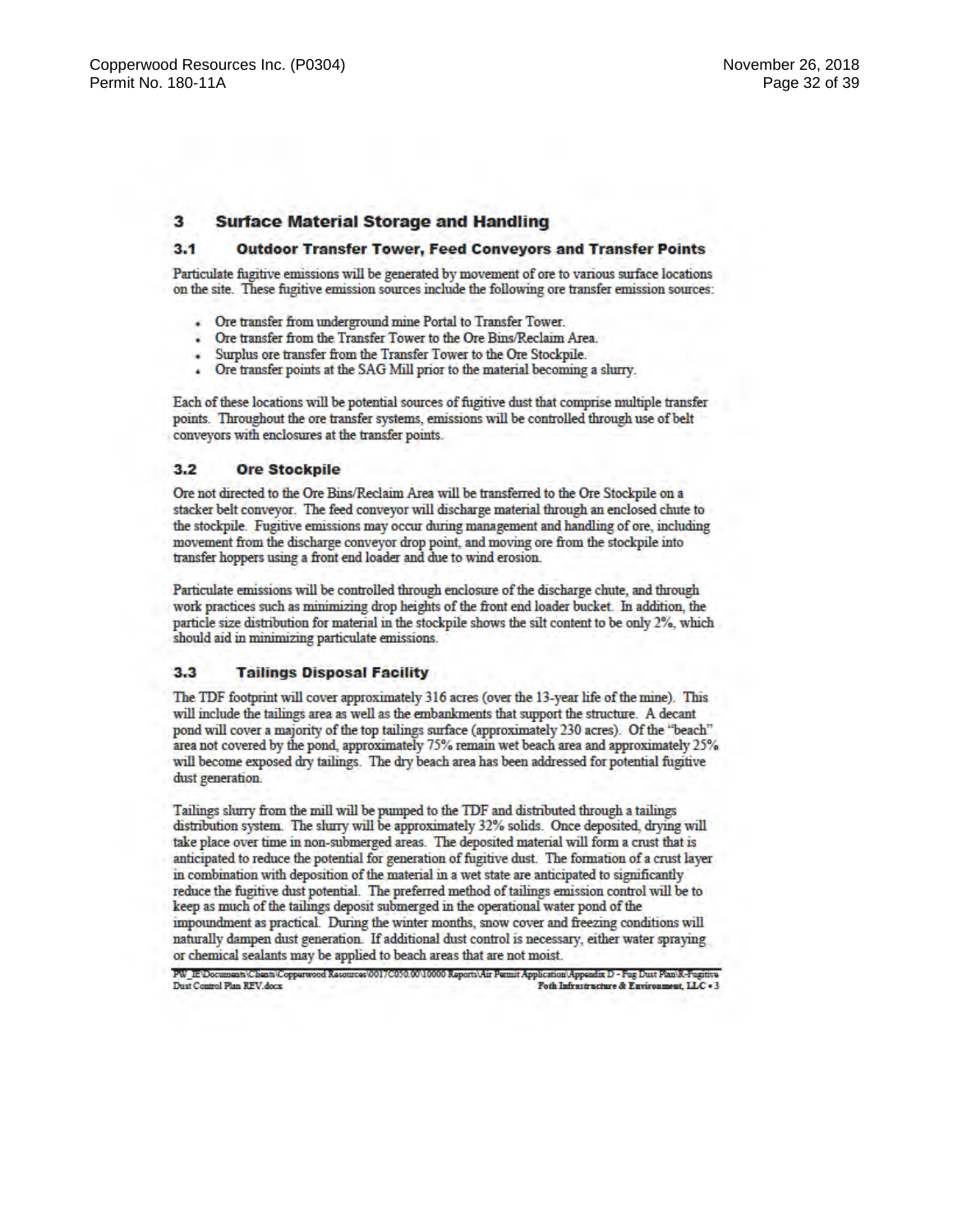#### $3.4$ **Topsoil Storage Area**

Any long-term topsoil storage area accumulated during site construction will have vegetative covers established to control erosion from precipitation and wind-blown fugitive dust emissions. Temporary control measures will include water or dust suppressant application until vegetation is established. Once vegetation is established, minimal fugitive dust is expected from topsoil storage.

PW\_IE\Document\Chant\Copperwood Resources\0017C050.00\10000 Reports\Air Permit Application\Appendix D - Fug Dust Plan\R-Fugitive<br>Dust Control Plan REV.docs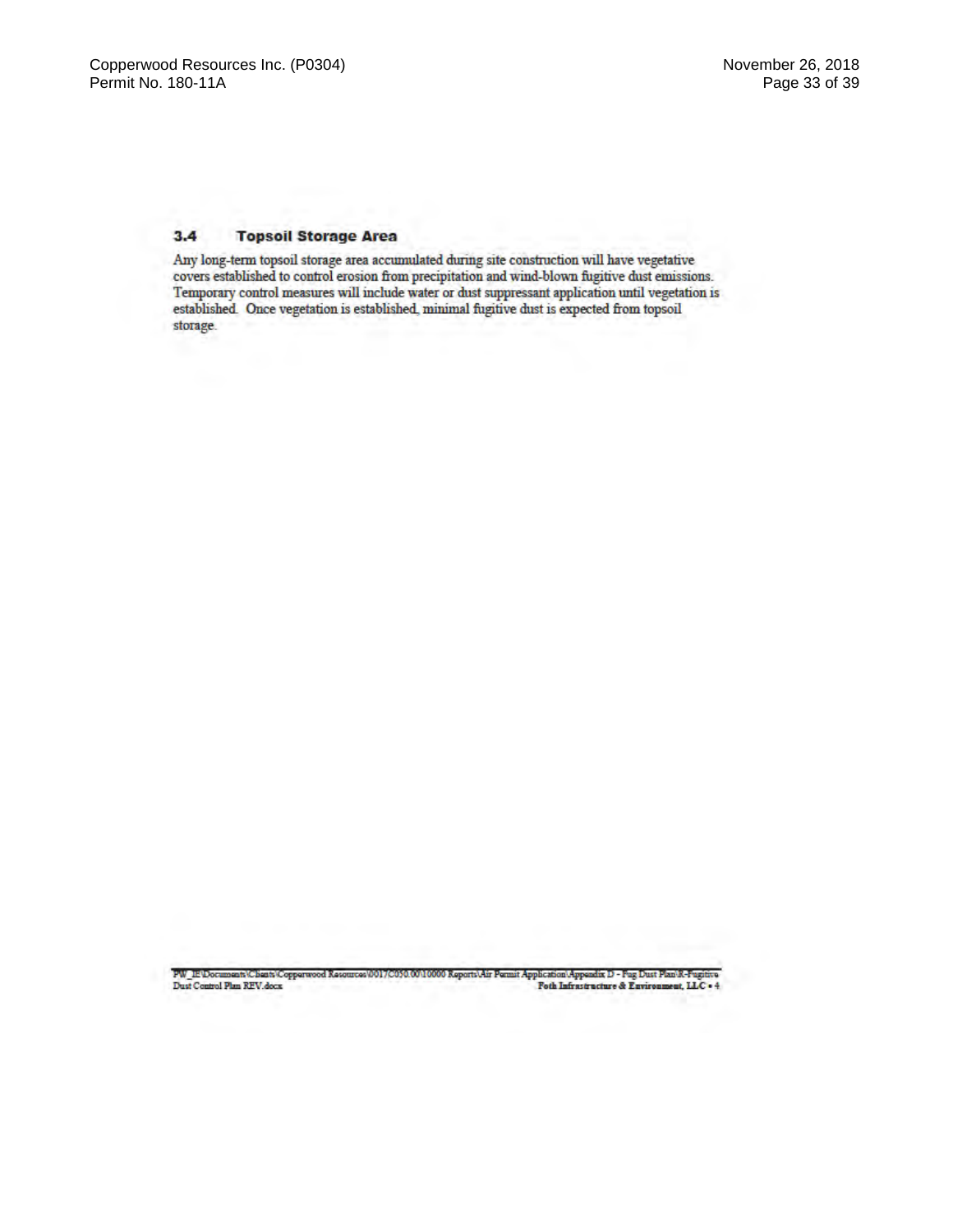# **4 Unpaved Haul Roads**

Haul roads at the facility will include the main access road from the front gate to the Process Plant, the explosives storage area, and the Water Truck Offload Area; and haulage roads at the Ore Stockpile. Location of the access roads and Ore Stockpile are shown on Figure 1-1. All haul roads will be unpaved.

A front end loader will be utilized at the Ore Stockpile. A concentrate product truck will transport product along the access road within the facility from the concentrate loadout area at the Process Plant to the main gate. A haulage truck may also transport water for use in the process to the offload area on the west side of the TDF. In addition, water trucks and various other service vehicles will transport reagents and supplies to the Process Plant. Other service vehicles will include reagent transport trucks and trucks hauling emulsion products to the **explosives magazine.** 

#### **4.1 Dust Suppression Techniques**

During drier and warmer times of the year and when freezing conditions are uot occwring, the access road will **be** watered periodically throughout the day to maintain it in a relatively wet condition. As needed, an on-site water truck will **be** used to distribute water evenly across  $r$ oadway segments to maintain surfaces in a moist state during operational periods when truck traffic may occur. The watering program will be in effect along the access road segments shown on Figure 1-1 (HR-02, HR-03, HR-04, and HR-05).

During winter months and colder times of the year (October to April), roadways may be under **snow cover. However, it is not uncommon for "freeze-dry" conditions to ocrur during this**  period of time. Freeze-drying occurs when there is no snow cover and a very thin layer becomes desiccated. It is not practical to use water to prevent freeze-drying. Rather than relying on snow cover, approved chemical dust suppressants may be applied to unpaved roadways on an as-needed basis.

In addition to watering and use of chemical dust suppressants, unpaved haul roads will **be dressed with coarse aggregate materials to minimize the silt content and fugitive dust potential of**  the roadway surfaces. As aggregate materials are broken down, they will **be** replaced with uew **coarse aggregate materials.** 

Besides use of the above measures, the facility will also establish a speed limit for on-site roads. The speed limit will be no more than 15 miles per hour. This low speed will reduce the potential for dust generation from unpaved roadway surfaces.

### **4,2 Haul Road Segments**

Documentation of roadway dust suppression activities for haul roads will be done using a form similar to the On-Site Haul Road Watering Documentation Form in Appendix A. The form will be used by field supervision to assess the effectiveness of roadway dust suppression techniques **and document corrective actions taken to minimize generation of fugitive dust. The form will be** 

completed each day of operations. For ease in identifying potential problem areas, roadways<br>PW\_IEU.commant\Chara\Copparwood Resources\0017C050.00110000 Reports\Air Permit Application\Appendix D - Pug Dust Pam\R-Pugitive<br>Du PW LE\Document\Chents\Copperwood Resources\0017C050.00\10000 Reports\Air Permit Application\Appendix D - Fug Dust Plan\R-Fugitive 3 <br>1. Poth Infrastructure & Environment, LLC + 5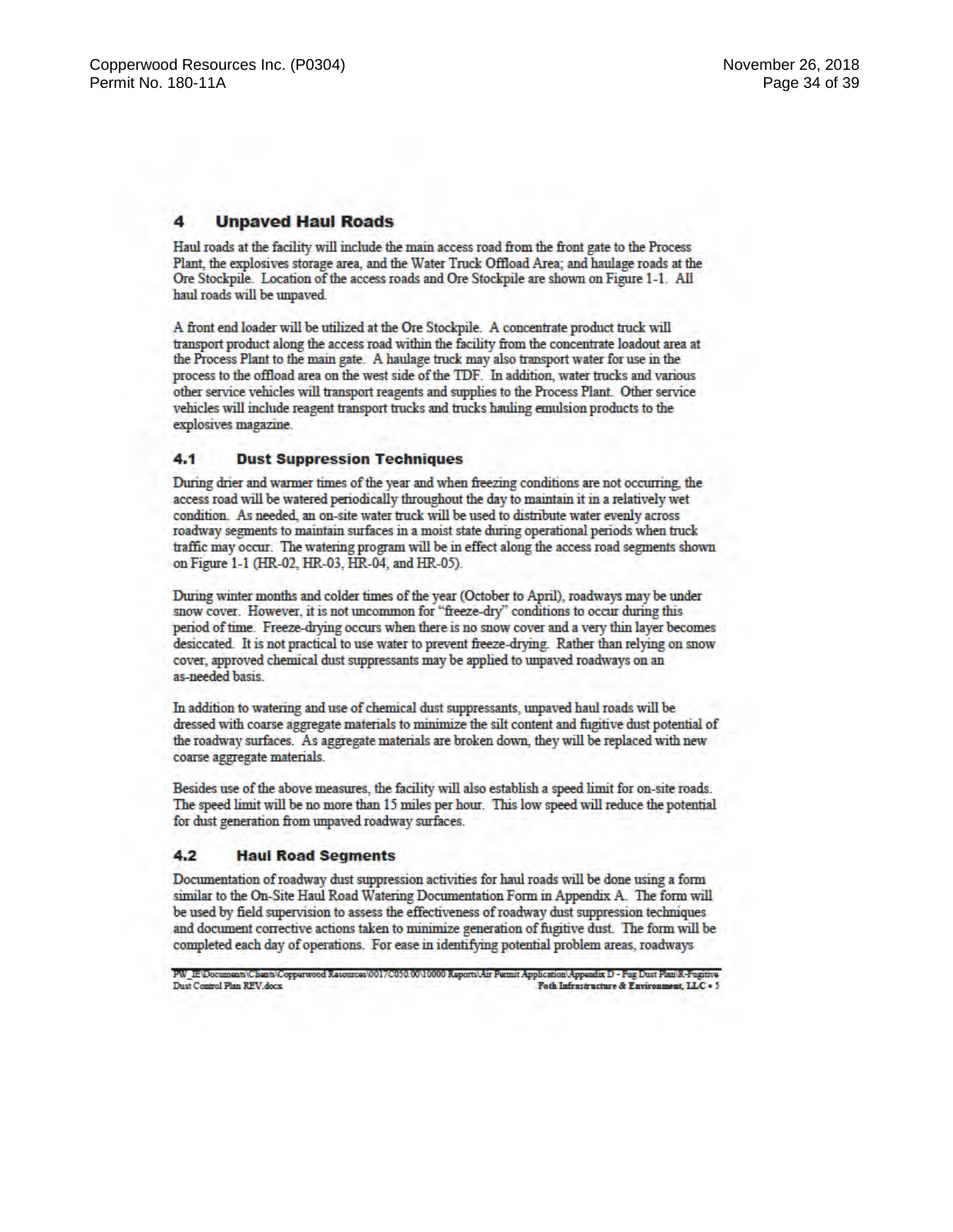within the facility have been assigned roadway segment identification numbers, marked on the Watering Documentation Forms. Identification numbers will be as follows:

| <b>Haul Road Segment Description</b>    | <b>Identification Number</b> |  |
|-----------------------------------------|------------------------------|--|
| Process Plant to Main Gate              | Segment 1                    |  |
| Access Road to Water Truck Offload Area | Segment 2                    |  |
| Ore Stockpile Haulage Route             | Segment 3                    |  |
| Main Gate to Explosives Magazine        | Segment 4                    |  |

Records of the haul road dust suppression program will be maintained over the life of the mine operations. The form or a similar-type form provided in Appendix A will be completed daily to document the status of water used for dust suppression on identified haul road segments. Information on chemical dust suppressants used can also be added to the form.

PW\_IE\Documenti@Senti\Copperwood Resources\0017C050.00\10000 Reports\Air Permit Application\Appendix D-Fug Dust Plan\R-Fugitive<br>Dust Control Plan REV.dock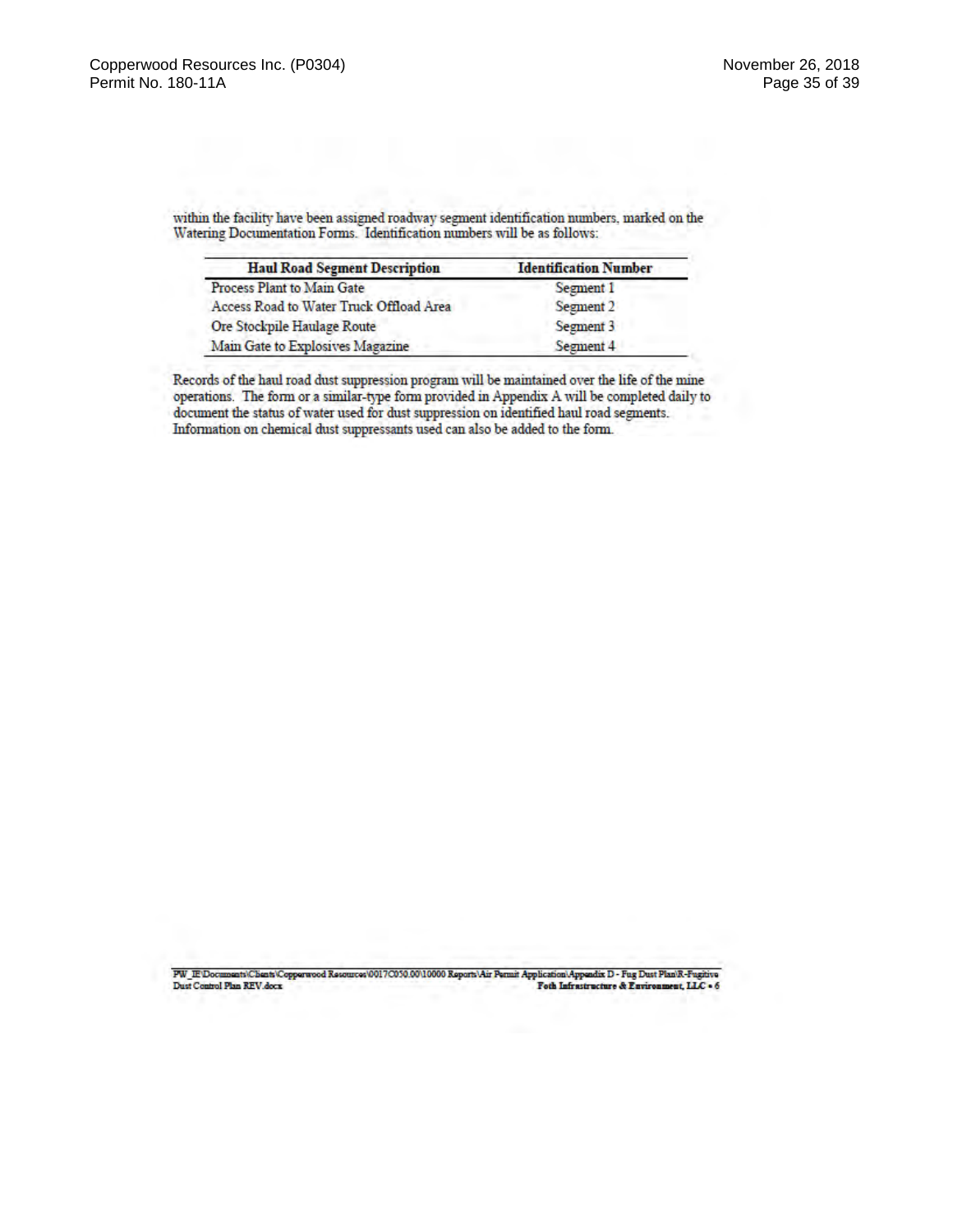**Figure** 

PW IE/Documents/Clients/Copperwood Resources/0017C050.00/10000 Reports/Air Permit Application/Appendix D – Fug Dust Plan/R-Fugitive<br>Dust Control Plan REV.docs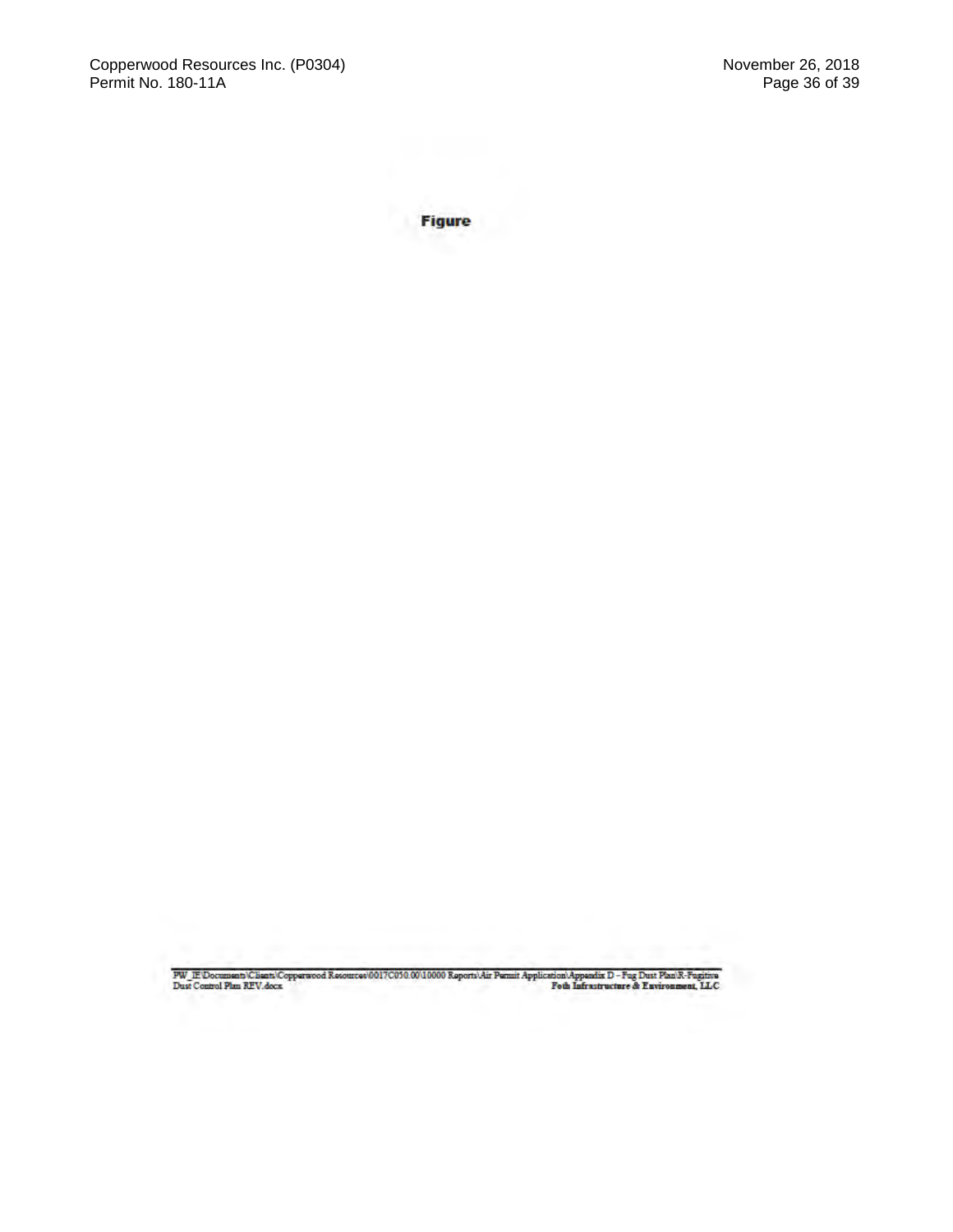Copperwood Resources Inc. (P0304) Permit No. 180-11A

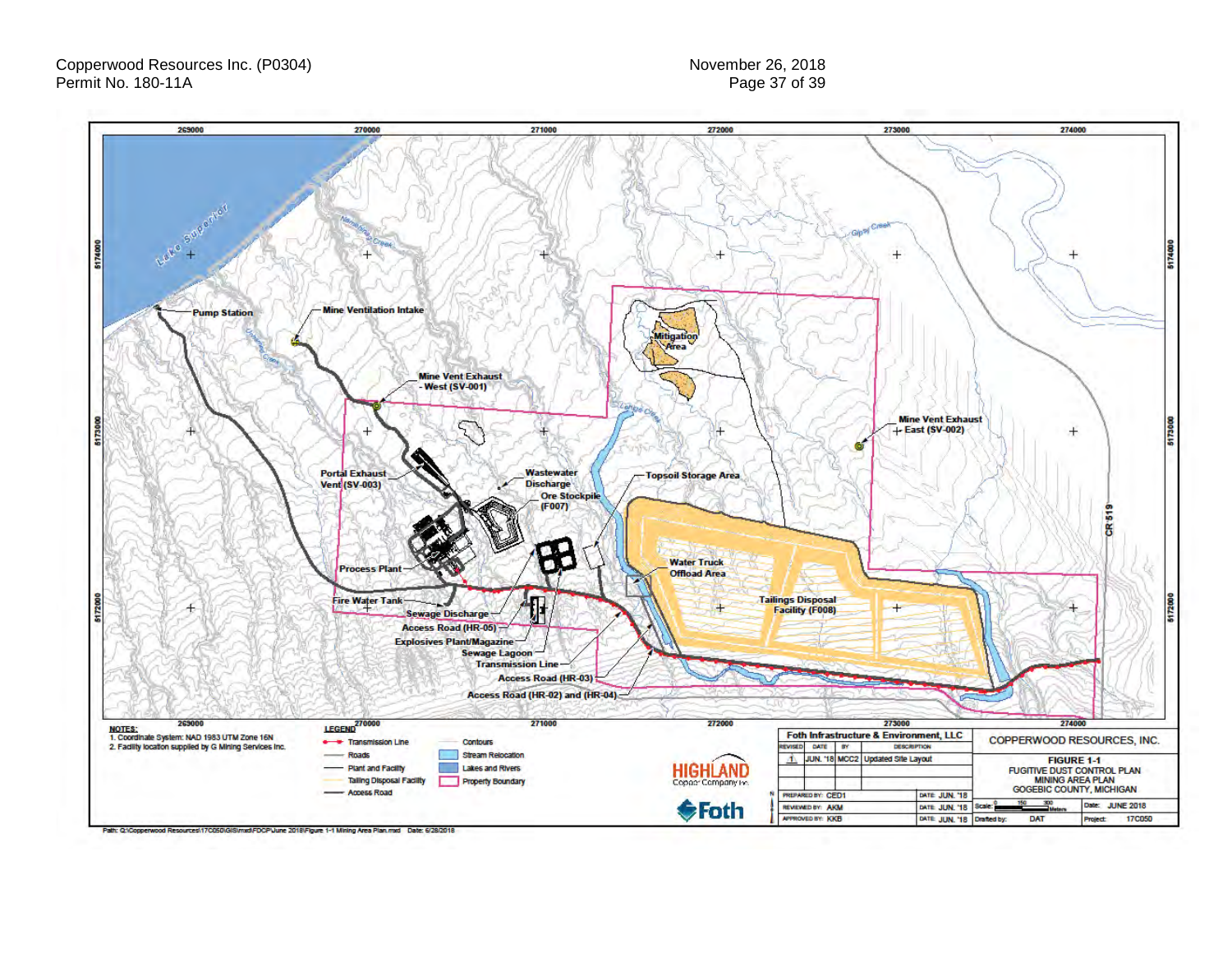**Appendix A** 

**On-Site Haul Road Watering Documentation Form** 

PW\_IE\Documents\Cisans\Copparatood Resources\0017C050.00\10000 Reports\Air Parmit Application\Appendix D - Fug Dust Plan\R-Fugitive<br>Dust Control Plan REV.docs